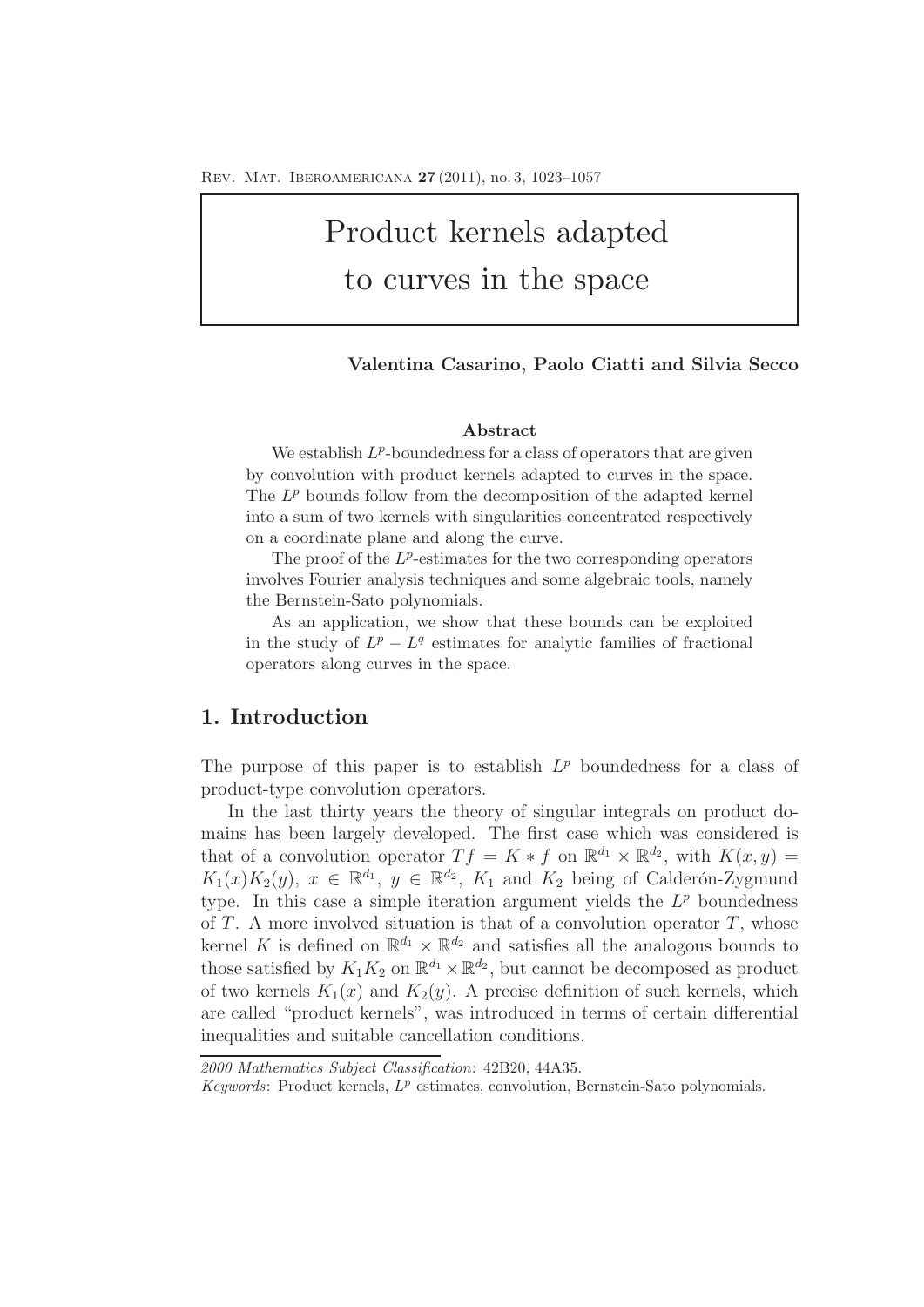Several conditions on K, guaranteeing the  $L^p$  boundedness of the operator  $T$ , have been introduced [4], and many applications of the product theory to the operators arising in certain boundary value problems have been studied [12], [11]. Moreover, the euclidean spaces  $\mathbb{R}^{d_j}$ ,  $j = 1, 2$ , have been replaced by appropriate nilpotent groups [9], [12], and by smooth manifolds with a geometry determined by a control distance [10].

Recently, one of the authors studied the  $L^p$  boundedness for convolution operators with product kernels adapted to curves in the plane [14], that is product-type kernels in  $\mathbb{R}^2$  whose singularities are supported along a coordinate axis and a transversal curve. Here we extend these results to higher dimensional spaces. In order not to burden the exposition with notational complexities, we are going to give the full details only for  $\mathbb{R}^3 = \mathbb{R}^{d_1} \times \mathbb{R}^{d_2}$ , with  $d_1 = 1$  and  $d_2 = 2$ , proving  $L^p$ -bounds for convolution operators by kernels singular along a coordinate plane and a transversal curve of polynomial type. In the last section we shall quickly describe how the arguments should be modified in the higher dimensional setting.

We denote an element of  $\mathbb{R}^3 = \mathbb{R} \times \mathbb{R}^2$  by the pair  $(x_1, x)$ , where  $x =$  $(x_2, x_3) \in \mathbb{R}^2$ . On R we consider the usual dilations by  $\delta > 0$ , while on  $\mathbb{R}^2$ we consider the anisotropic dilation given by

(1.1) 
$$
\delta \circ x = \left( \delta^{\frac{1}{2n}} x_2, \delta^{\frac{1}{2m}} x_3 \right), \quad \text{with} \quad \delta > 0, m, n \in \mathbb{N}, m < n.
$$

We denote by

(1.2) 
$$
Q = \frac{1}{2n} + \frac{1}{2m}
$$

the homogeneous dimension of  $\mathbb{R}^2$  with respect to the dilations (1.1) and by  $\rho(x) = x_2^{2n} + x_3^{2m}$  a smooth homogeneous norm on  $\mathbb{R}^2$ .

In this context the proto-typical example of a product kernel in  $\mathbb{R}^3$  (we refer to Section 3 for a precise definition) is given by the distribution

(1.3) 
$$
H(x_1, x) = C_{\mu} p.v. \frac{1}{x_1} \rho(x)^{-Q+i\mu}, \qquad \mu \in \mathbb{R} \setminus \{0\}.
$$

Throughout the paper we concentrate our attention on the convolution by product-type kernels in  $\mathbb{R}^3$  whose singularities are supported on a coordinate plane and on a transversal curve of finite type. A rather simple example of such a kernel, obtained by adapting H to the curve  $\gamma : \mathbb{R} \to \mathbb{R}^2$ ,  $\gamma(x_1)=(x_1^m, x_1^n)$ , is given by

$$
K(x_1, x) = C_{\mu} p.v. \left(\frac{1}{x_1}\right) \rho(x - \gamma(x_1))^{-Q + i\mu}, \ \mu \in \mathbb{R} \setminus \{0\}.
$$

Notice that, if  $m = n$ , the subspace generated by  $t \mapsto (t, t^m, t^n)$  is only two-dimensional, a situation which in principle is intermediate between the totally flat case and the one discussed in this paper.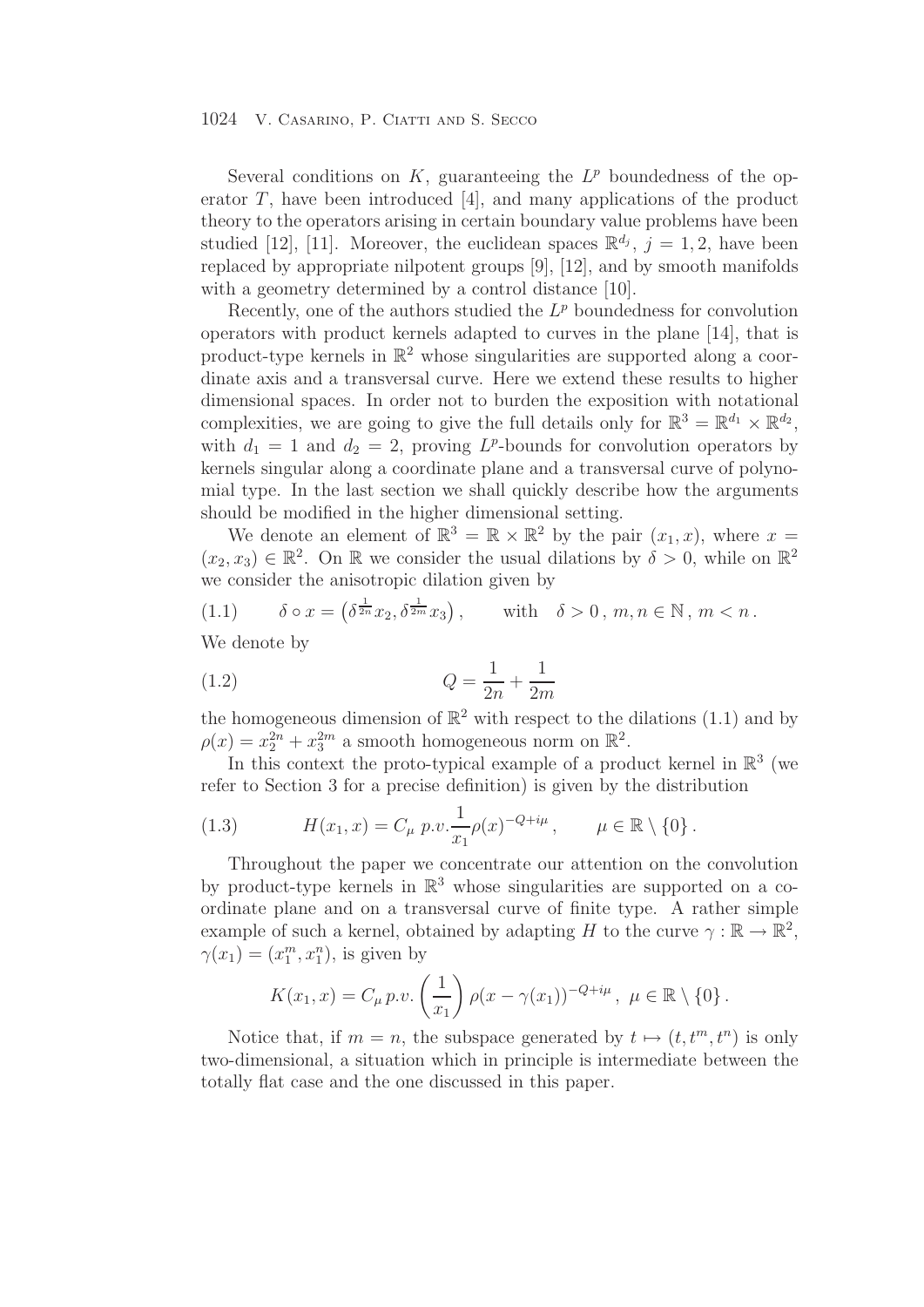More generally, we introduce the following class of product-type kernels.

**Definition 1.1.** Assume that  $K_0$  is a product kernel on  $\mathbb{R}^3$  and consider the curve  $x = \gamma(x_1)$  with  $\gamma(x_1) = (x_1^m, x_1^n), x_1 \in \mathbb{R}, m, n \in \mathbb{N}, 2 \leq m < n$ . We define a distribution  $K$  by

(1.4) 
$$
\int K(x_1, x) f(x_1, x) dx_1 dx := \int K_0(x_1, x) f(x_1, x + \gamma(x_1)) dx_1 dx
$$

for a Schwartz function f on  $\mathbb{R}^3$ . K will be called an adapted kernel.

Here with an abuse of notation we write pairings between distributions and test functions as integrals. The kernel  $K$  given by the formula  $(1.4)$ is a well-defined tempered distribution which is singular on the coordinate plane  $x_1 = 0$  and along the curve  $x = \gamma(x_1), x_1 \in \mathbb{R}$ .

We shall prove the following theorem.

**Theorem 1.2.** *Let* K *be the distribution defined by the formula* (1.4)*. Then the convolution operator*  $T : f \mapsto f * K$ *, initially defined on the Schwartz space*  $\mathcal{S}(\mathbb{R}^3)$ *, extends to a bounded operator on*  $L^p(\mathbb{R}^3)$  *for*  $1 < p < \infty$ *.* 

To prove Theorem 1.2 we decompose the adapted kernel  $K$  of  $T$  into the sum of a kernel  $K_1$  with singularities concentrated on the coordinate plane  $x_1 = 0$  and of a kernel  $K_2$  singular along the curve  $x = \gamma(x_1), x_1 \in \mathbb{R}$ . As in  $[14]$  we show that the multiplier associated with  $K_1$  satisfies some Marcinkiewicz-type conditions, while  $K_2$  is treated by means of analytic interpolation (our proof is inspired by some arguments used in [16] to prove the  $L^p$  boundedness of the Hilbert transform along curves in the plane). In particular, to apply the analytic interpolation method we need to introduce a non-isotropic version of the Riesz potentials

$$
\mathcal{I}^z(u_1, u_2) := (\rho(u_1, u_2))^{z-Q} , \qquad z \in \mathbb{C} .
$$

and to determine their meromorphic continuation. To extend in a meromorphic way  $\mathcal{I}^z$ , we study the location of its singularities by using Bernstein-Sato polynomials. Since the reader is not assumed to be familiar with Bernstein-Sato functional identities, we illustrate the definition and the basic properties of this algebraic tool in Section 2.

The results illustrated in this paper find applications in several contexts in harmonic and complex analysis (for more on this, see [12]). In particular, in the last section we show that  $L^p$  bounds for convolution by product kernels adapted to curves can be exploited in the study of  $L^p - L^q$  estimates for analytic families of fractional operators [2].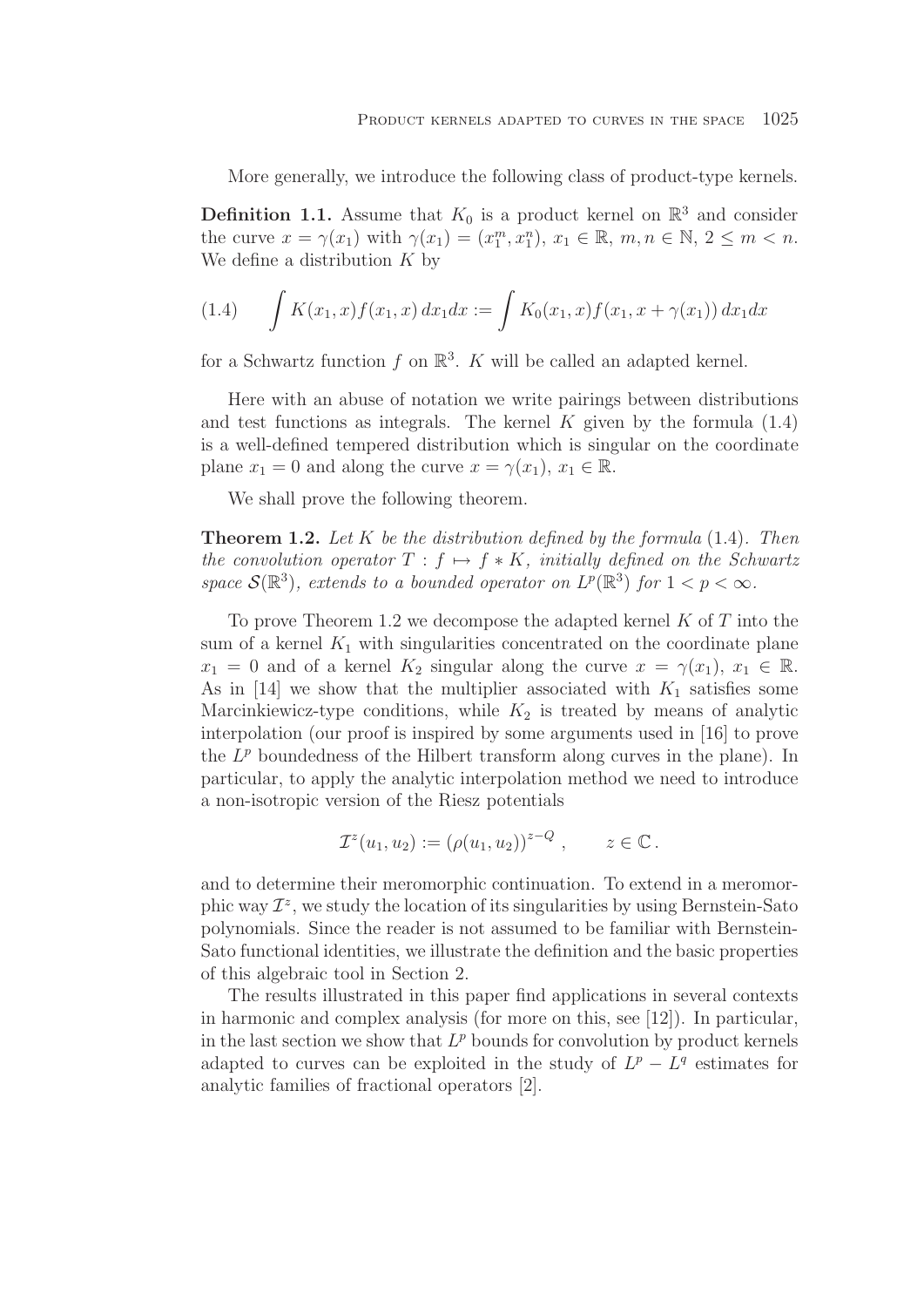Throughout the paper we will use the variable constant convention, and denote by  $C$ , possibly with sub- or superscripts, a constant that may vary from place to place.

It is a pleasure to thank Professor Fulvio Ricci for many helpful discussions on the subject of this paper.

# **2. Bernstein-Sato polynomials and a family of Riesz– type kernels**

Consider the polynomial

(2.1) 
$$
\rho(u_1, u_2) := u_1^{2n} + u_2^{2m},
$$

with  $m, n \in \mathbb{N}$ ,  $m \geq 1$ ,  $n > m$ . Observe that  $\rho$  is homogeneous with respect to the one-parameter family of non isotropic dilations given by (1.1).

We shall often use, in the following, the relations between  $\rho$  and the euclidean norm  $|\cdot|$  in  $\mathbb{R}^2$ 

(2.2) 
$$
A\rho(u)^{\frac{1}{2n}} \le |u| \le B\rho(u)^{\frac{1}{2m}}
$$
 if  $\rho(u) > 1$ 

and

(2.3) 
$$
A' \rho(u)^{\frac{1}{2m}} \le |u| \le B' \rho(u)^{\frac{1}{2n}}
$$
 if  $\rho(u) \le 1$ 

for some  $A, B, A', B' > 0$ .

Define now the distribution

(2.4) 
$$
\mathcal{I}^z(u_1, u_2) := (\rho(u_1, u_2))^{z-Q},
$$

where  $z \in \mathbb{C}$ ,  $\Re ez > 0$ .

Observe that both  $\rho$  and  $\mathcal{I}^z$  depend on m and n. Anyway, for the sake of simplicity, we shall avoid to indicate the dependence on  $m$  and  $n$ .

We collect in the next proposition some obvious properties of  $\mathcal{I}^z$ .

**Proposition 2.1.** *If*  $\Re ez > 0$ *, then* 

- i)  $\mathcal{I}^z$  *is well defined as distribution and locally integrable.*
- ii)  $\mathcal{I}^z$  *is a tempered distribution.*
- iii)  $\mathcal{I}^z$  *is an analytic family of tempered distributions, that is, given*  $f \in$  $\mathcal{S}(\mathbb{R}^2)$ , the functions  $z \mapsto \langle \mathcal{I}^z, f \rangle$  are holomorphic.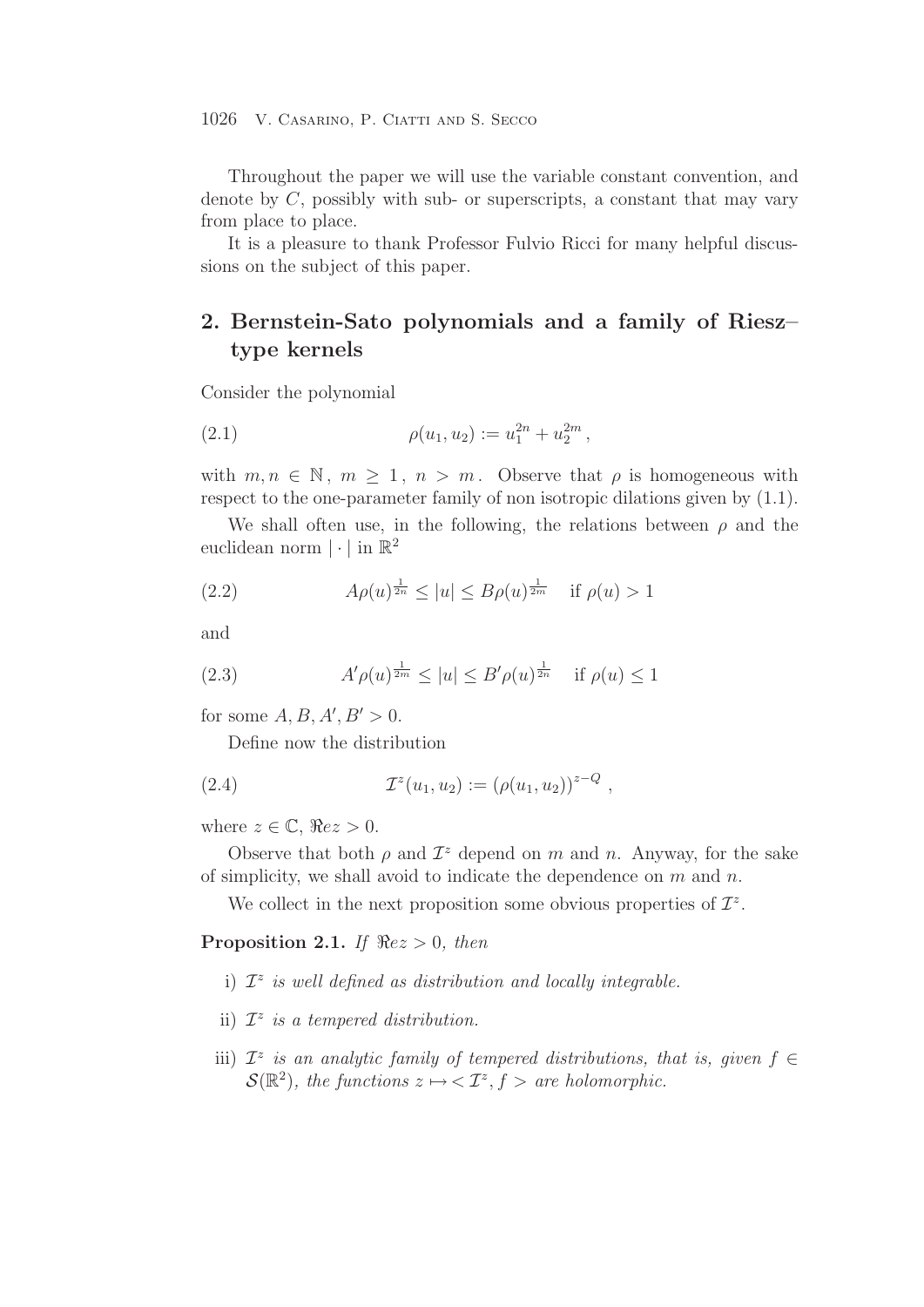We shall now prove that  $\mathcal{I}^z$  admits a meromorphic extension, with poles in a at most countable set, consisting of rational negative points. Our method is based on the theory of Bernstein-Sato polynomials.

It is well-known in algebra that, given a non-zero polynomial  $p(u_1, u_2)$ with complex coefficients, there exist a non-zero polynomial  $b_n(s) \in \mathbb{C}[s]$  and a differential operator  $L(s)$  whose coefficients are polynomials in s,  $u_1$ ,  $u_2$ , such that formally

(2.5) 
$$
L(s)\big(p(u_1, u_2)\big)^{s+1} = b_p(s)\big(p(u_1, u_2)\big)^s \text{ for all } s \in \mathbb{C}.
$$

The set of all polynomials  $b_p(s) \in \mathbb{C}[s]$ , such that there exists an operator L for which this formal identity is satisfied, forms an ideal, and the unique monic generator of this ideal is called the *Bernstein-Sato polynomial* of p.

In our case, for  $\Re ez > 0$  we may write

(2.6) 
$$
\left(\rho(u_1, u_2)\right)^{z-Q} = \frac{L(z-Q)\left(\rho(u_1, u_2)\right)^{z+1-Q}}{b_\rho(z-Q)}.
$$

By repeatedly using the functional equation (2.6) we may extend  $\mathcal{I}^z$  to the complex plane in a meromorphic way, with poles whenever  $b<sub>o</sub>(z - Q + k)$ vanishes for a non-negative integer  $k$ . Therefore we shall now seek for the zeros of the Bernstein-Sato polynomial  $b_{\rho}(z - Q)$ .

According to a theorem of Kashiwara, the roots of the Bernstein-Sato polynomial are negative rational numbers. Moreover, if  $\rho$  has the particularly simple form given in (2.1), it is easy to find the roots of  $b<sub>o</sub>(s)$ .

**Lemma 2.2.** *If*  $b_{\rho}(s)$  *denotes the Bernstein-Sato polynomial associated to*  $\rho(u_1, u_2) := u_1^{2n} + u_2^{2m}, \ m < n, \ m, n \in \mathbb{N}$ , then the roots of  $\frac{b_\rho(s)}{s+1}$  are given by

(2.7) 
$$
-\frac{p_1}{2n} - \frac{p_2}{2m}, \quad 1 \le p_1 \le 2n - 1, \quad 1 \le p_2 \le 2m - 1,
$$

*with multiplicity one.*

**Proof.** It is essentially due to Kashiwara [7]. See also [8] and [1, Remark  $3.8$ ].

In the following corollary we collect some observations, which will be useful in the following.

**Corollary 2.3.** *i*) *The largest root of*  $b_{\rho}(s)$  *is*  $-Q = -\frac{1}{2m} - \frac{1}{2n}$ .  $ii)$  −1 *is a root of*  $b_{\rho}(s)$  *with multiplicity two. iii*) The set of the roots of  $b<sub>o</sub>(s)$  *is symmetric with respect to*  $-1$ *.*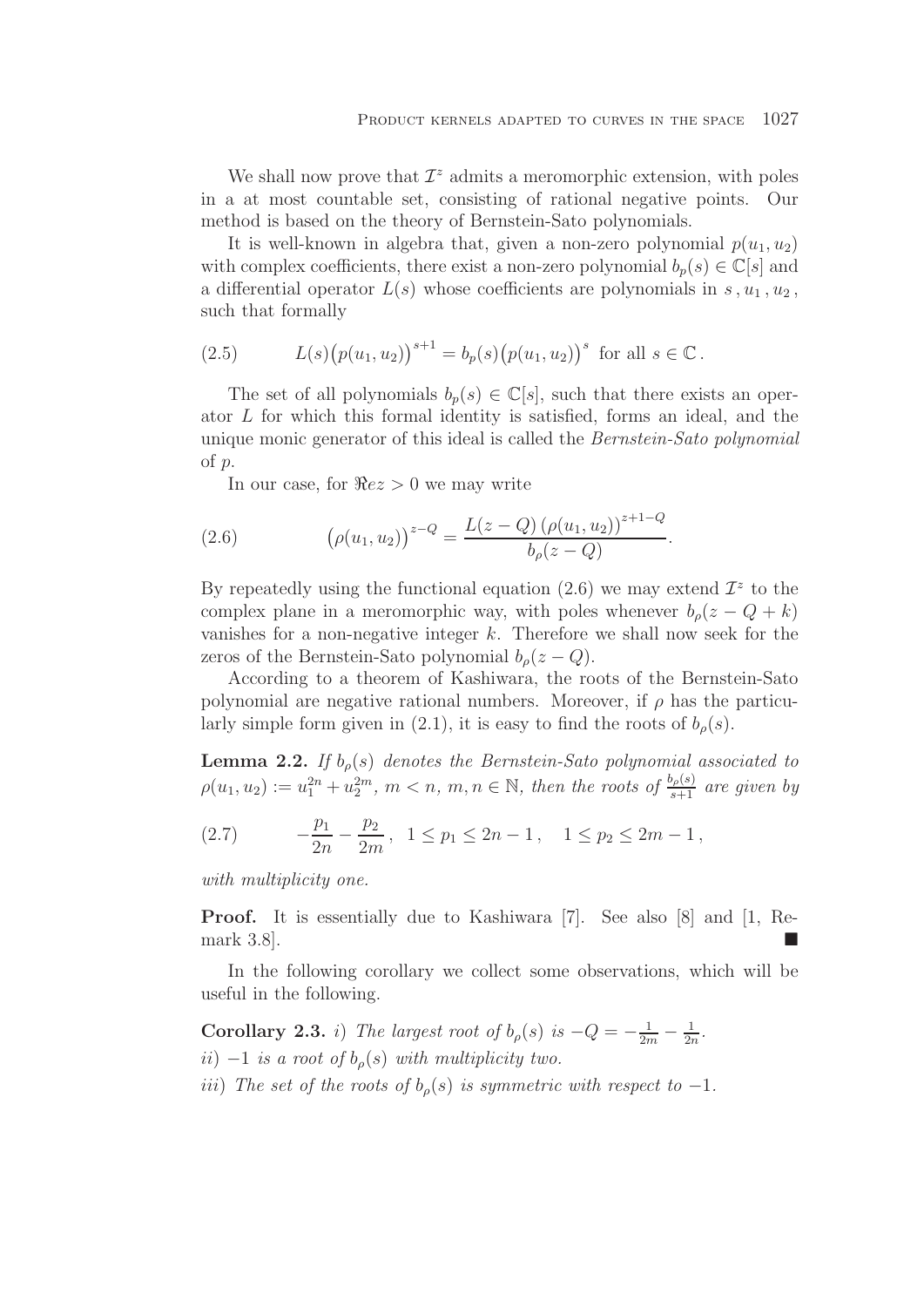**Proof.** i) It follows obviously from (2.7) for  $p_1 = 1$  and  $p_2 = 1$ . ii) Observe that  $-\frac{p_1}{2n} - \frac{p_2}{2m} = -1$  for  $p_1 = n$  and  $p_2 = m$ . Then  $-1$  is a root of multiplicity one for  $\frac{b_{\rho(s)}(s)}{s+1}$ , whence the thesis follows.

*iii*) Suppose that the  $-1+\delta := -\frac{\overline{p}_1}{2n}-\frac{\overline{p}_2}{2m}$  is a root of  $b_\rho(s)$  for some  $\overline{p}_1$ ,  $\overline{p}_2 \in \mathbb{N}$ ,  $1 \leq \overline{p}_1 \leq 2n-1$ ,  $1 \leq \overline{p}_2 \leq 2m-1$  and some  $\delta > 0$ . Take  $\tilde{p}_1 := 2n - \overline{p}_1$  and  $\tilde{p}_2 := 2m - \overline{p}_2$ . Since  $1 \leq \tilde{p}_1 \leq 2n - 1$ ,  $1 \leq \tilde{p}_2 \leq 2m - 1$ , then

$$
-\frac{\tilde{p}_1}{2n} - \frac{\tilde{p}_2}{2m} = -2 + \frac{\overline{p}_1}{2n} + \frac{\overline{p}_2}{2m} = -1 - \delta
$$

is a root of  $b_{\rho}(s)$ .

**Example 2.4.** By means of formula  $(2.7)$  it is possible to find the roots of the Bernstein-Sato polynomial associated to  $u_1^6 + u_2^4$  and one finds

$$
b_{\rho}(s) = \left(s+1\right)^2 \left(s+\frac{2}{3}\right) \left(s+\frac{4}{3}\right) \left(s+\frac{3}{4}\right) \left(s+\frac{5}{4}\right) \left(s+\frac{5}{6}\right) \left(s+\frac{7}{6}\right) \left(s+\frac{5}{12}\right) \left(s+\frac{19}{12}\right) \left(s+\frac{7}{12}\right) \left(s+\frac{17}{12}\right) \left(s+\frac{11}{12}\right) \left(s+\frac{13}{12}\right).
$$

Let us now consider the distribution  $\mathcal{I}^z$  defined by  $(2.4)$ . Let  $s_1, \ldots, s_h$ be the zeros of  $b_{\rho}(s)$  in  $(-Q-1, -Q]$ , each counted with its multiplicity and ordered in a decreasing way. Then the meromorphic continuation of  $\mathcal{I}^z$  has poles whenever  $z = Q + s_j - k$ ,  $k \geq 0$ . We remark, in particular, that 0 and  $-1+Q$  are always poles for  $\mathcal{I}^z$ . By gluing all together, we get the following result.

**Proposition 2.5.**  $\mathcal{I}^z$  *may be analytically continued to a meromorphic distribution-valued function of z, also denoted by*  $\mathcal{I}^z$ *, with poles in a set* A, con*sisting of rational negative points. More precisely,*

$$
A = \{ \zeta_{j,k} := Q + s_j - k \, : k \in \mathbb{N} \, , \, j = 1, \dots, h \},
$$

 $s_j$ ,  $j = 1, \ldots, h$ , denoting the zeros of the Bernstein-Sato polynomial  $b_{\rho}$  in (−Q − 1, −Q]*, each listed as many times as its multiplicity. Each pole has order one, with the exception of the points*  $-1 + Q - k$ ,  $k \in \mathbb{N}$ *, which have order two.*

Set  $\zeta_i := \zeta_{i,0}$ . Observe that  $\zeta_1 = 0$  is a pole of order 1 for  $\mathcal{I}^z$ . Consider now the function  $G$ , given by

(2.8) 
$$
G(z) := \Gamma (z + 1 - Q) \cdot \prod_{j=2,..,h} \Gamma(z - \zeta_j).
$$

If S denotes the sphere

$$
S := \left\{ (u_1, u_2) \in \mathbb{R}^2 \, : \, \rho(u_1, u_2) = 1 \right\}
$$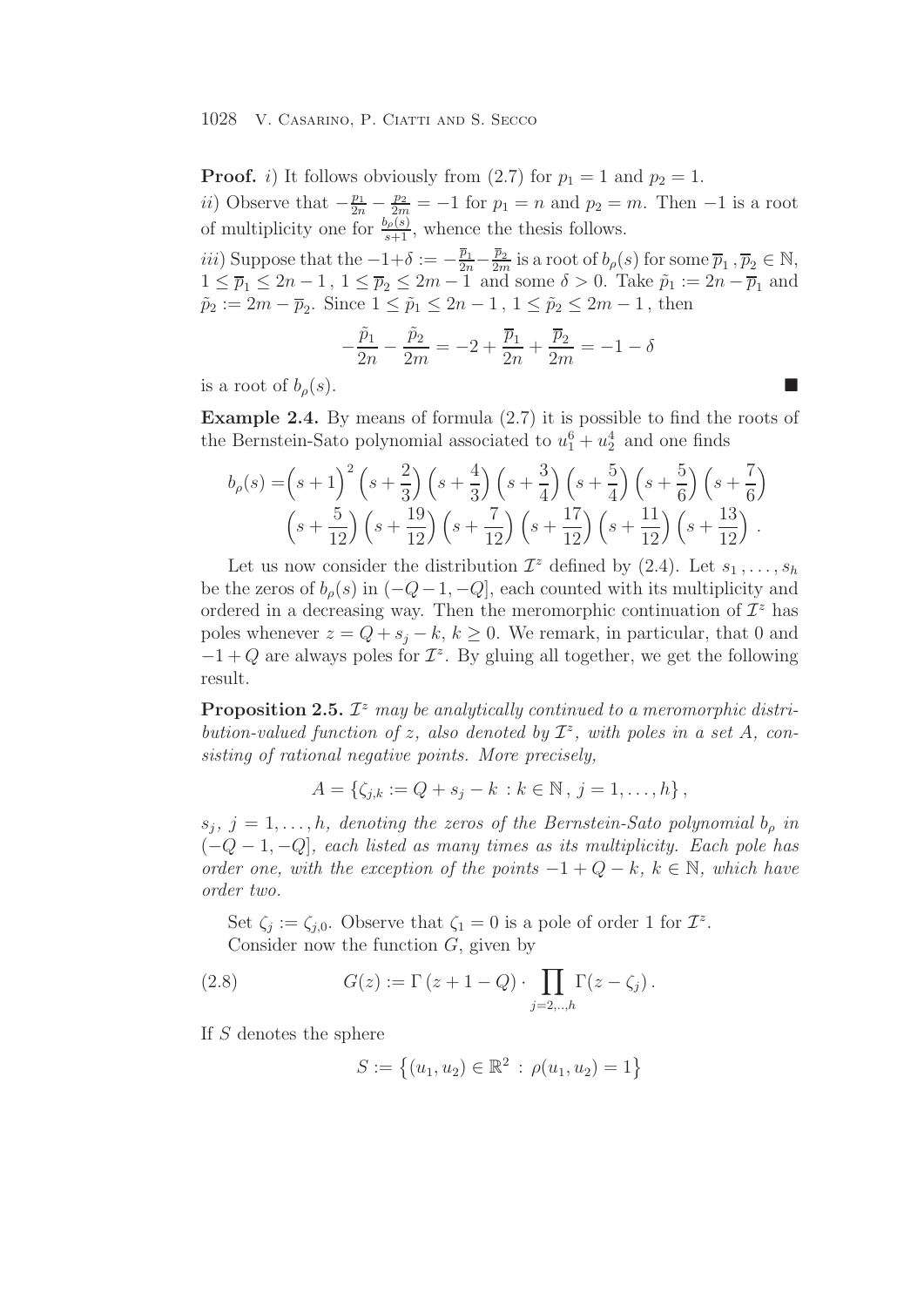with surface measure  $\sigma(S)$ , set

(2.9) 
$$
I^{z}(u_1, u_2) := \frac{G(0) (u_1^{2n} + u_2^{2m})^{z-Q}}{\sigma(S) \Gamma(z) G(z)}.
$$

In the sequel we will denote by  $\mathcal{S}(\mathbb{R}^s)$ ,  $s = 2, 3$ , the Schwartz space on  $\mathbb{R}^s$ endowed with a denumerable family of norms  $\|\cdot\|_{(N)}$  given by

$$
\|\Phi\|_{(N)} = \sum_{|\alpha| \le N} \sup_{u \in \mathbb{R}^s} (1 + |u|)^N |\partial_u^{\alpha} \Phi(u)|.
$$

Here we use the conventional notation

$$
\partial_u^{\alpha} = \frac{\partial^{\alpha_1}}{\partial u_1^{\alpha_1}} \cdots \frac{\partial^{\alpha_s}}{\partial u_s^{\alpha_s}},
$$

with  $\alpha = (\alpha_1, \ldots, \alpha_s)$  s-tuple of natural numbers and  $|\alpha| = \alpha_1 + \cdots + \alpha_s$ . **Proposition 2.6.** *The distribution*  $I^z$  *satisfies* 

$$
I^0=\delta_0.
$$

**Proof.** Take  $z \in \mathbb{C}$ ,  $\Re ez > 0$ , and  $\varphi \in \mathcal{S}(\mathbb{R}^2)$ . Set  $C_z := \frac{G(0)}{\sigma(S)\Gamma(z)G(z)}$ . Then

$$
\langle I^{z}, \varphi \rangle = C_{z} \int_{\mathbb{R}^{2}} \rho(u_{1}, u_{2})^{z-Q} \varphi(u_{1}, u_{2}) du_{1} du_{2}
$$
  
=  $C_{z} \Biggl( \int_{\{\rho(u_{1}, u_{2}) \le 1\}} \rho(u_{1}, u_{2})^{z-Q} (\varphi(u_{1}, u_{2}) - \varphi(0, 0)) du_{1} du_{2}$   
+  $\int_{\{\rho(u_{1}, u_{2}) \le 1\}} \rho(u_{1}, u_{2})^{z-Q} \varphi(0, 0) du_{1} du_{2}$   
+  $\int_{\{\rho(u_{1}, u_{2}) \ge 1\}} \rho(u_{1}, u_{2})^{z-Q} \varphi(u_{1}, u_{2}) du_{1} du_{2} \Biggr)$   
=  $C_{z} (I_{1} + I_{2} + I_{3})$ .

By introducing polar coordinates (see [5]) we obtain

$$
I_2 = \int_S \int_0^1 \varphi(0,0)\rho(r \circ (v_1, v_2))^{z-Q} r^{Q-1} dr d\sigma(v_1 v_2)
$$
  
= 
$$
\int_S \int_0^1 \varphi(0,0) (r \cdot \rho(v_1, v_2))^{z-Q} r^{Q-1} dr d\sigma(v_1 v_2)
$$
  
= 
$$
\varphi(0,0) \int_S \int_0^1 r^{z-1} dr d\sigma(v_1 v_2) = \varphi(0,0) \frac{\sigma(S)}{z},
$$

so that

(2.10) 
$$
C_z I_2 = \varphi(0,0) \frac{G(0)}{z \Gamma(z) G(z)} = \varphi(0,0) \frac{G(0)}{\Gamma(z+1) G(z)}
$$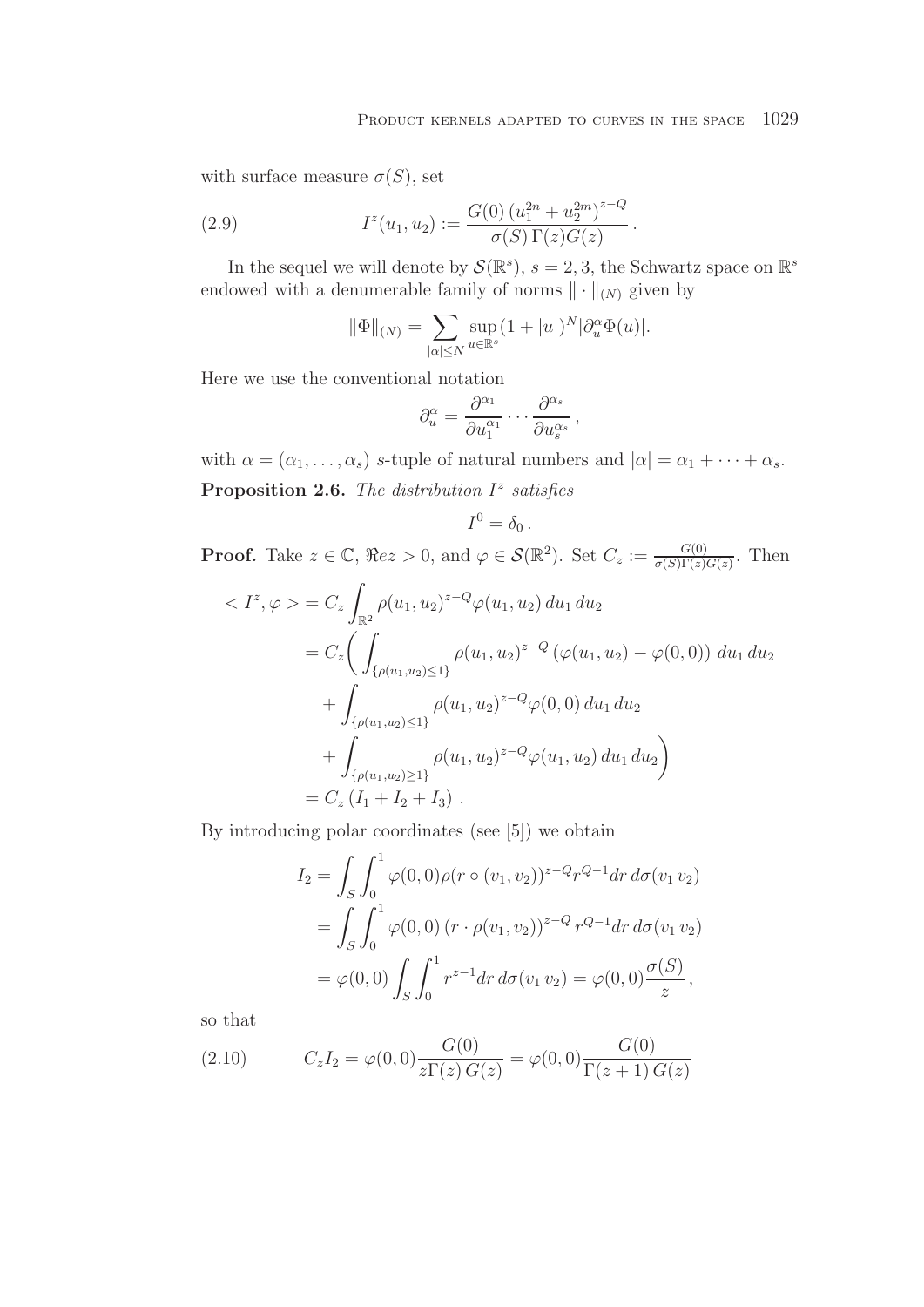and this expression is well-defined for every z, with  $\Re ez > -\min\{-\zeta_2, 1\}$ . Now, it it is easy to show that both  $I_1$  and  $I_3$  are absolutely convergent for  $\Re ez > -\min\{\frac{1}{2n}, -\zeta_2\}.$  Indeed,

$$
|I_{1}| \leq \int_{\{\rho(u_{1}, u_{2}) \leq 1\}} \rho(u_{1}, u_{2})^{\Re ez-Q} |\varphi(u_{1}, u_{2}) - \varphi(0, 0)| du_{1} du_{2}
$$
  
\n
$$
\leq C ||\nabla \varphi||_{\infty} \int_{\{\rho(u_{1}, u_{2}) \leq 1\}} \rho(u_{1}, u_{2})^{\Re ez-Q} |(u_{1}, u_{2})| du_{1} du_{2}
$$
  
\n
$$
\leq C ||\nabla \varphi||_{\infty} \int_{\{\rho(u_{1}, u_{2}) \leq 1\}} \rho(u_{1}, u_{2})^{\Re ez-Q+\frac{1}{2n}} du_{1} du_{2}
$$
  
\n
$$
= C ||\nabla \varphi||_{\infty} \int_{S} \int_{0}^{1} \rho (r \circ (v_{1}, v_{2}))^{\Re ez-Q+\frac{1}{2n}} r^{Q-1} dr d\sigma(v_{1}, v_{2})
$$
  
\n
$$
= C ||\nabla \varphi||_{\infty} \int_{S} \int_{0}^{1} r^{\Re ez-Q+\frac{1}{2n}} r^{Q-1} dr d\sigma(v_{1}, v_{2})
$$
  
\n
$$
= C ||\nabla \varphi||_{\infty} \frac{\sigma(S)}{\frac{1}{2n} + \Re ez},
$$

which is well-defined for  $\Re ez > -\frac{1}{2n}$ . Here, in particular, we used (2.3). Moreover,

$$
|I_3| \leq \int_{\{\rho(u_1, u_2) > 1\}} \rho(u_1, u_2)^{\Re ez - Q} |\varphi(u_1, u_2)| du_1 du_2
$$
  
 
$$
\leq C ||\varphi||_{(N)} \int_{\{\rho(u_1, u_2) > 1\}} \rho(u_1, u_2)^{\Re ez - Q - \frac{N}{2n}} du_1 du_2,
$$

since

$$
|\varphi(u_1, u_2)| \le \frac{||\varphi||_{(N)}}{(1 + |(u_1, u_2)|)^N} \le \frac{||\varphi||_{(N)}}{|(u_1, u_2)|^N} \le C \frac{||\varphi||_{(N)}}{(\rho(u_1, u_2))^{\frac{N}{2n}}}
$$

when  $\rho(u_1, u_2) > 1$ , as a consequence of (2.2). Now by passing to polar coordinates we obtain

$$
|I_3| \leq C ||\varphi||_{(N)} \int_S \int_1^{+\infty} \rho (r \circ (v_1, v_2))^{Rez - Q - \frac{N}{2n}} r^{Q-1} dr d\sigma (v_1 v_2)
$$
  
=  $C ||\varphi||_{(N)} \frac{\sigma(S)}{\frac{N}{2n} - \Re ez} < +\infty$ ,

if N is a positive integer greater than  $2n \cdot \Re ez$ . Thus, as a consequence of the uniqueness of the analytic continuation, the expression

$$
\langle I^z, \varphi \rangle = C_z (I_1 + I_2 + I_3)
$$

defines the action of  $I^z$  on a Schwartz function  $\varphi$  in  $\mathbb{R}^2$ , for  $\Re ez > -\min\{\frac{1}{2n},\}$  $-\zeta_2$ , 1}, and by using the bounds for  $I_1$  and  $I_3$  and  $(2.10)$  one gets the thesis.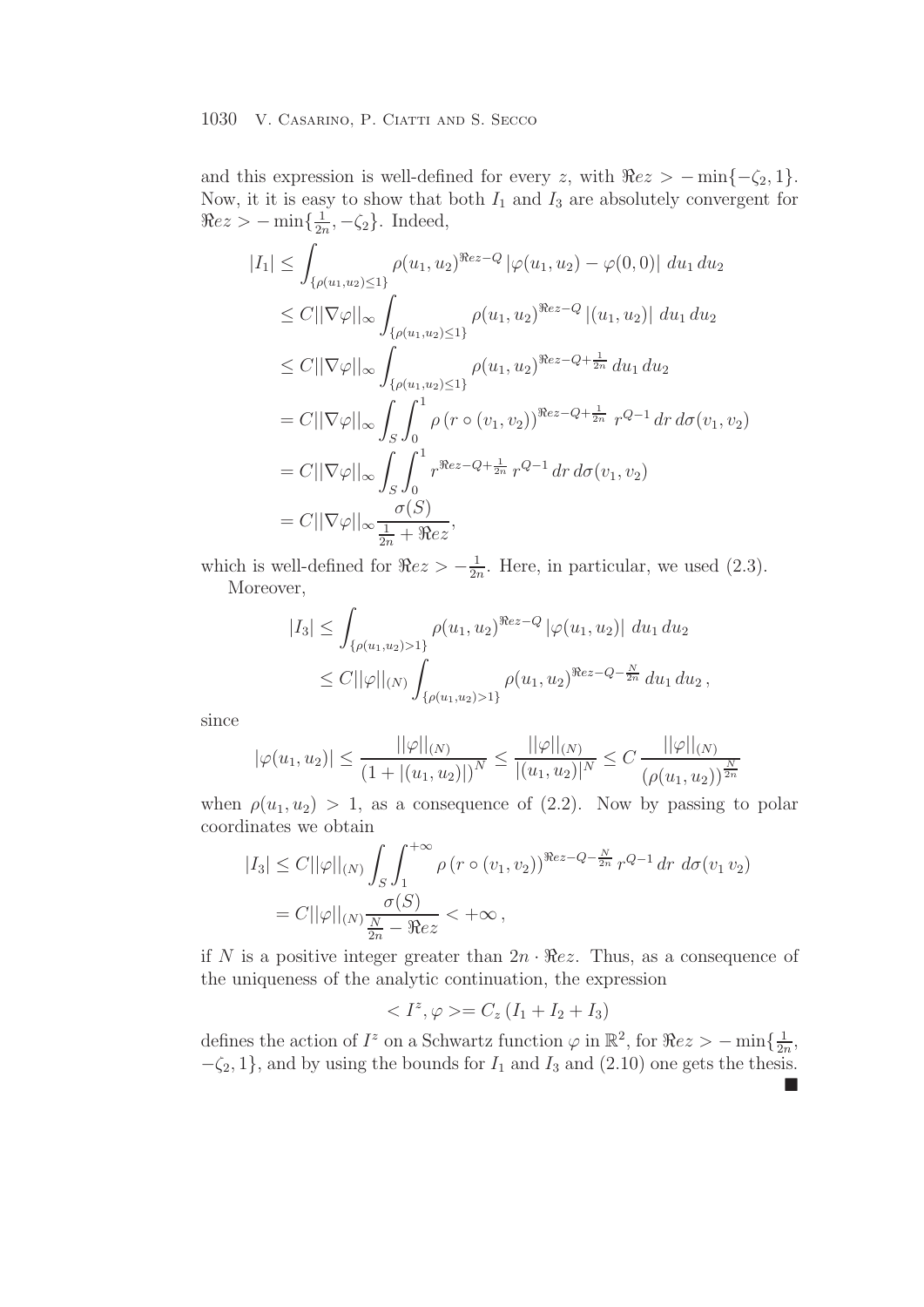**Proposition 2.7.** I<sup>z</sup> *is a homogeneous tempered distribution of degree*  $-Q + z$ *.* 

We recall that this means that for all  $\varphi \in \mathcal{S}(\mathbb{R}^2)$  the following equality is satisfied

$$
\langle I^z, \varphi_\delta \rangle = \delta^{z-Q} \langle I^z, \varphi \rangle,
$$

where

$$
\varphi_{\delta}(u_1, u_2) := \delta^{-Q} \varphi \left( \delta^{-1} \circ u \right) = \delta^{-Q} \varphi \left( \delta^{-\frac{1}{2n}} u_1, \delta^{-\frac{1}{2m}} u_2 \right) .
$$

Thus the Fourier transform of the (tempered and homogeneous) distribution I<sup>z</sup> is a well-defined distribution, homogeneous of degree  $-Q-(z-Q) = -z$ . Moreover, the following holds.

**Proposition 2.8.**  $\widehat{I}^z$  agrees with a function  $C^{\infty}(\mathbb{R}^2 \setminus \{(0,0)\})$  away from  $(0,0)$ . *Moreover,*

 $(2.11)$  $\widehat{I}^z(\xi) \le C \rho(\xi)^{-\Re ez}$ , *for all*  $\xi \in \mathbb{R}^2 \setminus \{(0,0)\}.$ 

**Proof.** It suffices to prove the statement for  $0 < \Re ez < Q$ ; indeed, the other cases can be treated by analytic continuation.

We first construct a partition of unity adapted to dyadic spherical shells. The procedure is standard and we briefly recall it only for the sake of completeness.

Let  $\psi$  be a  $C_c^{\infty}(\mathbb{R}^2)$  function, such that

(i)  $0 \leq \psi(u_1, u_2) \leq 1$  for every  $(u_1, u_2) \in \mathbb{R}^2$ ;

(*ii*) 
$$
\psi(u_1, u_2) \equiv 0
$$
 if  $(u_1, u_2) \notin C_0 := \{(u_1, u_2) \in \mathbb{R}^2 : \frac{1}{4} \le \rho(u_1, u_2) \le 8\}$ ;

(iii)  $\psi(u_1, u_2) \equiv 1$  if  $(u_1, u_2) \in C_1 := \{(u_1, u_2) : \frac{1}{2} \le \rho(u_1, u_2) \le 4\}.$ 

Define now for  $(u_1, u_2) \in \mathbb{R}^2 \setminus \{(0, 0)\}\$ 

(2.12) 
$$
\Psi(u_1, u_2) := \sum_{j \in \mathbb{Z}} \psi(2^j \circ (u_1, u_2)).
$$

Since there is at most a finite number of nonzero terms in the sum  $(2.12)$ ,  $\Psi$ is well-defined and strictly positive on  $\mathbb{R}^2 \setminus \{(0,0)\}\.$  Thus we may introduce the functions

(2.13) 
$$
\eta(u_1, u_2) := \frac{\psi(u_1, u_2)}{\Psi(u_1, u_2)}.
$$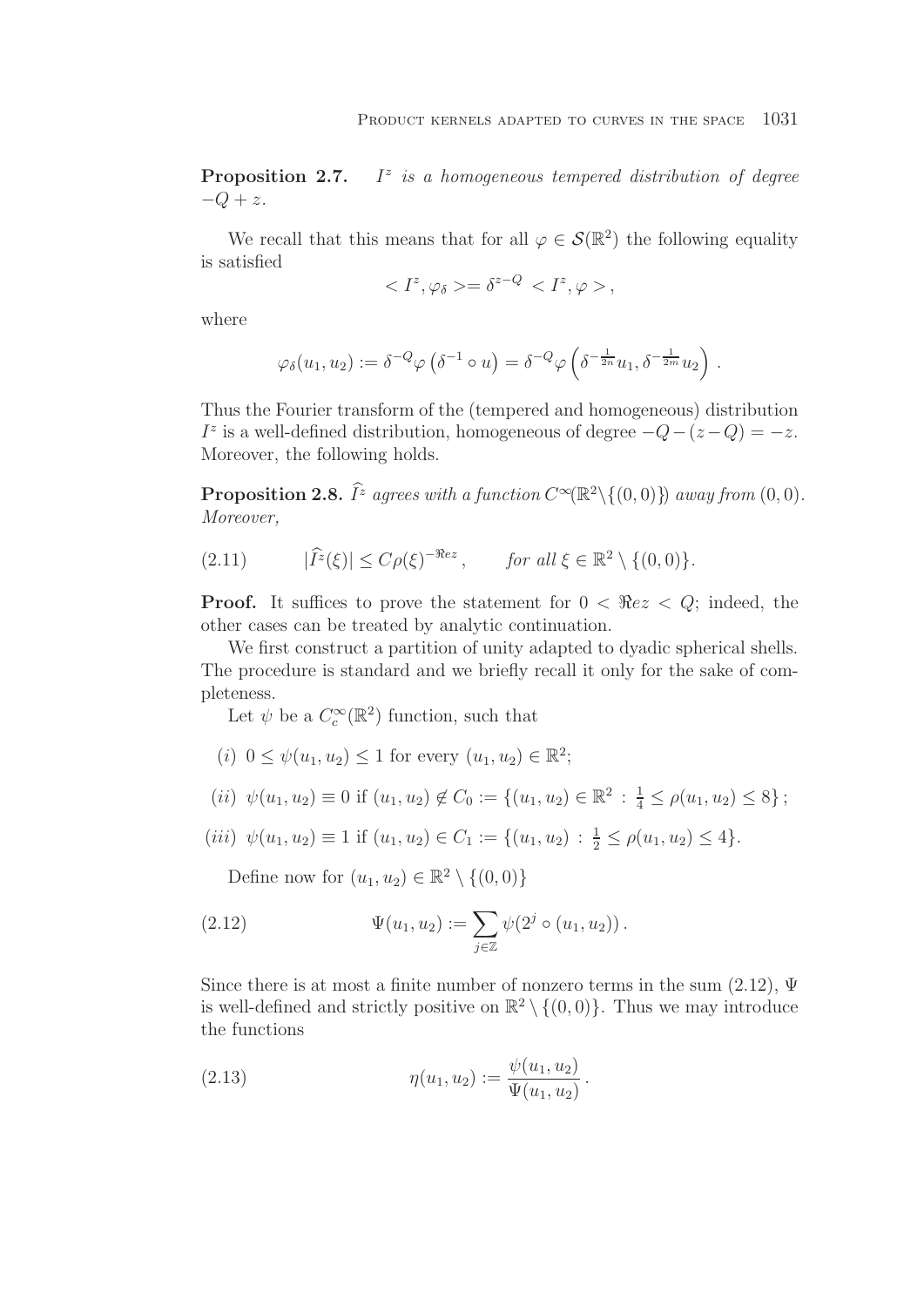It is easy to check that

(2.14) 
$$
\sum_{j\in\mathbb{Z}} \eta\big(2^j \circ (u_1, u_2)\big) = 1 \text{ for every } (u_1, u_2) \in \mathbb{R}^2 \setminus \{(0, 0)\}.
$$

Now using (2.14) we may write

$$
I^{z}(u_{1}, u_{2}) = C_{z}\rho(u_{1}, u_{2})^{z-Q}
$$
  
=  $C_{z}\sum_{j\in\mathbb{Z}}\eta(2^{j}\circ(u_{1}, u_{2}))\rho(2^{-j}\circ 2^{j}\circ(u_{1}, u_{2}))^{z-Q}$   
=  $C_{z}\sum_{j\in\mathbb{Z}}\eta(2^{j}\circ(u_{1}, u_{2}))2^{-j(z-Q)}\rho(2^{j}\circ(u_{1}, u_{2}))^{z-Q}$   
=  $C_{z}\sum_{j\in\mathbb{Z}}2^{-j(z-Q)}f_{0}(2^{j}\circ(u_{1}, u_{2}))$ ,

where we set

$$
f_0(u_1, u_2) := \eta(u_1, u_2) \rho(u_1, u_2)^{z-Q}.
$$

Since

$$
(f_0(2^j \circ (\cdot,\cdot)))^{\widehat{}}(\xi_1,\xi_2) = 2^{-jQ} \widehat{f}_0(2^{-j} \circ (\xi_1,\xi_2)),
$$

we obtain formally

$$
\sum_{j\in\mathbb{Z}} 2^{-j(z-Q)} \left(f_0(2^j\circ(\cdot,\cdot))\right)\hat{f}(\xi_1,\xi_2) = \sum_{j\in\mathbb{Z}} 2^{-jz} \hat{f}_0(2^{-j}\circ(\xi_1,\xi_2)).
$$

This series is absolutely convergent, since if  $(\xi_1,\xi_2)\neq (0,0)$  one has

$$
\left| \sum_{j\in\mathbb{Z}} 2^{-jz} \hat{f}_0(2^{-j} \circ (\xi_1, \xi_2)) \right| \leq \sum_{j\in\mathbb{Z}} 2^{-j\Re e z} \left| \hat{f}_0(2^{-j} \circ (\xi_1, \xi_2)) \right| \n\leq \left( \sum_{2^{-j}\rho(\xi_1, \xi_2) \leq 1} + \sum_{2^{-j}\rho(\xi_1, \xi_2) > 1} \right) 2^{-j\Re e z} \left| \hat{f}_0(2^{-j} \circ (\xi_1, \xi_2)) \right| \n\leq ||\hat{f}_0||_{(0)} \sum_{2^{-j}\rho(\xi_1, \xi_2) \leq 1} 2^{-j\Re e z} + \sum_{\rho(2^{-j}\circ(\xi_1, \xi_2)) > 1} 2^{-j\Re e z} \frac{||\hat{f}_0||_{(N)}}{(1 + |(2^{-j} \circ (\xi_1, \xi_2))|)^N} \n\leq C ||\hat{f}_0||_{(0)} \rho(\xi)^{-\Re e z} + C \sum_{2^{-j}\rho(\xi_1, \xi_2) > 1} 2^{-j\Re e z} \frac{||\hat{f}_0||_{(N)}}{(\rho(2^{-j} \circ (\xi_1, \xi_2)))^{\frac{N}{2n}} } \n\leq C ||\hat{f}_0||_{(0)} \rho(\xi)^{-\Re e z} + \frac{C}{(\rho(\xi_1, \xi_2))^{\frac{N}{2n}} 2^{-j\rho(\xi_1, \xi_2) > 1}} 2^{-j\Re e z + j\frac{N}{2n}} \n\leq C ||\hat{f}_0||_{(0)} \rho(\xi)^{-\Re e z} + \frac{C}{(\rho(\xi_1, \xi_2))^{\frac{N}{2n}}} \rho(\xi_1, \xi_2)^{-\Re e z + \frac{N}{2n}} \leq C \rho(\xi_1, \xi_2)^{-\Re e z},
$$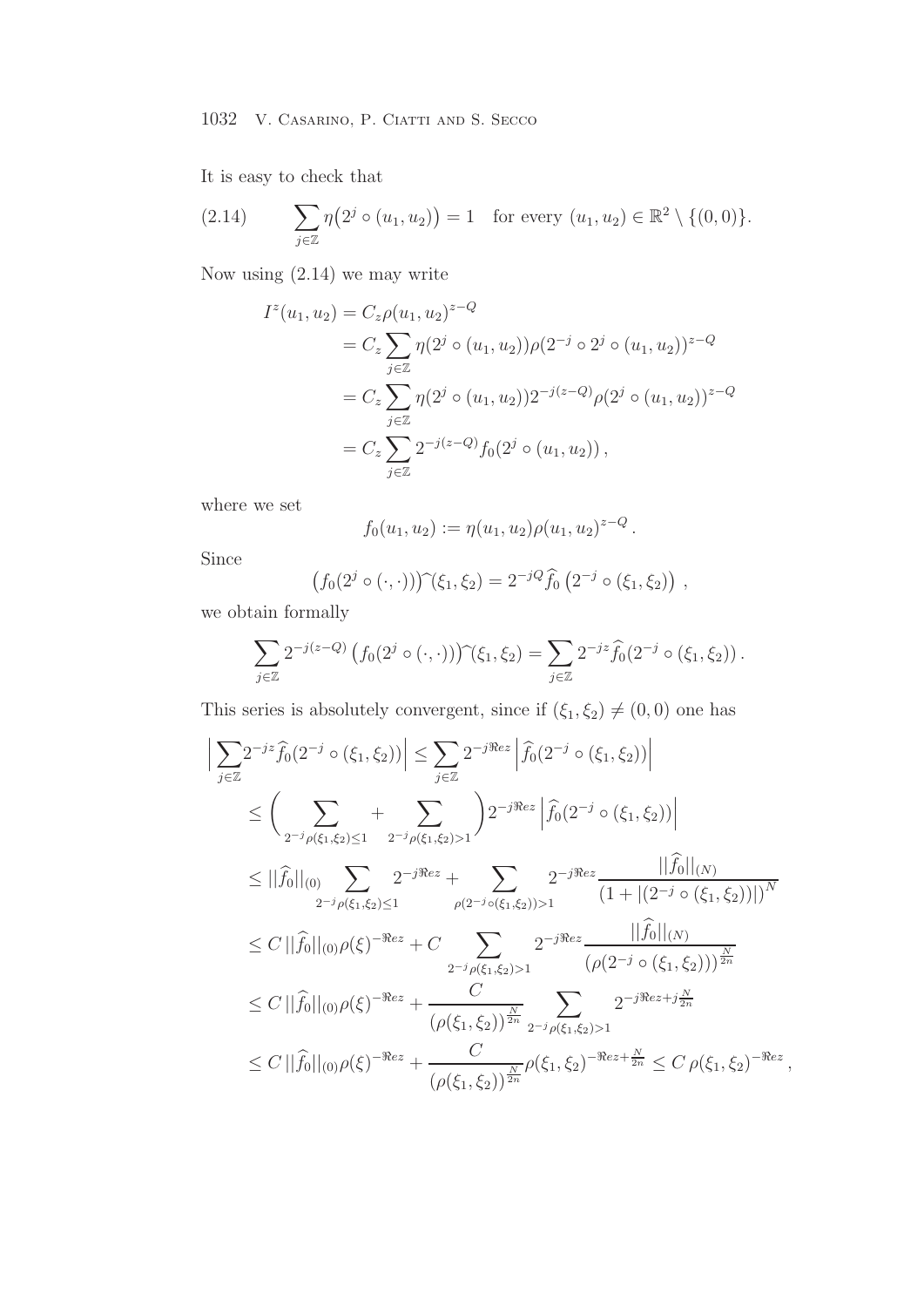where we used in particular the fact that

$$
|(u_1, u_2)| \ge C \rho(u_1, u_2)^{\frac{1}{2n}}
$$
 for  $|(u_1, u_2)| > 1$ .

We set therefore

$$
v(\xi_1, \xi_2) := \sum_{j \in \mathbb{Z}} 2^{-jz} \widehat{f}_0(2^{-j} \circ (\xi_1, \xi_2)) \in \mathcal{L}^{\infty}(\mathbb{R}^2).
$$

By the Dominated Convergence Theorem we obtain, given  $\varphi \in \mathcal{S}(\mathbb{R}^2)$ ,

$$
\int_{\mathbb{R}^2} v\varphi = \sum_{j\in\mathbb{Z}} 2^{-jz} \int_{\mathbb{R}^2} \widehat{f}_0(2^{-j} \circ (\cdot, \cdot)) \varphi,
$$

that is

$$
v(\cdot, \cdot) = \sum_{j \in \mathbb{Z}} 2^{-jz} \widehat{f}_0(2^{-j} \circ (\cdot, \cdot))
$$

in the sense of distributions, whence

$$
\widehat{I}^z(\cdot,\cdot) = \sum_{j\in\mathbb{Z}} 2^{-jz} \widehat{f}_0(2^{-j} \circ (\cdot,\cdot))
$$

in the sense of distributions and, moreover,

(2.15) 
$$
\left| \widehat{I}^z(\xi_1, \xi_2) \right| \le \rho(\xi_1, \xi_2)^{-\Re ez} \text{ for all } (\xi_1 \xi_2) \in \mathbb{R}^2 \setminus \{ (0, 0) \}
$$

(observe that this inequality could also be retrieved from the homogeneity). Finally we prove that  $\widehat{I}^z$  agrees with a function  $C^{\infty}(\mathbb{R}^2 \setminus \{(0,0)\})$  away from  $(0, 0)$ . First of all, we observe that  $f_0$  is in the Schwartz space, hence  $\widehat{f}_0(2^{-j} \circ (\cdot, \cdot))$  belongs to  $\mathcal{C}^{\infty}(\mathbb{R}^2)$ . Moreover, the following estimates hold:

$$
\left| \partial_{\xi_1}^k \left( 2^{-jz} \widehat{f}_0(2^{-j} \circ (\xi_1, \xi_2)) \right) \right| \leq C_k \, 2^{-j \left( \Re e z + \frac{k}{2n} \right)} \text{ for all } (\xi_1, \xi_2) \in \mathbb{R}^2
$$
  

$$
\left| \partial_{\xi_1}^k \left( 2^{-jz} \widehat{f}_0(2^{-j} \circ (\xi_1, \xi_2)) \right) \right| \leq C_{k,N} \, 2^{-j \left( \Re e z + \frac{k}{2n} \right)} \frac{1}{\left( 1 + \left| (2^{-j} \circ (\xi_1, \xi_2)) \right| \right)^N}
$$
  

$$
\leq \frac{C_{k,N}}{\rho(\xi_1, \xi_2)^{\frac{N}{2n}}} 2^{j \left( -\Re e z - \frac{k}{2n} + \frac{N}{2n} \right)} \quad \text{if } \rho \left( 2^{-j} \circ (\xi_1, \xi_2) \right) > 1,
$$

for all  $k \in \mathbb{N}$ . Since analogous bounds hold for  $\partial_{\xi_2}^k(2^{-jz}\widehat{f}_0(2^{-j} \circ (\xi_1, \xi_2)),$  with 2n replaced by 2m, the series of the partial derivatives of  $2^{-jz}\widehat{f}_0(2^{-j} \circ (\cdot, \cdot))$ of any order k converge on the compact subsets of  $\mathbb{R}^2 \setminus \{(0,0)\}$ . It follows that  $\widehat{I}^z(\cdot,\cdot) = \sum_{j\in\mathbb{Z}} 2^{-jz} \widehat{f}_0(2^{-j} \circ (\cdot,\cdot))$  is  $\mathcal{C}^\infty(\mathbb{R}^2 \setminus \{(0,0)\})$ .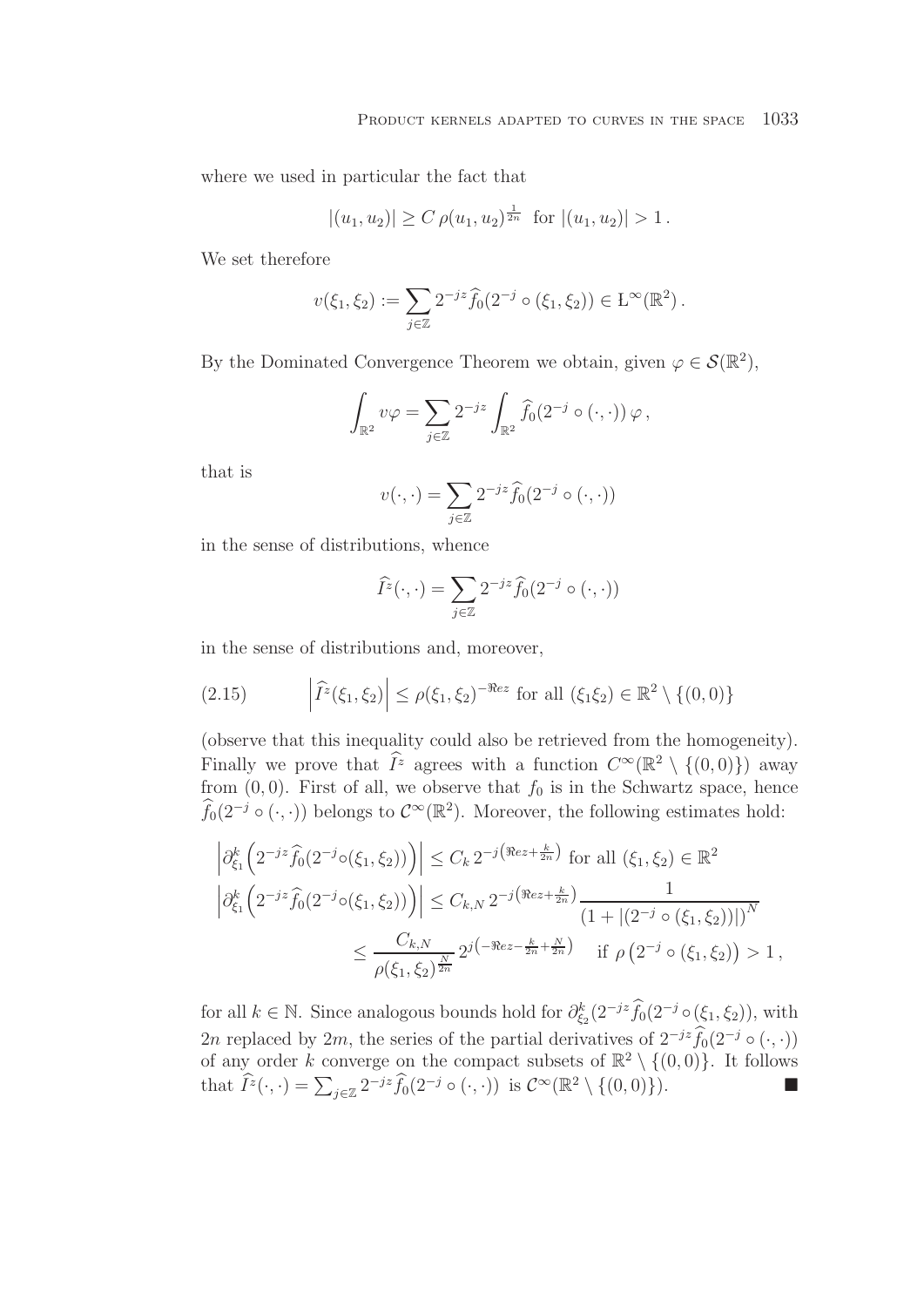# **3. Some preliminary results**

In the following, if  $f(x_1, x) \in \mathcal{S}(\mathbb{R}^3)$  we denote by  $\mathcal{F}^{-1}f$  the inverse Fourier transform of f and by  $\mathcal{F}_2 f$  and  $\mathcal{F}_2^{-1} f$  respectively the partial Fourier transform and the inverse of the partial Fourier transform of  $f$  with respect to the variable x.

Moreover we denote the dual variables as  $(\xi_1, \xi)$  with  $\xi = (\xi_2, \xi_3)$ .

#### **Characterization of product kernels**

As recalled in the Introduction, the precise definition of product kernels involves certain differential inequalities and certain cancellation conditions which are analogous to those satisfied by the kernel  $H(x_1, x)$  defined by (1.3). Our study will be based on the following equivalent definition (see [12]).

**Definition 3.1.** A product kernel K on  $\mathbb{R}^3$  is a sum

(3.1) 
$$
K(x_1, x) = \sum_{J \in \mathbb{Z}^2} 2^{-j_1 - jQ} \psi_J(2^{-j_1}x_1, 2^{-j} \circ x), \qquad J = (j_1, j)
$$

convergent in the sense of distributions, of smooth functions  $\psi_J$  supported on the set where  $1/2 \leq |x_1| \leq 4$  and  $1/2 \leq \rho(x) \leq 4$ , satisfying the cancellation conditions

(3.2) 
$$
\int \psi_J(x_1, x) dx_1 = 0
$$

$$
\int \psi_J(x_1, x) dx = 0
$$

identically for every J, and with uniformly bounded  $C<sup>k</sup>$  norms for every  $k \in \mathbb{N}$ .

We shall need a characterization of product kernels as dyadic sums of Schwartz functions on  $\mathbb{R}^3$  which are compactly supported only in the first variable and that satisfy some moment conditions.

**Lemma 3.2.** *A product kernel* K *on* R<sup>3</sup> *can be written as a sum*

$$
K(x_1, x) = \sum_{J \in \mathbb{Z}^2} 2^{-j_1 - jQ} \varphi_J(2^{-j_1} x_1, 2^{-j} \circ x), \qquad J = (j_1, j),
$$

*convergent in the sense of distributions, of Schwartz functions*  $\varphi_J$  *such that* 

- (i) the  $\varphi_J$  have compact  $x_1$ -support where  $1/2 \leq |x_1| \leq 4$ ;
- (*ii*) *the*  $\varphi$ *J form a bounded set of*  $\mathcal{S}(\mathbb{R}^3)$ *, that is the Schwartz norms*  $\|\varphi$ *J* $\|_{(N)}$ *are uniformly bounded in J for each*  $N \in \mathbb{N}$ ;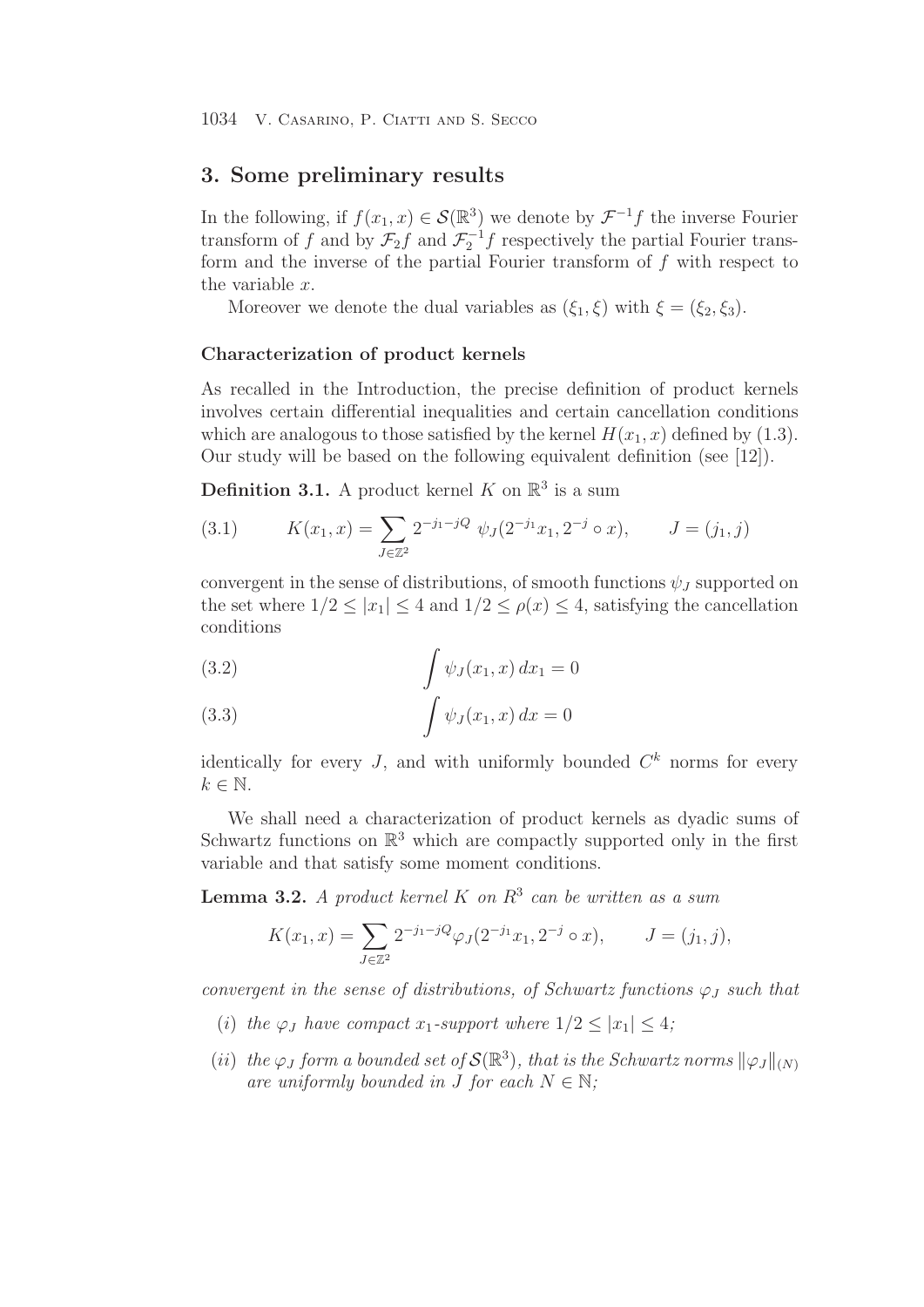(*iii*) the  $\varphi_J$  *satisfy the cancellation conditions* 

(3.4) 
$$
\int x_1^{\ell} \varphi_J(x_1, x) dx_1 = 0
$$

*for every positive integer*  $\ell \leq M_1$ *, for some fixed*  $M_1 \in \mathbb{N}$ *, and* 

(3.5) 
$$
\int x^{\beta} \varphi_J(x_1, x) dx = 0
$$

*for every multi-index*  $\beta = (\beta_1, \beta_2) \in \mathbb{N}^2$ , *identically for every*  $J \in \mathbb{Z}^2$ . *Here, as usual,*  $x^{\beta} = x_2^{\beta_1} x_3^{\beta_2}$ .

**Proof.** Let K be a product kernel on  $\mathbb{R}^3$ . By Definition 3.1 we can write K as a sum

$$
K(x_1, x) = \sum_{(j_1, i) \in \mathbb{Z}^2} 2^{-j_1 - iQ} \psi_{(j_1, i)}(2^{-j_1} x_1, 2^{-i} \circ x),
$$

convergent in the sense of distributions, of smooth functions  $\psi_{(j_1,i)}$  supported on the set where  $1/2 \leq |x_1| \leq 4$  and  $1/2 \leq \rho(x) \leq 4$ , satisfying the cancellation conditions (3.2) and (3.3) identically for every  $(j_1, i) \in \mathbb{Z}^2$ , and with uniformly bounded  $C^k$  norms for every  $k \in \mathbb{N}$ .

Let

$$
\widehat{K}(\xi_1, \xi) = \sum_{(j_1, i) \in \mathbb{Z}^2} \widehat{\psi}_{(j_1, i)}(2^{j_1} \xi_1, 2^i \circ \xi)
$$

be the corresponding product multiplier.

Consider a smooth function  $\zeta$  on the real line, supported on the interval [1, 4] and such that  $\sum_{k\in\mathbb{Z}}\zeta(2^kt)}=1$  for every  $t>0$ . For  $J=(j_1,j)\in\mathbb{Z}^2$ , define

$$
\mu_J(\xi_1, \xi) := \sum_{i \in \mathbb{Z}} \widehat{\psi}_{(j_1, i)}(\xi_1, 2^{i-j} \circ \xi) \zeta(\rho(\xi)).
$$

It can be easily proved that the  $\mu_J$  form a bounded set of  $\mathcal{S}(\mathbb{R}^3)$ . In addition, a direct computation shows that

$$
\widehat{K}(\xi_1, \xi) = \sum_{J \in \mathbb{Z}^2} \mu_J(2^{j_1}\xi_1, 2^j \circ \xi)
$$

in the sense of distributions. Setting

$$
\varphi_J(x_1,x) := (\mathcal{F}^{-1}\mu_J)(x_1,x) = \mathcal{F}_2^{-1}\Big(\sum_{i\in\mathbb{Z}} (\mathcal{F}_2\psi_{(j_1,j)})(x_1,2^{i-j}\circ\cdot)\zeta(\rho(\cdot))\Big)(x),
$$

it is possible to write the product kernel  $K$  as the sum

(3.6) 
$$
K(x_1, x) = \sum_{J \in \mathbb{Z}^2} 2^{-j_1 - jQ} \varphi_J(2^{-j_1}x_1, 2^{-j} \circ x),
$$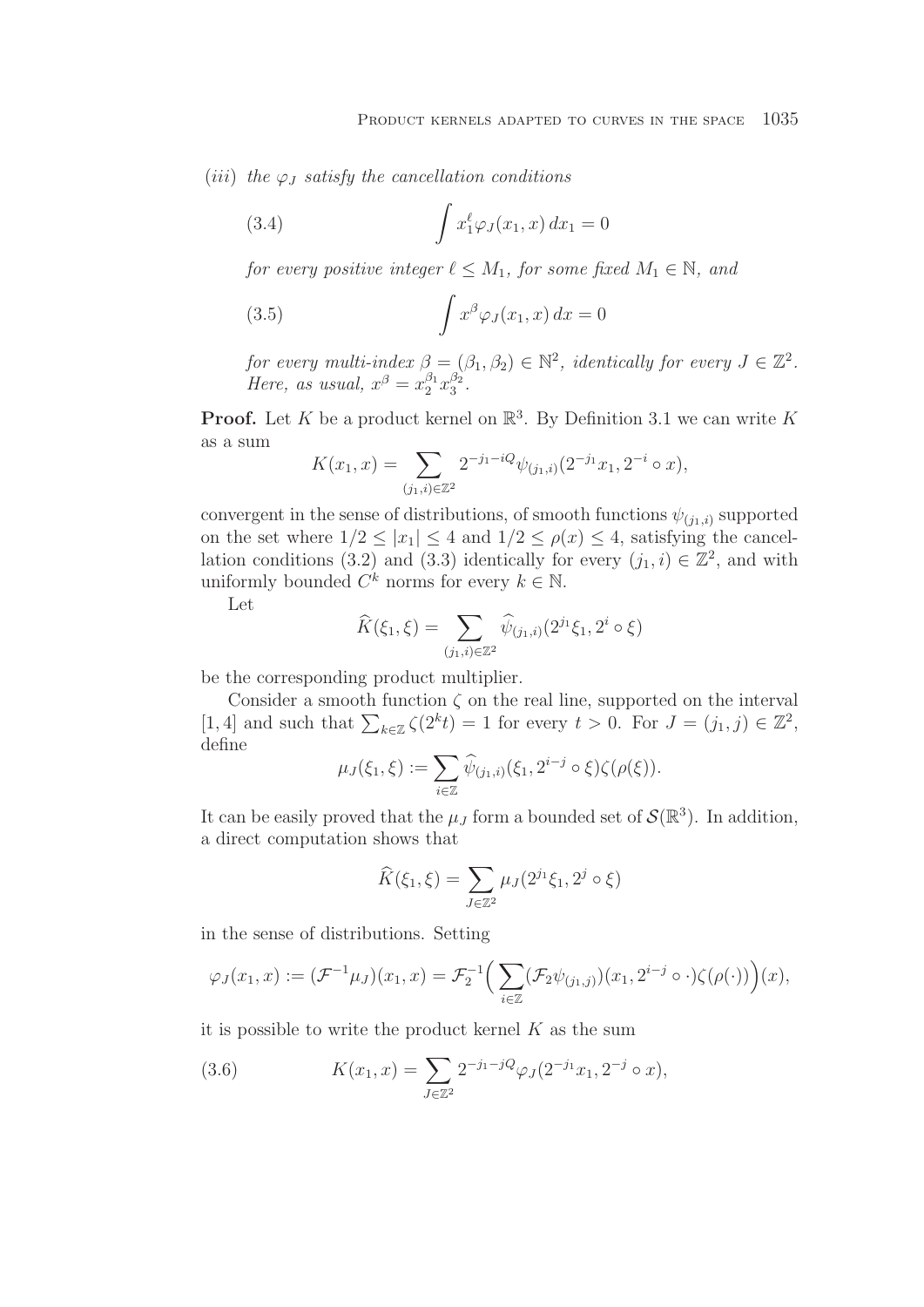convergent in the sense of distributions, of functions  $\varphi_J$  that form a bounded set of  $\mathcal{S}(\mathbb{R}^3)$  and have compact  $x_1$ -support where  $1/2 \leq |x_1| \leq 4$ . Finally, the fact that  $\mu_J(0,\xi) = 0$  and  $\left(\partial_{\xi}^{\beta}\mu_J\right)(\xi_1,0) = 0$  for every multi-index  $\beta =$  $(\beta_1, \beta_2) \in \mathbb{N}^2$ , identically for every  $J \in \mathbb{Z}^2$ , yields (3.4) for  $m = 0$  and (3.5).

In fact, we can choose  $\varphi_J$  so that a finite number of moments in the variable  $x_1$  vanish. This follows from a slight modification of the arguments in Lemma 2.2.3 in [12]. More explicitly, denote by  $\varphi$  each function  $\varphi_J$  in the decomposition (3.6). Then each function  $\varphi$  may be written as a series

(3.7) 
$$
\varphi(x_1, x) = \sum_{k \in \mathbb{Z}} 2^{-k} A_k(2^{-k} x_1, x),
$$

convergent in the sense of distributions, of functions  $A_k$  which form a bounded set of  $\mathcal{S}(\mathbb{R}^3)$  with norms that decay exponentially in k as  $k \to \pm \infty$ , have compact x<sub>1</sub>-support on the set  $\{x_1 \in \mathbb{R} : 1/2 \leq |x_1| \leq 4\}$ , and satisfy (3.4) with  $\ell = 1$ .

To prove this fact, consider a function  $\eta \in C_0^{\infty}(\mathbb{R})$ , supported on the set  $[-4, -1] \cup [1, 4]$ , such that  $\sum_{k \in \mathbb{Z}} \eta(2^k t) = 1$  for every  $t \neq 0$  and  $\int t \eta(t) dt \neq 0$ . Set

$$
\chi_k(x_1) := \eta(2^{-k}x_1),
$$
  
\n
$$
\tilde{\chi}_k(x_1) := \frac{\chi_k(x_1)}{\int x_1 \chi_k(x_1) dx_1},
$$
  
\n
$$
a_k(x) = \int x_1 \chi_k(x_1) \varphi(x_1, x) dx_1,
$$
  
\n
$$
S_k(x) = \sum_{j \ge k} a_j(x).
$$

Then write  $\varphi$  as

$$
\varphi(x_1, x) = \sum_{k \in \mathbb{Z}} (\varphi(x_1, x) \chi_k(x_1) - a_k(x) \tilde{\chi}_k(x_1)) + \sum_{k \in \mathbb{Z}} (S_k(x) - S_{k+1}(x)) \tilde{\chi}_k(x_1)
$$
  
= 
$$
\sum_{k \in \mathbb{Z}} (\varphi(x_1, x) \chi_k(x_1) - a_k(x) \tilde{\chi}_k(x_1)) + \sum_{k \in \mathbb{Z}} S_k(x) (\tilde{\chi}_k(x_1) - \tilde{\chi}_{k-1}(x_1))
$$
  
= 
$$
\sum_{k \in \mathbb{Z}} A_k(x_1, x),
$$

where the series converges in the sense of distributions, the functions  $A_k$ satisfy the moment conditions  $\int x_1 A_k(x_1, x) dx_1 = 0$  for all  $k \in \mathbb{Z}$ , and the Schwartz norms decay exponentially in k as  $k \to \pm \infty$ . Now by rescaling  $x_1$ we obtain (3.7). Iterating this argument yields (3.4) for all  $\ell \leq M_1$ , for some fixed  $M_1 \in \mathbb{N}$ .

A result analogous to Lemma 3.2 can be stated by interchanging the role of  $x_1$  and  $x$ .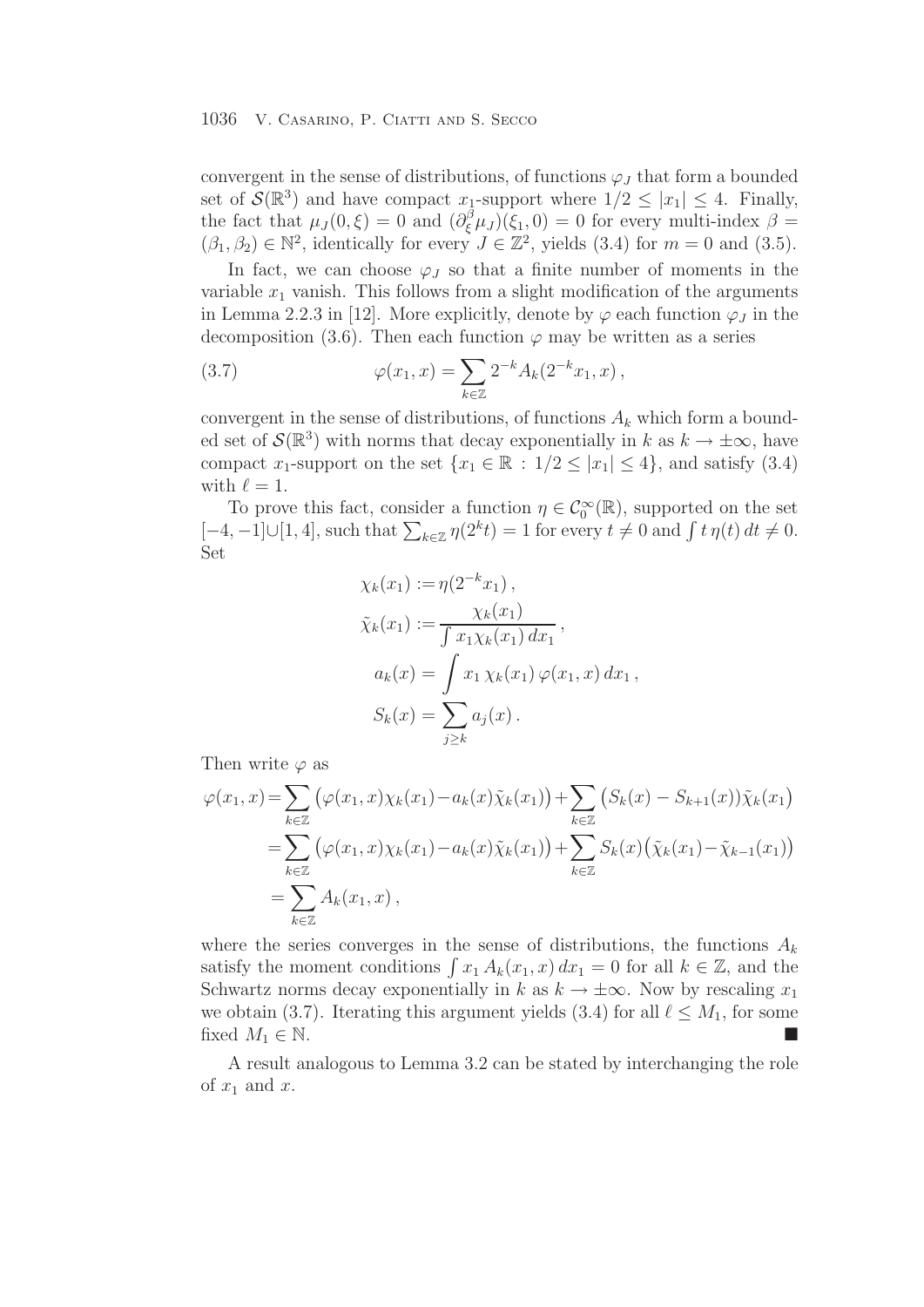#### **Estimates on oscillatory integrals**

In the following, we prove some estimates on certain oscillatory integrals related to our problem. Let  $\| \cdot \|$  denote any homogeneous norm with respect to the family of non-isotropic dilations

(3.8) 
$$
\delta \bullet (\xi_1, \xi) = (\delta \xi_1, \delta^m \xi_2, \delta^n \xi_3), \qquad \delta > 0,
$$

e.g. we may choose

(3.9) 
$$
|||(\xi_1,\xi)||| = \max\{|\xi_1|, |\xi_2|^{\frac{1}{m}}, |\xi_3|^{\frac{1}{n}}\}.
$$

We observe in passing that

(3.10) 
$$
\delta \bullet (\xi_1, \xi) = (\delta \xi_1, \delta^{2mn} \circ \xi).
$$

Consider the integral

(3.11) 
$$
I(\xi_1, \xi, \eta) := \int f(x_1, \eta) e^{-i(\xi_1, \xi) \cdot (x_1, \gamma(x_1))} dx_1,
$$

where  $\gamma(x_1) = (x_1^m, x_1^n)$  and f is such that

- (h1) f belongs to  $\mathcal{S}(\mathbb{R}^3)$  and is x<sub>1</sub>-compactly supported on the interval  $1/2 \leq |x_1| \leq 4;$
- (h2)  $f(x_1, 0) = 0$  for all  $x_1$  such that  $1/2 \le |x_1| \le 4$ .

The constants  $C_N$  occurring in the following inequalities depend on the Schwartz norms of  $f$ .

**Lemma 3.3.** *Under the hypotheses* (h1) *and* (h2) *the following estimate holds for the integral*  $I(\xi_1, \xi, \eta)$  *defined by* (3.11)

(3.12) 
$$
|I(\xi_1, \xi, \eta)| \le C_N \frac{\rho(\eta)^{\frac{1}{2n}}}{(1 + \rho(\eta))^N}
$$

*for every integer*  $N \geq 0$ *.* 

**Proof.** Since  $f$  is a Schwartz function, by using  $(h2)$ ,  $(2.2)$  and  $(2.3)$  we deduce that for every  $(x_1, \eta) \in \{x_1 \in \mathbb{R} : 1/2 \leq |x_1| \leq 4\} \times \mathbb{R}^2$ 

(3.13) 
$$
|\partial_{x_1}^k f(x_1, \eta)| \le C_N \frac{\rho(\eta)^{\frac{1}{2n}}}{(1 + \rho(\eta))^N}
$$

for all  $N \in \mathbb{N}$  and  $k \in \mathbb{N}$ . For  $k = 0$  this inequality yields then (3.12).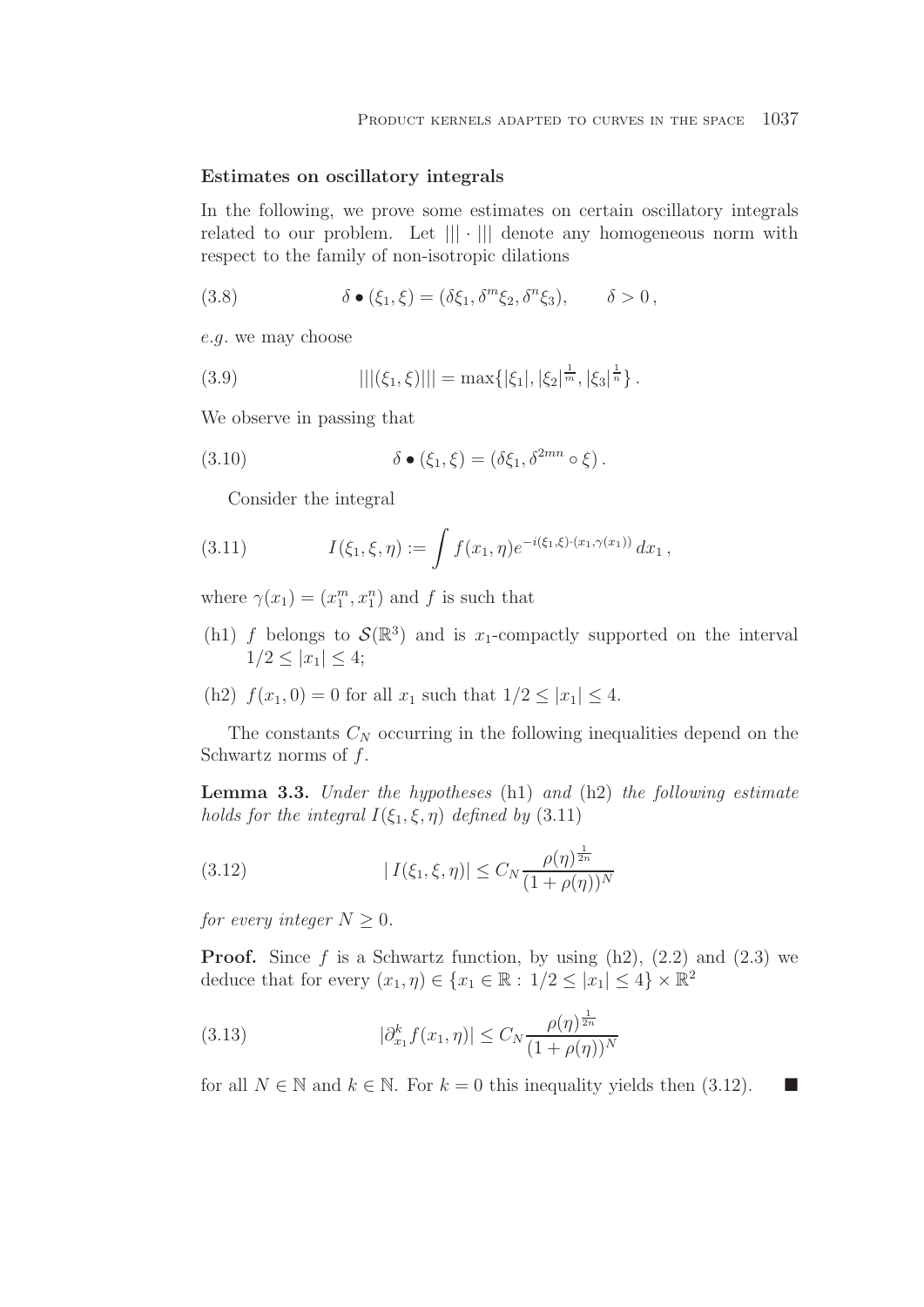**Lemma 3.4.** *Let* I *be the oscillatory integral defined by* (3.11)*. Assume that* (h1) *and* (h2) *are satisfied. Then*

$$
(3.14) \qquad |I(\xi_1, \xi, \eta)| \le C_N \frac{\rho(\eta)^{\frac{1}{2n}}}{(1 + \rho(\eta))^N |||(\xi_1, \xi)|||^{\frac{1}{n}}} \qquad \text{if} \quad |||(\xi_1, \xi)||| > 1
$$

*for every integer*  $N > 0$ *.* 

*Under the additional assumption*

(3.15) 
$$
\int f(x_1, x) dx_1 = 0, x \in \mathbb{R}^2,
$$

*the following estimate holds*

$$
(3.16) \qquad |I(\xi_1, \xi, \eta)| \le C_N \frac{\rho(\eta)^{\frac{1}{2n}}}{(1 + \rho(\eta))^N} |||(\xi_1, \xi)||| \qquad \text{if} \quad |||(\xi_1, \xi)||| \le 1
$$

*for every integer*  $N > 0$ *.* 

**Proof.** Let  $\left|\left|\left|\left(\xi_1,\xi\right)\right|\right|\right|$  be the homogeneous norm defined in (3.9). We divide the phase space  $\xi_1, \xi$  into two regions, depending on whether  $|||(\xi_1, \xi)||| \leq 1$ or  $|||(\xi_1, \xi)||| > 1$ .

Assume that  $|||(\xi_1, \xi)||| > 1$  and write  $(\xi_1, \xi) = \lambda \omega$ , where  $\lambda = |||(\xi_1, \xi)|||$ and  $\omega = (\xi_1, \xi)/|||(\xi_1, \xi)|||$ .

With these notation, the oscillatory integral  $I(\xi_1, \xi, \eta)$  becomes

(3.17) 
$$
I(\lambda \omega, \eta) = \int_{\frac{1}{2} \leq |x_1| \leq 4} f(x_1, \eta) e^{-i\lambda \omega \cdot (x_1, \gamma(x_1))} dx_1.
$$

Set

(3.18) 
$$
\Phi(x_1) = \omega \cdot (x_1, \gamma(x_1)) = \frac{1}{|||(\xi_1, \xi)|||} (\xi_1 x_1 + \xi_2 x_1^m + \xi_3 x_1^n),
$$

for  $1/2 \le |x_1| \le 4$ .

We observe that, since the curve  $x_1 \mapsto (x_1, x_1^m, x_1^n)$  for  $1/2 \leq |x_1| \leq 4$  is of finite type n, for every  $x_1 \in \mathbb{R}$  with  $1/2 \leq |x_1| \leq 4$  there exists a positive integer  $\overline{n} \leq n$  such that  $\Phi^{(\overline{n})}(x_1) \neq 0$  [15].

A standard application of the Van der Corput's lemma to the oscillatory integral  $(3.17)$ , the compactness of the  $x_1$ -support, and

$$
(3.19) \t\t\t |\Phi^{(\overline{n})}(x_1)| \ge C
$$

for some  $C > 0$ , for all  $x_1$  such that  $\frac{1}{4} \leq |x_1| \leq 4$ , yield

(3.20) 
$$
|I(\lambda \omega, \eta)| \leq C \lambda^{-\frac{1}{n}} ||\partial_{x_1} f(x_1, \eta)||_{L^1(\mathbb{R}_{x_1})}.
$$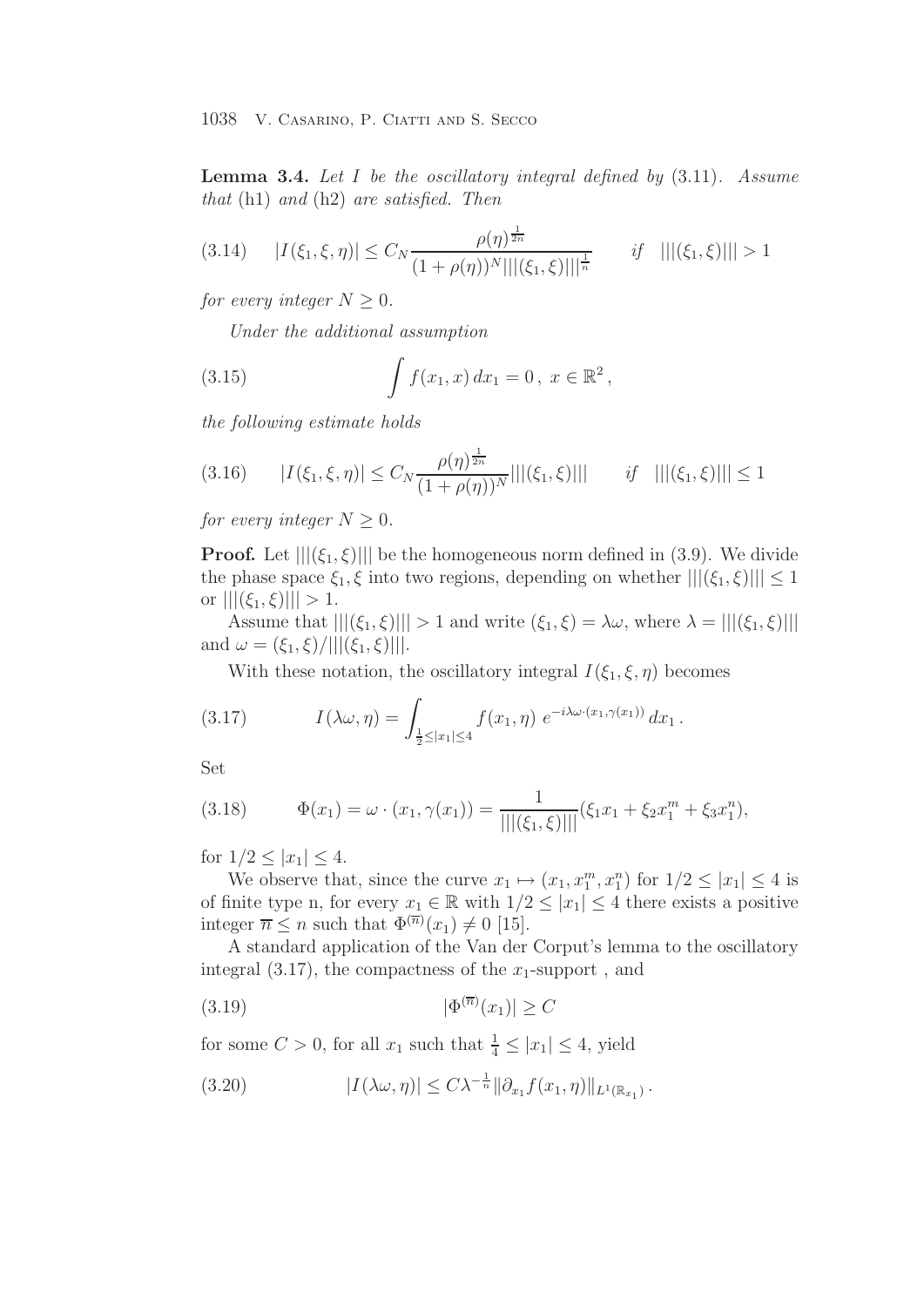Since the function  $f(x_1, \eta)$  is smooth and compactly supported in  $x_1$ where  $\frac{1}{2} \leq |x_1| \leq 4$ , by using the estimate (3.13) in the case  $k = 1$  we see that

$$
\|\partial_{x_1} f(x_1, \eta)\|_{L^1(\mathbb{R}_{x_1})} \le C_N \frac{\rho(\eta)^{\frac{1}{2n}}}{(1 + \rho(\eta))^N}
$$

for every  $N \in \mathbb{N}$ . As a consequence,

$$
|I(\lambda \omega, \eta)| \le C_N \lambda^{-\frac{1}{n}} \frac{\rho(\eta)^{\frac{1}{2n}}}{(1 + \rho(\eta))^N}
$$

for every  $N \in \mathbb{N}$ . Since  $\lambda = |||(\xi_1, \xi)|||$ , we get (3.14).

Assume now that  $|||(\xi_1, \xi)||| \leq 1$ . The cancellation condition (3.15), the Mean value theorem and the estimate (3.13) can be used to prove that

$$
|I(\xi_1, \xi, \eta)| \le \int_{\frac{1}{2} \le |x_1| \le 4} |f(x_1, \eta)| \left| e^{-i(\xi_1, \xi) \cdot (x_1, \gamma(x_1))} - 1 \right| dx_1
$$
  

$$
\le C_N \frac{\rho(\eta)^{\frac{1}{2n}}}{(1 + \rho(\eta))^N} |(\xi_1, \xi)|, \text{ for every } N \in \mathbb{N}.
$$

Since by hypothesis  $|||(\xi_1, \xi)||| \leq 1$ , we have that  $|(\xi_1, \xi)| \leq 3|||(\xi_1, \xi)||$ . This inequality, together with the previous estimate, yields  $(3.16)$ .

The estimate (3.14) in Lemma 3.4 can be improved in the region of the space  $(\xi_1, \xi)$  where the first derivative of the phase (3.18) never vanishes for  $1/2 \leq |x_1| \leq 4$ , as the following lemma shows.

**Lemma 3.5.** *Let* I *be the oscillatory integral defined by* (3.11)*. Under the hypotheses* (h1) *and* (h2) *there exists a constant*  $\tilde{C} > 1$  *such that for every integer*  $N \geq 0$ 

$$
(3.21) \quad |I(\xi_1, \xi, \eta)| \le C_N \frac{\rho(\eta)^{\frac{1}{2n}}}{(1 + \rho(\eta))^N |||(\xi_1, \xi)|||^N} \qquad when \quad |||(\xi_1, \xi)||| > 1
$$

*and*

$$
|\xi_1| > \tilde{C}(|\xi_2| + |\xi_3|), \text{ or } |\xi_2| > \tilde{C}(|\xi_1| + |\xi_3|), \text{ or } |\xi_3| > \tilde{C}(|\xi_1| + |\xi_2|).
$$

**Proof.** We use for the integral I the notation introduced in formula  $(3.17)$ .

In order to improve the estimate (3.14), we have to determine the subsets of the phase space  $(\xi_1, \xi)$  where

(3.22) 
$$
\Phi'(x_1) = \xi_1 + m\xi_2 x_1^{m-1} + n\xi_3 x_1^{n-1} = 0
$$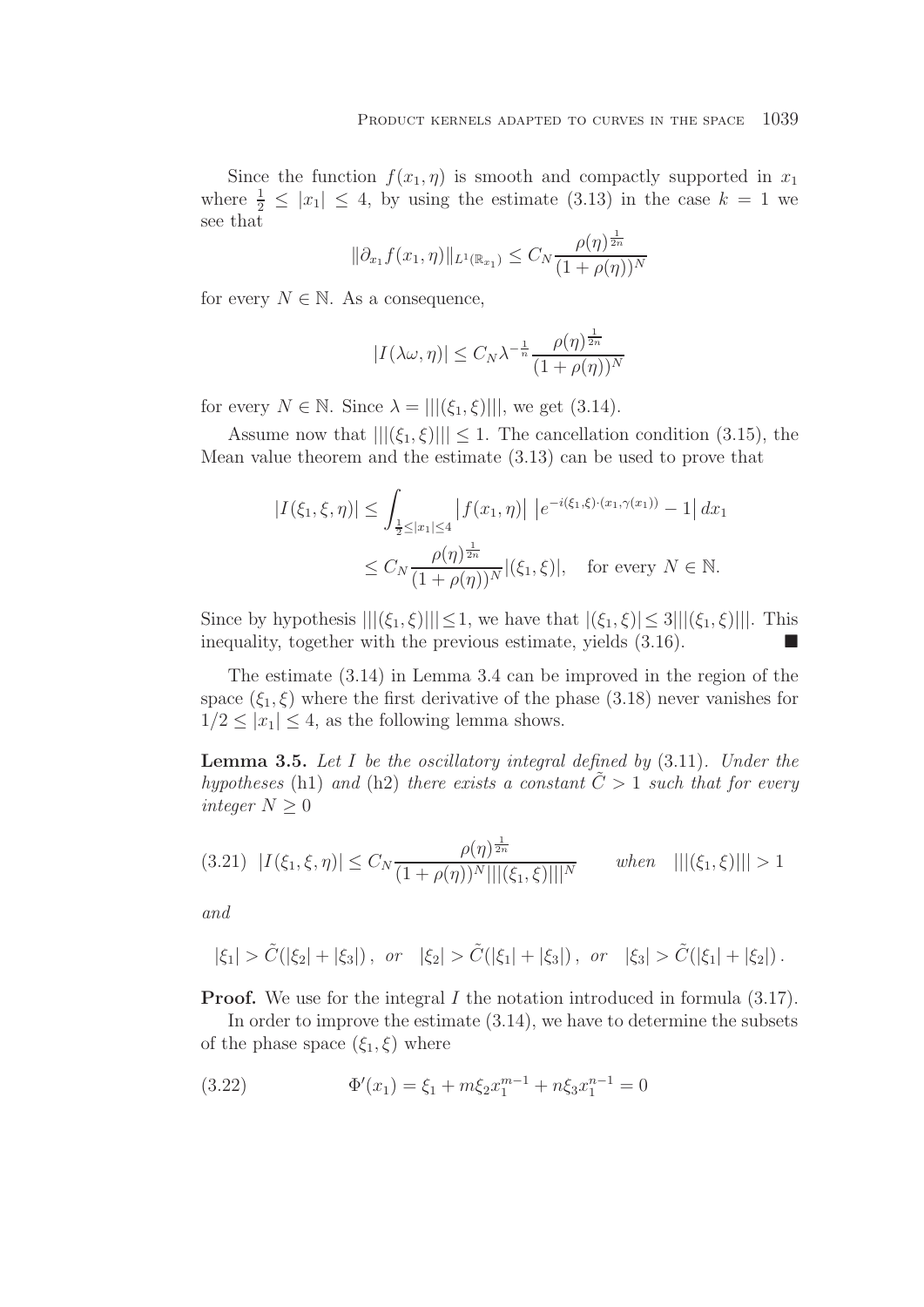for some  $x_1 \in \mathbb{R}$  such that  $\frac{1}{2} \leq |x_1| \leq 4$ . Some elementary estimates show that we can find a constant  $\tilde{C} > 1$  sufficiently large, such that for any fixed point  $(\xi_1, \xi) \in \mathbb{R}^3$ , satisfying  $|||(\xi_1, \xi)||| > 1$  and

$$
|\xi_1| > \tilde{C}(|\xi_2| + |\xi_3|)
$$
, or  $|\xi_2| > \tilde{C}(|\xi_1| + |\xi_3|)$ , or  $|\xi_3| > \tilde{C}(|\xi_1| + |\xi_2|)$ ,

there exists a constant  $C_{\omega} > 0$  such that

$$
(3.23)\t\t\t |\Phi'(x_1)| \ge C_\omega
$$

for every  $x_1 \in \mathbb{R}$  with  $1/2 \leq |x_1| \leq 4$ .

Let D denote the differential operator

$$
Df(x_1, \eta) = (-i\lambda \Phi'(x_1))^{-1} \frac{\partial f}{\partial x_1}(x_1, \eta)
$$

and let  ${}^tD$  denote its transpose

$$
{}^{t}Df(x_1,\eta) = \frac{\partial}{\partial x_1} \left( \frac{f}{i\lambda \Phi'(x_1)} \right).
$$

Since  $D^{N}(e^{-i\lambda \Phi(x_1)}) = e^{-i\lambda \Phi(x_1)}$  for every  $N \in \mathbb{N}$ , integration by parts shows that

$$
I(\lambda \omega, \eta) = \int_{\frac{1}{2} \le |x_1| \le 4} f(x_1, \eta) D^N(e^{-i\lambda \Phi(x_1)}) dx_1
$$
  
= 
$$
\int_{\frac{1}{2} \le |x_1| \le 4} ({}^t D)^N f(x_1, \eta) e^{-i\lambda \Phi(x_1)} dx_1.
$$

Since  $f(x_1, \eta)$  is a smooth function with compact support in the  $x_1$  variable in the region where  $1/2 \leq |x_1| \leq 4$ , f satisfies the estimate (3.13), and  $\Phi(x_1)$ is a smooth function satisfying the inequality (3.23), we can verify that

$$
\left|(^tD)^N f(x_1, \eta) \right| \leq C_{N, \omega} \frac{\rho(\eta)^{\frac{1}{2n}}}{(1 + \rho(\eta))^N} \lambda^{-N}
$$

for every  $N \in \mathbb{N}$ .

Therefore we conclude that

$$
\left| I(\lambda \omega, \eta) \right| \le C_{N, \omega} \lambda^{-N} \frac{\rho(\eta)^{\frac{1}{2n}}}{(1 + \rho(\eta))^N}
$$

for every  $N \in \mathbb{N}$ . By a compactness argument we can show that the previous estimate is independent of  $\omega$ , so that

$$
\left| I(\lambda \omega, \eta) \right| \le C_N \lambda^{-N} \frac{\rho(\eta)^{\frac{1}{2n}}}{(1 + \rho(\eta))^N}
$$

for every  $N \in \mathbb{N}$ . Since  $\lambda = |||(\xi_1, \xi)|||$ , we obtain the inequality (3.21).  $\blacksquare$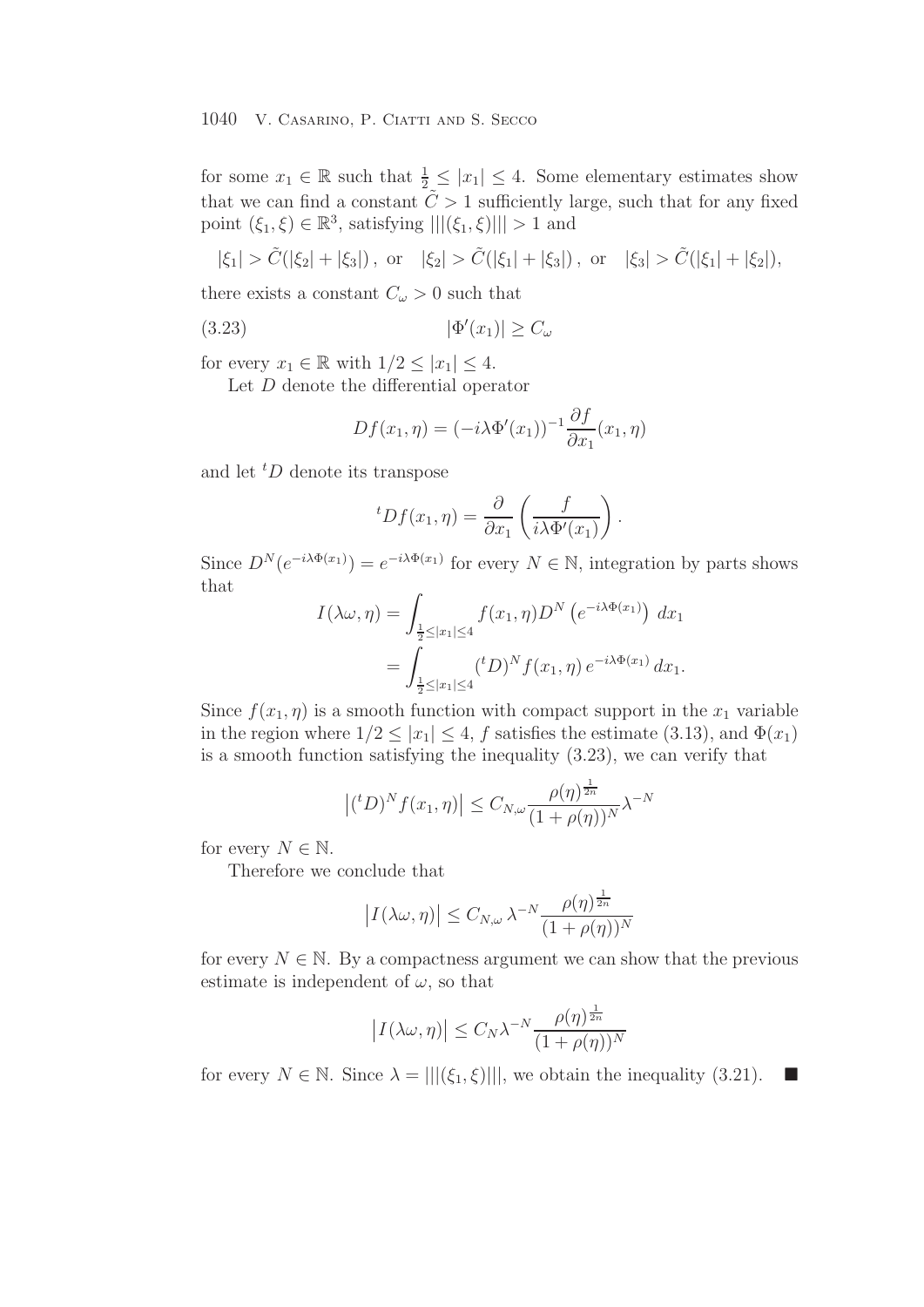**Remark 3.6.** In the sequel, we shall systematically apply the estimates  $(3.12)$ ,  $(3.14)$ ,  $(3.16)$ , and  $(3.21)$  to the oscillatory integral  $(3.11)$  with the integrand  $f(x_1, \eta)$  of the form  $x_1^{\alpha}(\mathcal{F}_2(x^{\beta}\varphi_J))(x_1, \eta)$ , where the functions  $\varphi_J$ are given by Lemma 3.2. In particular, the Schwartz norms  $\|\cdot\|_{(N)}$  of the functions  $\varphi_J$  are uniformly bounded in  $J \in \mathbb{Z}^2$  for every  $N \in \mathbb{N}$ .

We observe that the functions  $x_1^{\alpha}(\mathcal{F}_2(x^{\beta}\varphi_J))(x_1,\eta)$  fulfill the hypotheses (h1) and (h2), as a consequence of the cancellation condition (3.5).

Moreover we have

$$
\int x_1^{\ell}(\mathcal{F}_2(x^{\beta}\varphi_J))(x_1,\eta)dx_1=0
$$

as a consequence of the cancellation property (3.4) for all  $\ell \leq M_1$  for some fixed  $M_1 \in \mathbb{N}$ , so that (3.15) is satisfied.

# **4.** *L***<sup>2</sup>-boundedness**

Let K be the kernel defined by (1.4) and T the operator given by  $T: f \mapsto$  $f * K$ . In this section we prove that T is bounded on  $L^2(\mathbb{R}^3)$ .

Let  $J = (j_1, j)$ . We proved in Lemma 3.2 that the product kernel  $K_0$ can be written as a sum

$$
K_0(x_1, x) = \sum_{J \in \mathbb{Z}^2} 2^{-j_1 - jQ} \varphi_J(2^{-j_1} x_1, 2^{-j} \circ x)
$$

convergent in the sense of distributions, of Schwartz functions  $\{\varphi_J\}_{J\in\mathbb{Z}^2}$ on  $\mathbb{R}^3$ , satisfying the properties (i), (ii) and (iii) of Lemma 3.2.

**Proposition 4.1.** *The series*

(4.1) 
$$
K(x_1, x) = \sum_{J \in \mathbb{Z}^2} 2^{-j_1 - jQ} \varphi_J \left( 2^{-j_1} x_1, 2^{-j} \circ (x - \gamma(x_1) \right)
$$

*converges in the sense of distributions and the corresponding convolution operator*  $T$  *is bounded on*  $L^2(\mathbb{R}^3)$ *.* 

**Proof.** Let  $m_J(\xi_1, \xi)$  be the Fourier transform of the J-th summand of the series (4.1). With a change of variables, we may write

$$
(4.2) \quad m_J(\xi_1, \xi) = \int_{1/2 \le |x_1| \le 4} \int \varphi_J(x_1, x) e^{-i(\xi_1, \xi) \cdot (2^{j_1} x_1, 2^{j_0} x + \gamma (2^{j_1} x_1))} dx_1 dx
$$

$$
= \int_{1/2 \le |x_1| \le 4} (\mathcal{F}_2 \varphi_J)(x_1, 2^j \circ \xi) e^{-i(2^{j_1} \xi_1, 2^{2mn} j_1 \circ \xi) \cdot (x_1, \gamma (x_1))} dx_1.
$$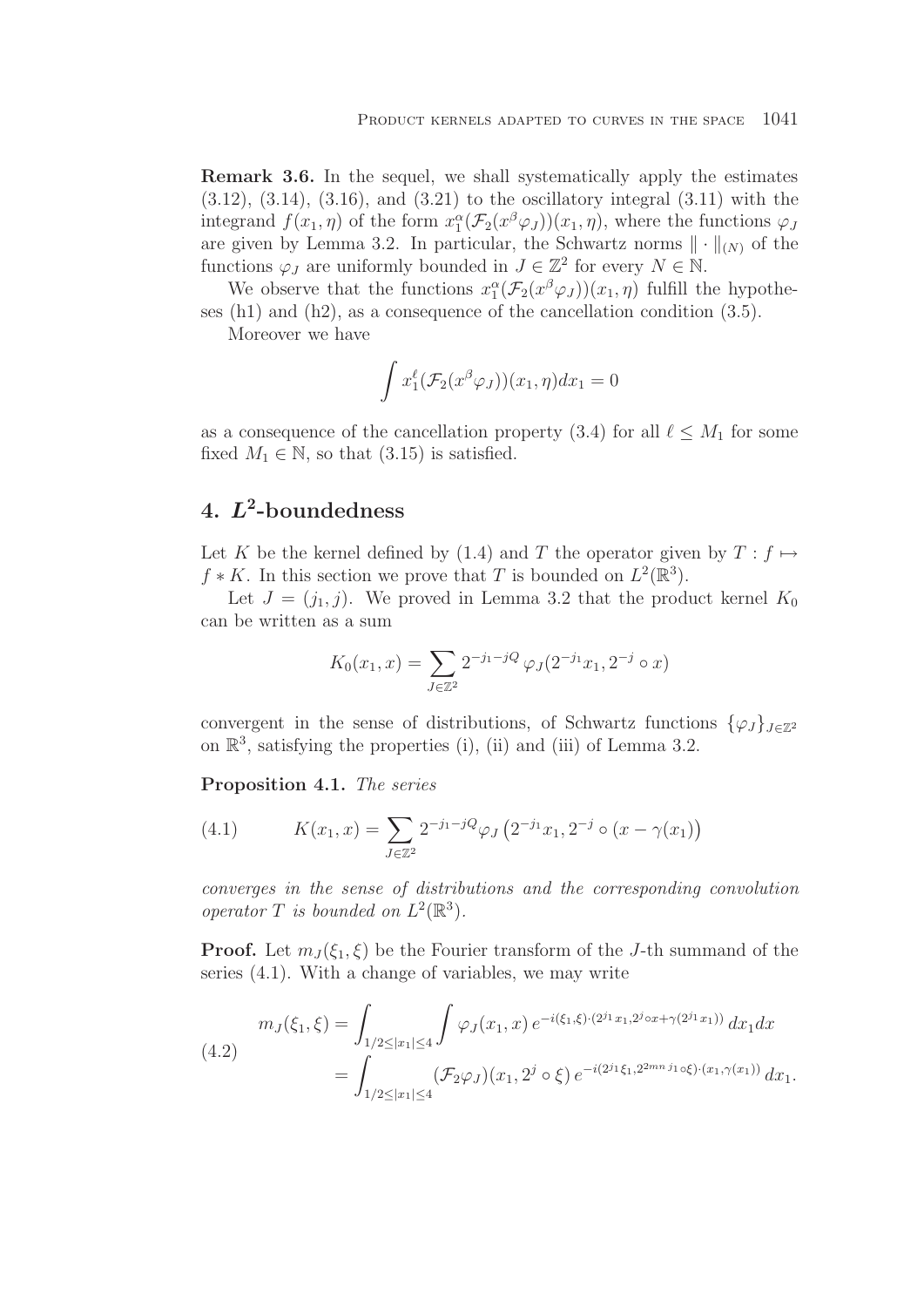Let  $|||(\xi_1, \xi)|||$  be any norm homogeneous with respect to the family of nonisotropic dilations  $(3.8)$ , e.g. we may choose the norm defined by  $(3.9)$ . We decompose the series

(4.3) 
$$
\sum_{J \in \mathbb{Z}^2} m_J(\xi_1, \xi)
$$

as

$$
(4.4) \qquad \qquad \sum_{2^{j_1}|||\langle\xi_1,\xi\rangle||| \,\leq\, 1} m_J(\xi_1,\xi) + \sum_{2^{j_1}|||\langle\xi_1,\xi\rangle||| > 1} m_J(\xi_1,\xi).
$$

It suffices to prove that each of the two series in (4.4) converges boundedly to a bounded function. To do this, we apply Lemma 3.4 to the oscillatory integral

(4.5) 
$$
I_J(\xi_1,\xi,\eta) := \int_{\frac{1}{2} \leq |x_1| \leq 4} (\mathcal{F}_2(\varphi_J))(x_1,\eta) e^{-i(\xi_1,\xi)\cdot (x_1,\gamma(x_1))} dx_1.
$$

The functions  $(\mathcal{F}_2(\varphi_J))(x_1,\eta)$  have Schwartz norms  $\|\varphi_J\|_{(N)}$  uniformly bounded in  $J \in \mathbb{Z}^2$  for every  $N \in \mathbb{N}$ . As observed in Remark 3.6, they satisfy  $(h1)$ ,  $(h2)$  and  $(3.15)$ , so that both estimates  $(3.14)$  and  $(3.16)$  hold, with costants  $C_N$  independent of N.

More precisely, consider the first series in (4.4). Since

(4.6) 
$$
m_J(\xi_1,\xi) = I_J(2^{j_1}\xi_1, 2^{2mn j_1} \circ \xi, 2^j \circ \xi),
$$

by applying (3.16) we obtain

$$
\sum_{2^{j_1}|||\langle\xi_1,\xi\rangle||| \leq 1} |m_j(\xi_1,\xi)| \leq C_N \sum_{2^{j_1}|||\langle\xi_1,\xi\rangle||| \leq 1} \frac{\rho(2^j \circ \xi)^{\frac{1}{2n}}}{(1+\rho(2^j \circ \xi))^N} |||(2^{j_1}\xi_1,2^{2mnj_1} \circ \xi)|||
$$
  

$$
= \sum_{2^{j_1}|||\langle\xi_1,\xi\rangle||| \leq 1} \frac{(2^j \rho(\xi))^{\frac{1}{2n}}}{(1+2^j \rho(\xi))^N} 2^{j_1} |||(\xi_1,\xi)|||
$$
  

$$
\leq C_N \sum_{j\in\mathbb{Z}} \frac{(2^j \rho(\xi))^{\frac{1}{2n}}}{(1+2^j \rho(\xi))^N},
$$

for every  $N \in \mathbb{N}$ . Since the series

$$
\sum_{j \in \mathbb{Z}} \frac{(2^j b)^{\frac{1}{2n}}}{(1 + 2^j b)^N}
$$

is uniformly bounded in b, it follows that the series in the previous formula converges boundedly to a bounded function.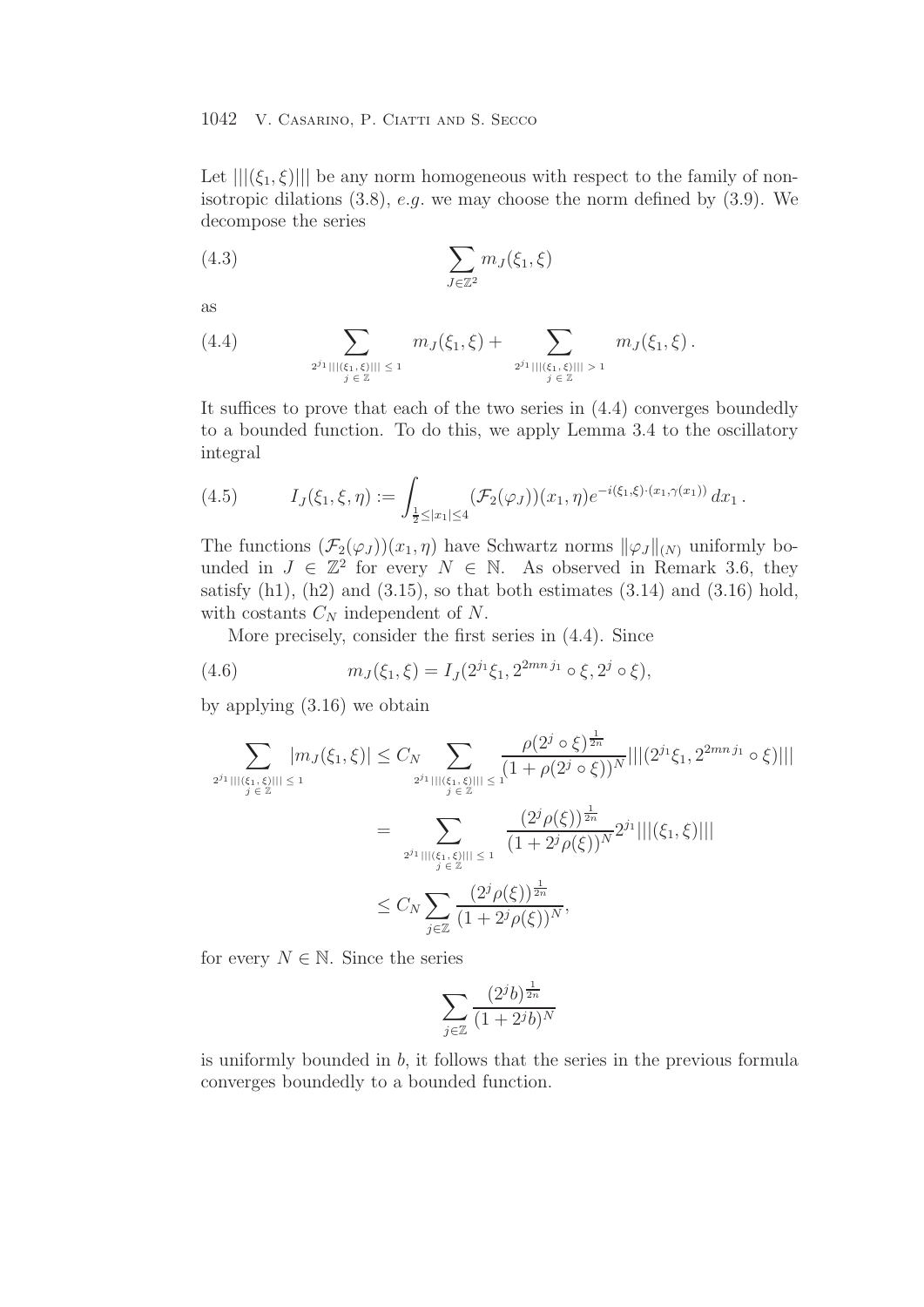By using the identity (4.6) and the inequality (3.14) we prove that also the second sum on the right-hand side of (4.4) converges boundedly to a bounded function.

This proves that the series in (4.3) converges boundedly (and hence in the sense of distributions) to a bounded function  $m(\xi_1, \xi)$ . As a consequence the series (4.1) converges in the sense of distributions to the distribution  $K = \mathcal{F}^{-1}(m).$ 

Finally, by Plancherel's theorem, the boundedness of  $m$  implies that the corresponding operator T is bounded on  $L^2(\mathbb{R}^3)$ .

# **5.** *Lp***-boundedness**

In this section we prove the  $L^p$ -boundedness of the operator T. For this we split the sum (4.1) into two parts

(5.1)  
\n
$$
K(x_1, x) = \sum_{2mnj_1 \le j} 2^{-j_1 - jQ} \varphi_J \left( 2^{-j_1} x_1, 2^{-j} \circ (x - \gamma(x_1)) \right)
$$
\n
$$
+ \sum_{2mnj_1 > j} 2^{-j_1 - jQ} \varphi_J \left( 2^{-j_1} x_1, 2^{-j} \circ (x - \gamma(x_1)) \right)
$$
\n
$$
=: K_1(x_1, x) + K_2(x_1, x).
$$

Correspondingly we break the operator  $T$  into the sum

$$
Tf = f * K_1 + f * K_2 =: T_1f + T_2f
$$

and we prove that  $T_1$  and  $T_2$  are bounded on  $L^p(\mathbb{R}^3)$  for  $1 < p < \infty$ .

**Proposition 5.1.** *The operator*  $T_1$  *is bounded on*  $L^p(\mathbb{R}^3)$  *for*  $1 < p < \infty$ *.* 

**Proof.** Let  $m<sub>J</sub>(\xi_1, \xi)$  be the multiplier given in (4.2). We show that the series

$$
\widehat{K}_1(\xi_1,\xi)=\sum_{2mnj_1\leq j}m_J(\xi_1,\xi)
$$

defines a Marcinkiewicz multiplier on  $\mathbb{R} \times \mathbb{R}^2$  adapted to the dilations (1.1) on  $\mathbb{R}^2$ . As a consequence, we will obtain that  $T_1$  is bounded on  $L^p(\mathbb{R}^3)$ . This is part of the folklore, for a formal proof see [13].

It suffices to show that  $\widehat{K}_1(\xi_1,\xi)$  is a bounded function on  $\mathbb{R}^3$  such that for each  $s_1 \in \{0, 1\}$  and for each multi-index  $s = (s_2, s_3) \in \mathbb{N}^2$  with  $|s| \leq 2$ there is a positive constant  $C_{s_1,s}$  for which

(5.2) 
$$
\left| \partial_{\xi_1}^{s_1} \partial_{\xi}^{s} \widehat{K_1}(\xi_1, \xi) \right| \leq C_{s_1, s} |\xi_1|^{-s_1} \rho(\xi)^{-\frac{s_2}{2n} - \frac{s_3}{2m}}
$$

for every  $(\xi_1, \xi) \in \mathbb{R} \times \mathbb{R}^2$  with  $\xi_1 \neq 0$  and  $\xi \neq 0$ .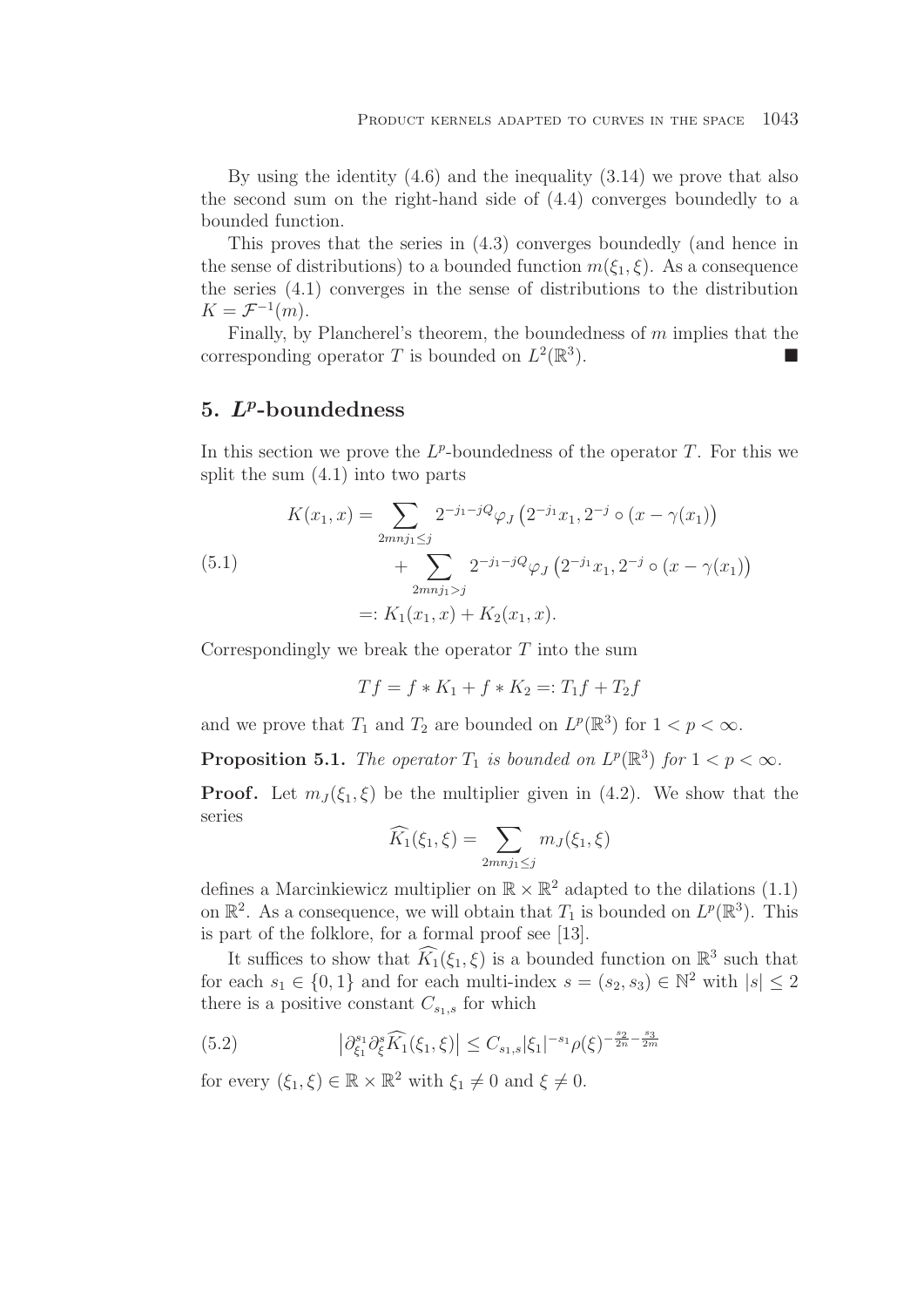We already proved in Proposition 4.1 that  $\widehat{K}_1(\xi_1,\xi)$  is a bounded function on  $\mathbb{R}^3$ .

We give the proof of the differential inequalities (5.2) for  $s_1 = 1$  and  $s = (0, 0)$  and for  $s_1 = 0$  and  $s = (1, 0)$ , the other cases being essentially the same, with the extra disadvantages of more complicated notation and computations.

Set

$$
(5.3) \tI_J^{\alpha,\beta}(\xi_1,\xi,\eta) := \int_{\frac{1}{2} \leq |x_1| \leq 4} x_1^{\alpha} (\mathcal{F}_2(x^{\beta} \varphi_J))(x_1,\eta) e^{-i(\xi_1,\xi)\cdot (x_1,\gamma(x_1))} dx_1,
$$

where  $\alpha \in \mathbb{N}$ ,  $\alpha \leq 2$  and  $\beta = (\beta_1, \beta_2) \in \mathbb{N}^2$  with  $|\beta| \leq 2$ .

We first consider the case  $s_1 = 1$  and  $s = (0, 0)$ . Since

$$
\partial_{\xi_1} m_J(\xi_1, \xi) = -i 2^{j_1} I_J^{1, (0,0)}(2^{j_1} \xi_1, 2^{2mn j_1} \circ \xi, 2^{j} \circ \xi),
$$

we write

$$
\sum_{2mn \, j_1 \leq j} |\partial_{\xi_1} m_J(\xi_1, \xi)| \leq
$$
\n
$$
\leq |\xi_1|^{-1} \Big( \sum_{2^{j_1} |||(\xi_1, \xi)||| \leq 1} 2^{j_1} |\xi_1| |I_J^{1,(0,0)}(2^{j_1} \xi_1, 2^{2mn \, j_1} \circ \xi, 2^j \circ \xi)|
$$
\n
$$
+ \sum_{2^{j_1} |||(\xi_1, \xi)||| > 1 \atop 2mn \, j_1 \leq j} 2^{j_1} |\xi_1| |I_J^{1,(0,0)}(2^{j_1} \xi_1, 2^{2mn \, j_1} \circ \xi, 2^j \circ \xi)|
$$
\n
$$
+ \sum_{2^{j_1} |||(\xi_1, \xi)||| > 1 \atop 2mn \, j_1 \leq j} 2^{j_1} |\xi_1| |I_J^{1,(0,0)}(2^{j_1} \xi_1, 2^{2mn \, j_1} \circ \xi, 2^j \circ \xi)|
$$
\n
$$
+ \sum_{2^{j_1} |||(\xi_1, \xi)||| > 1 \atop 2mn \, j_1 \leq j} 2^{j_1} |\xi_1| |I_J^{1,(0,0)}(2^{j_1} \xi_1, 2^{2mn \, j_1} \circ \xi, 2^j \circ \xi)|
$$
\n
$$
=:\Sigma_1 + \Sigma_2 + \Sigma_3.
$$

Since  $2^{j_1}|\xi_1| \leq 2^{j_1}|||(\xi_1,\xi)|||$ , the convergence of  $\Sigma_1$  follows from the estimate (3.12) applied to the integral  $I_J^{1,(0,0)}(2^{j_1}\xi_1, 2^{2mnj_1} \circ \xi, 2^j \circ \xi)$ .

The inequalities  $2^{j_1}|\xi_1| \leq \tilde{C}(2^{mj_1}|\xi_2| + 2^{nj_1}|\xi_3|)$  and  $2mn_jj_1 \leq j$  imply that  $2^{j_1}|\xi_1| \leq \tilde{C}(2^{\frac{j}{2n}}|\xi_2| + 2^{\frac{j}{2m}}|\xi_3|) \leq \tilde{C}((2^j\rho(\xi))^{\frac{1}{2n}} + (2^j\rho(\xi))^{\frac{1}{2m}})$ . This fact, together with the estimate (3.14) for the integral  $I_J^{1,(0,0)}(2^{j_1}\xi_1, 2^{2mnj_1}\circ \xi, 2^{j}\circ \xi)$ shows that also  $\Sigma_2$  converge to a bounded function. Finally, the sum  $\Sigma_3$ converges because of (3.21). Therefore (5.2) holds for  $s_1 = 1$  and  $s = (0, 0)$ .

Now, assume that  $s_1 = 0$  and  $s = (1, 0)$ , then we have that

$$
\partial_{\xi_2} m_J(\xi_1, \xi) = -i 2^{j/2n} I_J^{0,(1,0)}(2^{j_1} \xi_1, 2^{2mn j_1} \circ \xi, 2^j \circ \xi)
$$

$$
-i 2^{mj_1} I_J^{m,(0,0)}(2^{j_1} \xi_1, 2^{2mn j_1} \circ \xi, 2^j \circ \xi).
$$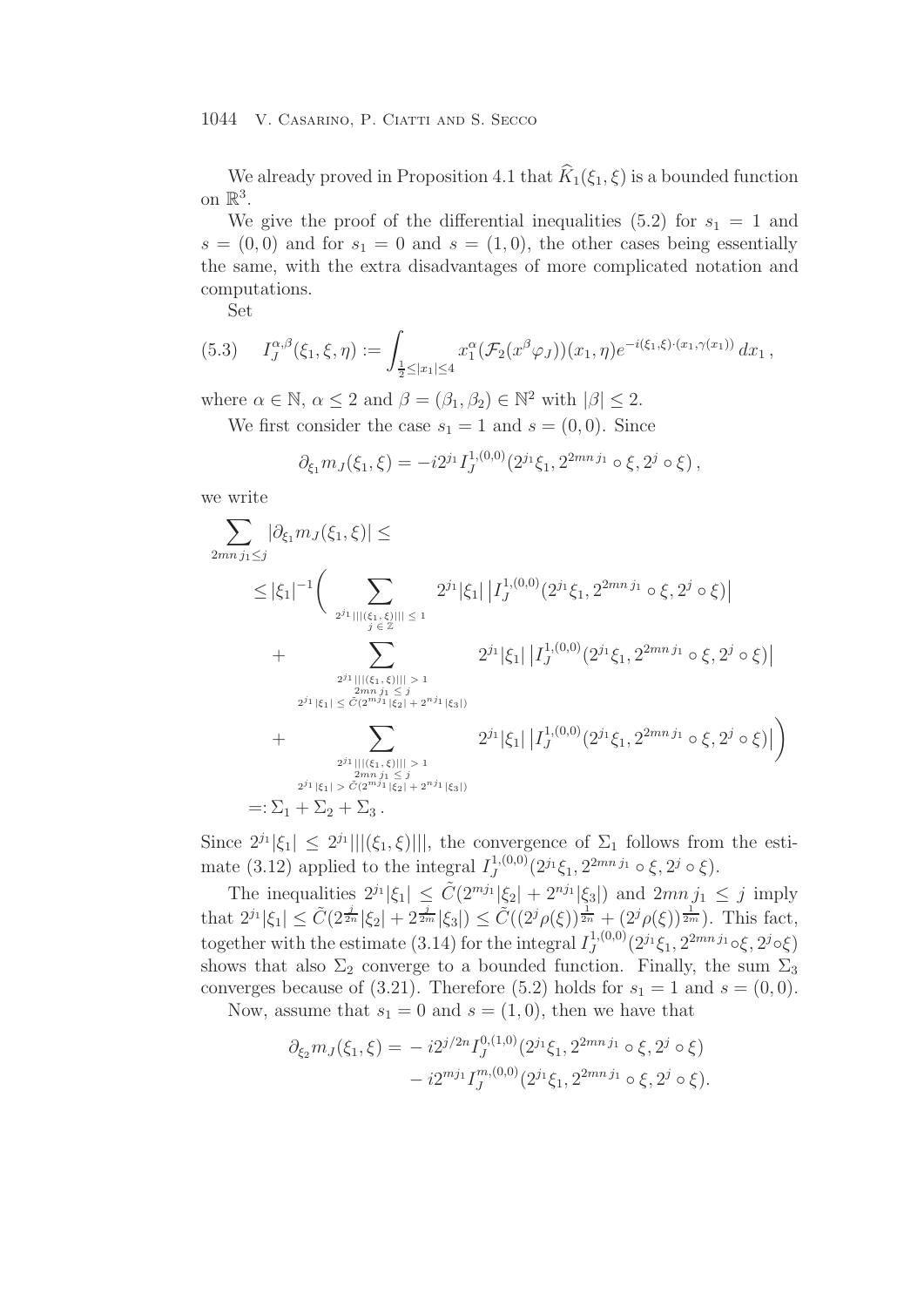We write

$$
\sum_{2mnj_1\leq j} |\partial_{\xi_2} m_J(\xi_1,\xi)| \leq
$$
\n
$$
\leq \rho(\xi)^{-\frac{1}{2n}} \Big( \sum_{2^{j_1}|\mid |(\xi_1,\xi)| \mid 1 \leq 1} (2^{j_1} \rho(\xi))^{\frac{1}{2n}} |I_J^{0,(1,0)}(2^{j_1}\xi_1, 2^{2mnj_1} \circ \xi, 2^{j_1} \circ \xi)|
$$
\n
$$
+ \sum_{2^{j_1}|\mid |(\xi_1,\xi)| \mid 1 \leq 1} (2^{j_1} \rho(\xi))^{\frac{1}{2n}} |I_J^{0,(1,0)}(2^{j_1}\xi_1, 2^{2mnj_1} \circ \xi, 2^{j_1} \circ \xi)|
$$
\n
$$
+ \sum_{2^{j_1}|\mid |(\xi_1,\xi)| \mid 1 \leq 1} (2^{j_1} \rho(\xi))^{\frac{1}{2n}} |I_J^{m,(0,0)}(2^{j_1}\xi_1, 2^{2mnj_1} \circ \xi, 2^{j_1} \circ \xi)|
$$
\n
$$
(5.4) \qquad + \sum_{2^{j_1}|\mid |(\xi_1,\xi)| \mid 1 \leq 1} (2^{j_1} \rho(\xi))^{\frac{1}{2n}} |I_J^{m,(0,0)}(2^{j_1}\xi_1, 2^{2mnj_1} \circ \xi, 2^{j_1} \circ \xi)|
$$
\n
$$
+ \sum_{2^{j_1}|\mid |(\xi_1,\xi)| \mid 1 \leq 1} (2^{j_1} \rho(\xi))^{\frac{1}{2n}} |I_J^{m,(0,0)}(2^{j_1}\xi_1, 2^{2mnj_1} \circ \xi, 2^{j_1} \circ \xi)|.
$$

By using the estimate (3.16) we can easily prove that the first and the third series on the right-hand side of (5.4) converge to a bounded function. Also, the second and the fourth series on the right-hand side of (5.4) converge to a bounded function as we can see by applying the estimate (3.14). Hence (5.2) holds for  $s_1 = 0$  and  $s = (1, 0)$ .  $\mathcal{L}_{\mathcal{A}}$ 

We now prove the  $L^p$ -boundedness of the operator  $T_2$  by means of the analytic interpolation method. We start constructing an analytic family of linear operators  $T_{2,z}$ .

For  $z \in \mathbb{C}$  we consider the kernel and its analytic continuation, defined in (2.9),

$$
I^{z}(u) = \frac{G(0)\rho(u)^{z-Q}}{\sigma(S)\Gamma(z)G(z)}
$$

on  $\mathbb{R}^2$ , where  $u = (u_2, u_3), \sigma(S)$  denotes the surface measure of the sphere

$$
S := \{ u \in \mathbb{R}^2 \, : \, \rho(u) = 1 \},
$$

and  $G(z)$  has been defined in  $(2.8)$ .

**Example 5.2.** In the light of Example 2.4, when  $m = 2$  and  $n = 3$  we have

(5.5) 
$$
G(z) := \left(\Gamma\left(z + \frac{7}{12}\right)\right)^2 \cdot \Gamma\left(z + \frac{1}{6}\right) \Gamma\left(z + \frac{1}{4}\right) \Gamma\left(z + \frac{1}{3}\right) \Gamma\left(z + \frac{5}{12}\right)
$$

$$
\Gamma\left(z + \frac{1}{2}\right) \Gamma\left(z + \frac{2}{3}\right) \Gamma\left(z + \frac{3}{4}\right) \Gamma\left(z + \frac{5}{6}\right) \Gamma\left(z + \frac{11}{12}\right).
$$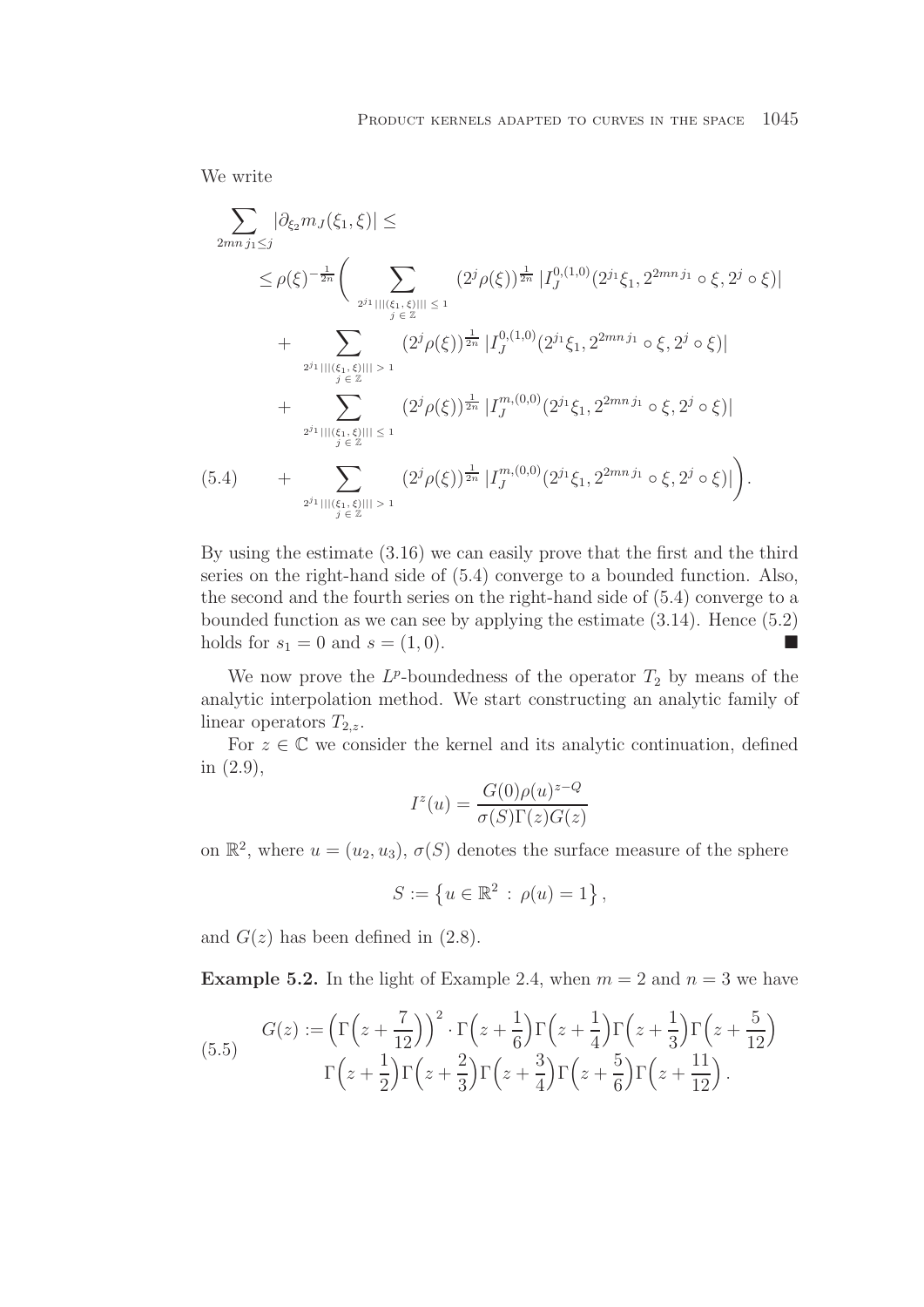We shall denote by  $B_r$ ,  $r > 0$ , the non-isotropic ball

(5.6) 
$$
B_r := \left\{ (u_1, u_2) \in \mathbb{R}^2 : u_1^{2n} + u_2^{2m} \le r \right\}.
$$

Let  $\theta$  be a smooth compactly supported function on  $\mathbb{R}^2$  whose support is contained in the ball  $B_1$  and which is identically one in a neighbourhood of the origin. Let  $B^z$  be the distribution defined by

(5.7) 
$$
\langle B^z, h \rangle := \langle I^z, \theta h \rangle, \quad h \in \mathcal{S}(\mathbb{R}^2).
$$

Observe that  $B^0 = \delta_0$ , since  $I^0 = \delta_0$  and  $\theta$  is identically one in a neighbourhood of the origin.

By considering the convolution between  $2^{-j_1-j}Q_{\varphi} (2^{-j_1}x_1, 2^{-j} \circ (x \gamma(x_1)$  and  $2^{-(m+n)j_1} (\delta_0 \otimes B^z)(x_1, 2^{-2mnj_1} \circ x)$  we get the kernel

$$
K_{2,z}(x_1, x) = \sum_{2mn \, j_1 > j} 2^{-(m+n+1)j_1 - jQ} \times
$$
  
 
$$
\times \int \varphi_j(2^{-j_1}x_1, 2^{-j} \circ (u - \gamma(x_1))) B^z(2^{-2mnj_1} \circ (x - u)) du.
$$

If we set

$$
(5.8)\ \lambda_J(x_1,x) := 2^{(2mn\,j_1-j)Q} \int \varphi_J(x_1, 2^{2mn\,j_1-j} \circ (x - u - \gamma(x_1))) B^z(u) \, du \,,
$$

then the kernel  $K_{2,z}$  may be written, by a change of variable, as

(5.9) 
$$
K_{2,z}(x_1,x) := \sum_{2mn \, j_1 > j} 2^{-(m+n+1)j_1} \lambda_J(2^{-j_1}x_1, 2^{-2mn j_1} \circ x).
$$

We consider the analytic family of operators (of admissible growth)

(5.10) 
$$
T_{2,z}f := f * K_{2,z}, \qquad f \in \mathcal{S}(\mathbb{R}^3),
$$

and we observe that  $T_{2,0}f = f * K_{2,0} = T_2f$ .

In order to prove the  $L^p$ -boundedness of  $T_2$  we need some preliminary results. The first result is an  $L<sup>1</sup>$ - Lipschitz condition for the distribution  $B<sup>z</sup>$ defined by (5.7).

**Lemma 5.3.** *For all*  $0 < \Re ez < Q$ 

(5.11) 
$$
\int \left| B^z(u+h) - B^z(u) \right| du \leq C_z \rho(h)^{\Re ez}
$$

*for all*  $h \in \mathbb{R}$ *.*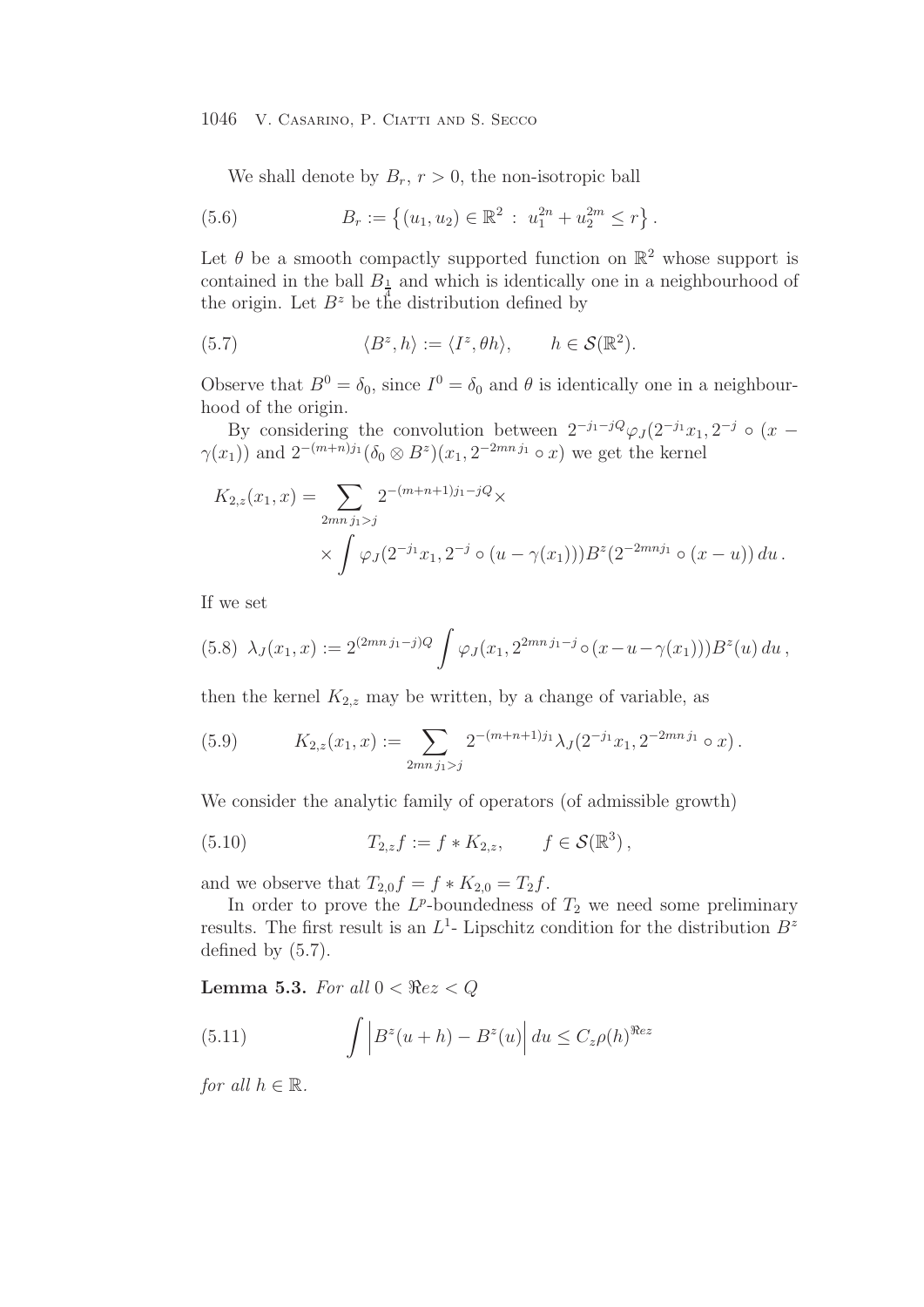**Proof.** First we split the integral in  $(5.11)$  in two parts

$$
\int \left| B^z(u+h) - B^z(u) \right| du = \int_{\rho(h) \le \frac{\rho(u)}{2}} \left| B^z(u+h) - B^z(u) \right| du
$$
  
+ 
$$
\int_{\rho(h) > \frac{\rho(u)}{2}} \left| B^z(u+h) - B^z(u) \right| du =: I + II.
$$

Now

$$
I \leq \int_{\rho(h)\leq \frac{\rho(u)}{2}} \left| C_z \theta(u+h) \left( \rho^{z-Q}(u+h) - \rho^{z-Q}(u) \right) \right| du
$$
  
+ 
$$
\int_{\rho(h)\leq \frac{\rho(u)}{2}} \left| C_z (\theta(u+h) - \theta(u)) \rho^{z-Q}(u) \right| du =: I_a + I_b.
$$

To estimate  $I_a$ , we use the Mean Value Theorem [5, p. 11], obtaining

$$
I_a \leq C \int_{\rho(h) \leq \frac{\rho(u)}{2}} (\rho(u))^{\Re ez - Q - 1} \rho(h) du
$$
  
=  $C \rho(h) \int_{2\rho(h)}^{+\infty} r^{\Re ez - Q - 1} r^{Q - 1} dr \int_S \rho(v)^{\Re ez - Q - 1} d\sigma(v)$   
 $\leq C \rho(h) \rho(h)^{\Re ez - 1} = C \rho(h)^{\Re z}.$ 

To estimate  $I_b$ , we observe that

$$
I_b \leq C \int_{\rho(h) \leq \frac{\rho(u)}{2}} \left| \theta(u+h) - \theta(u) \right| (\rho(u))^{Rez - Q} du
$$
  
\n
$$
\leq C \rho(h)^{Rez - Q} \int_{\rho(h) \leq \frac{\rho(u)}{2}} \left| \theta(u+h) - \theta(u) \right| du \leq 2C \rho(h)^{Rez - Q} \int \left| \theta(u) \right| du
$$
  
\n
$$
\leq C \rho(h)^{Rez - Q}.
$$

Finally, if k denotes a positive constant such that  $\rho(x+y) \leq k(\rho(x)+\rho(y))$ we observe that by [5, p. 14]

$$
II = \int_{\rho(h) > \frac{\rho(u)}{2}} \left| B^z(u+h) - B^z(u) \right| du \leq 2C \int_{\rho(h) > \frac{\rho(u)}{3k}} \left( \rho(u) \right)^{\Re ez - Q} du
$$
  
= 2C \int\_0^{3k\rho(h)} r^{\Re ez - Q} r^{Q-1} dr \int\_S \rho(v)^{\Re ez - Q} d\sigma(v) \leq C\rho(h)^{\Re ez}.

This inequality, combined with the bounds for  $I$ , yields  $(5.11)$ .

Then we need to recall the definition of non-isotropic Besov spaces [15].

 $\Box$ 

**Definition 5.4.** In  $\mathbb{R}^3$  we consider the family of one-parameter non-isotropic dilations defined in (3.8). Let  $\tilde{\rho}(x_1, x)$  be any homogeneous norm with respect to these dilations.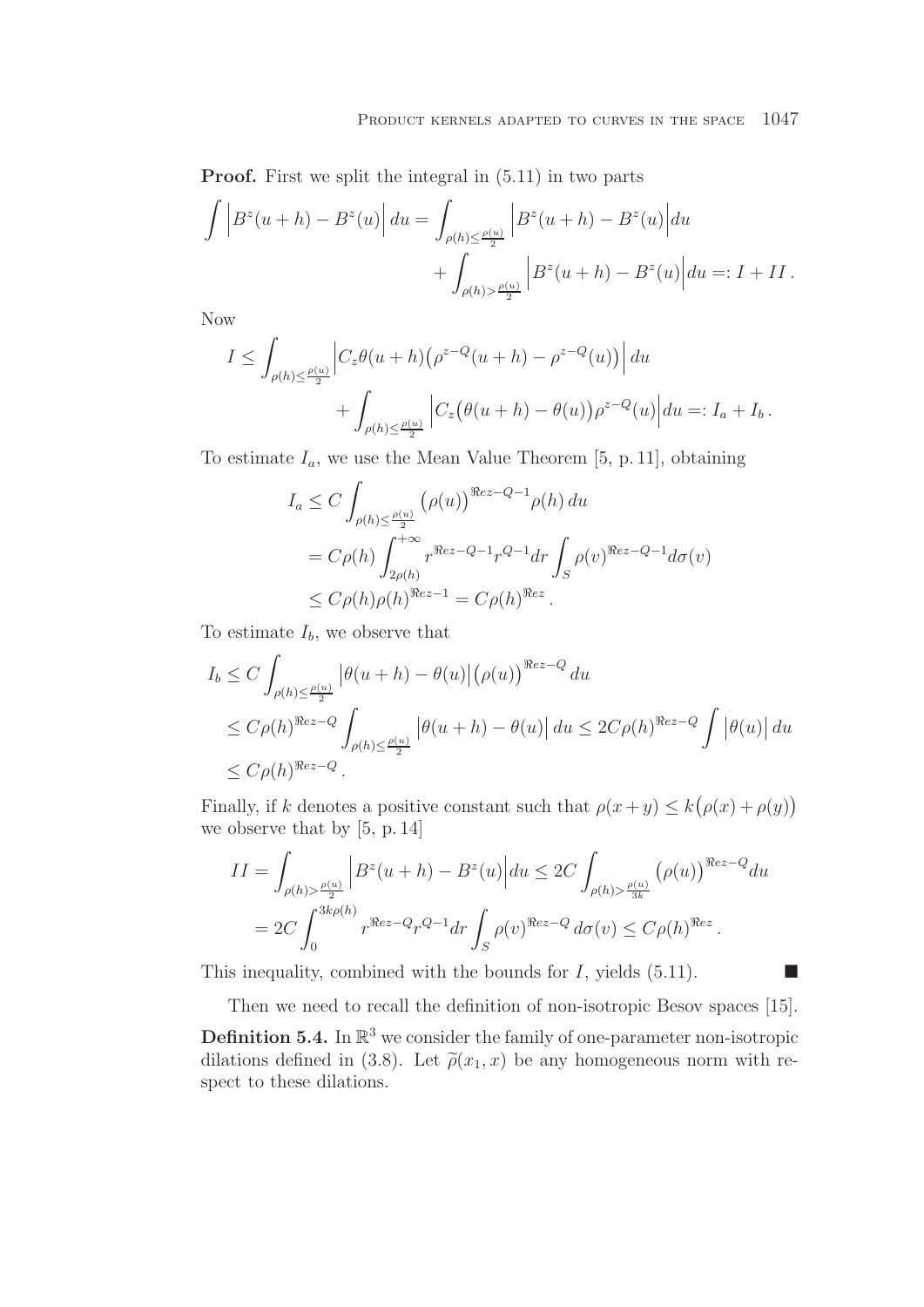We denote by  $B_{1,\infty}^{\alpha}$  the non-isotropic Besov space of functions  $f \in L^1(\mathbb{R}^3)$ which satisfy an  $L^1$ -Lipschitz condition of order  $\alpha$ ,  $0 < \alpha < 1$ , i.e. there exists a positive constant C such that

$$
\int |f(x_1+h_1,x+h) - f(x_1,x)| dx_1 dx \le C\widetilde{\rho}(h_1,h)^\alpha
$$

for every  $(h_1, h) \in \mathbb{R} \times \mathbb{R}^2$ , where  $h = (h_2, h_3)$ .

If  $f \in B^{\alpha}_{1,\infty}$  we set

$$
||f||_{B_{1,\infty}^{\alpha}} := ||f||_1 + \sup_{(h_1,h)\neq(0,0)} \widetilde{\rho}(h_1,h)^{-\alpha} \int |f(x_1+h_1,x+h) - f(x_1,x)| dx_1 dx.
$$

Our proof hinges on the following result.

**Theorem 5.5.** Let  $\{\psi_l\}_{l \in \mathbb{Z}}$  be a family of functions such that for some pos*itive constants* C, α, ε *the following hypotheses hold uniformly in* l*:*

(i)  $\{\psi_l\}_{l \in \mathbb{Z}} \subset L^1(\mathbb{R}^3);$  $(ii)$  $\int |\psi_l(x_1, x)|(1 + \widetilde{\rho}(x_1, x))^{\varepsilon} dx_1 dx \leq C;$ 

$$
(iii) \int \psi_l(x_1, x) dx_1 dx = 0;
$$
  

$$
(iv) \|\psi_l\|_{B^{\alpha}_{1,\infty}} \leq C.
$$

Then the series  $\sum_{l\in\mathbb{Z}} 2^{-(m+n+1)l} \psi_l(2^{-l} \bullet \cdot)$  *converges in the sense of distributions to a Calder´on-Zygmund kernel.*

Finally we can state and prove the  $L^p$ -bounds for  $T_2$ .

**Proposition 5.6.** *The operator*  $T_2$  *is bounded on*  $L^p(\mathbb{R}^3)$  *for*  $1 < p < \infty$ *.* 

**Proof.** The proof is by complex interpolation. We first prove that  $T_{2,z}$  is bounded on  $L^2(\mathbb{R}^3)$  for  $-\frac{1}{2mn^2} < \Re ez < 0$ .

En easy computation shows that

$$
(2^{-(m+n+1)j_1}\lambda_J(2^{-j_1}\cdot,(2^{-2mnj_1}\circ\cdot))^{\hat{}}(\xi_1,\xi)=\widehat{\lambda_J}(2^{j_1}\xi_1,2^{2mnj_1}\circ\xi)
$$
  
=  $\widehat{B}^z(2^{2mnj_1}\circ\xi) m_J(\xi_1,\xi)$ ,

where  $m_J$  is the Fourier transform of  $2^{-j_1-j} \varphi_{J} (2^{-j_1} x_1, 2^{-j} \circ (x - \gamma(x_1))$ and it is given by (4.2),  $\lambda_J$  is defined by (5.8), and  $\widehat{B}^z$  is the Fourier transform of  $2^{-(m+n)j_1} (\delta_0 \otimes B^z (\xi_1, 2^{-2mnj_1} \circ x)).$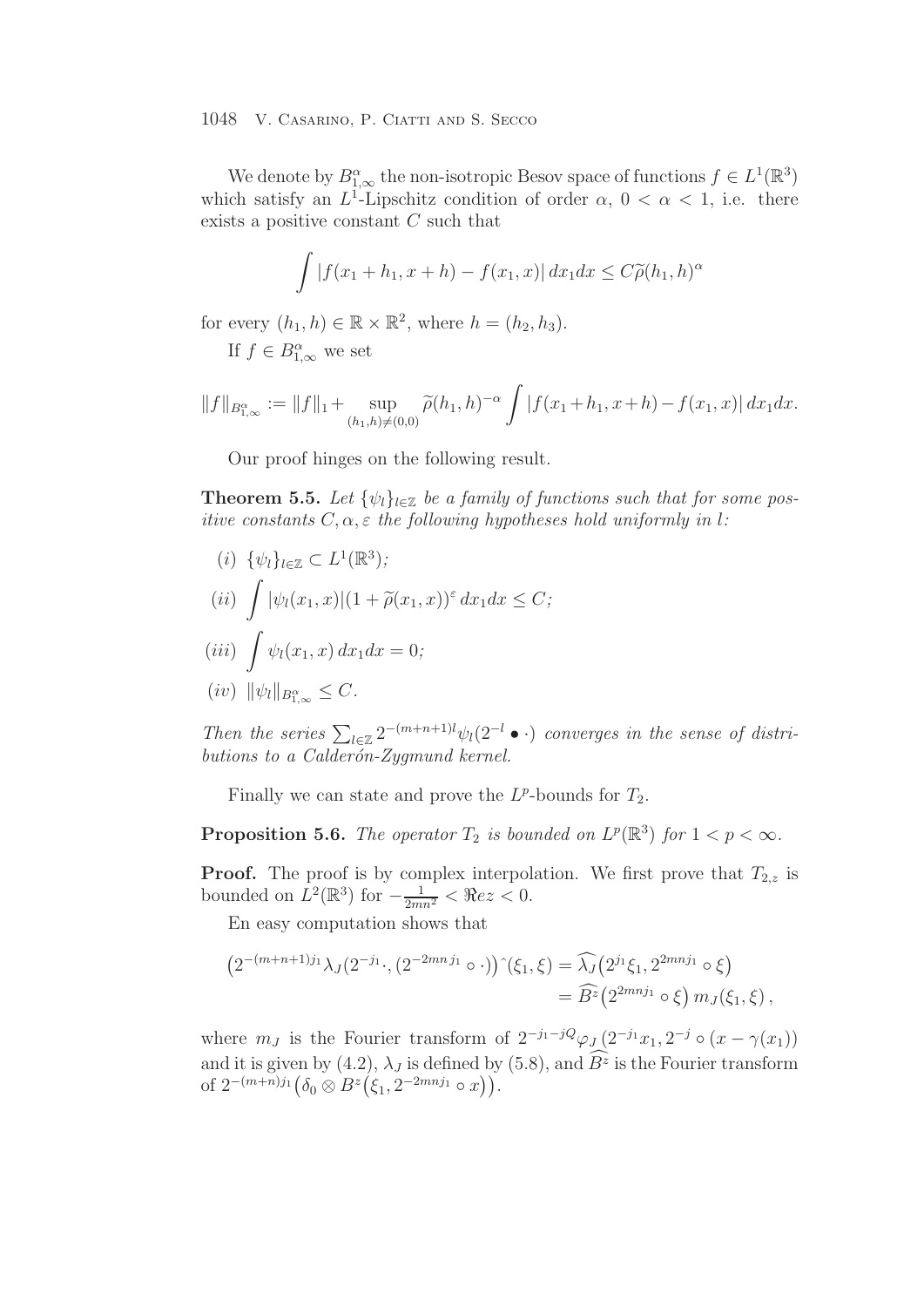It follows from Proposition 2.8 that

(5.12) 
$$
\left| \widehat{B}^z(\xi) \right| \leq C (1 + \rho(\xi))^{-\Re ez} .
$$

Our aim is now to prove that the series

$$
\sum_{2mnj_1>j}\widehat{B}^z(2^{2mnj_1}\circ\xi) m_J(\xi_1,\xi),
$$

corresponding to the Fourier transform of (5.9), converges boundedly to a bounded function. The inequality (5.12) yields

$$
\left| \sum_{2mnj_1 > j} \widehat{B}^z \left( 2^{2mnj_1} \circ \xi \right) m_J(\xi_1, \xi) \right| \le
$$
  
 
$$
\leq C_z \sum_{2^{j_1} || |(\xi_1, \xi)|| \leq 1 \atop 2mnj_1 > j} \left( 1 + \rho (2^{2mnj_1} \circ \xi) \right)^{|\Re ez|} |m_J(\xi_1, \xi)|
$$
  
 
$$
+ \sum_{2^{j_1} || |(\xi_1, \xi)|| \geq 1 \atop 2mnj_1 > j} \left( 1 + \rho (2^{2mnj_1} \circ \xi) \right)^{|\Re ez|} |m_J(\xi_1, \xi)| =: J_1 + J_2.
$$

Since

$$
2^{2mnj_1}\rho(\xi) = 2^{2mnj_1}(\xi_2^{2n} + \xi_3^{2m}) \le 2 \cdot \left(2^{j_1}|||(\xi_1, \xi)|||\right)^{2mn},
$$

we have

(5.13) 
$$
J_1 \leq C 3^{|\Re(z)|} \sum_{\substack{2^{j_1} |||(\xi_1,\xi)||| \leq 1 \\ 2mn \ j_1 > j}} |m_J(\xi_1,\xi)| \leq C_z,
$$

In the light of what has been proved in Proposition 4.1, to estimate  $J_2$ observe that

$$
J_2 \leq C_z \sum_{\substack{2^{j_1} | |(\xi_1,\xi)|| > 1 \\ 2mn \ j_1 > j}} \left(2^{j_1}|||(\xi_1,\xi)|||\right)^{2mn |\Re ez|} |m_J(\xi_1,\xi)|.
$$

Now, by using  $(4.6)$  and estimate  $(3.14)$  for  $I_J$ , we obtain

$$
J_2 \leq C_z \sum_{2^{j_1} \mid ||(\xi_1,\xi)|||>1 \atop 2mn j_1 > j} \frac{\left(2^{j_1} \mid ||(\xi_1,\xi)||| \right)^{2mn |\Re ez|}}{\left(2^{j_1} \mid ||(\xi_1,\xi)||| \right)^{1/n}} \frac{\rho(2^{j} \circ \xi)^{1/2n}}{\left(1 + \rho(2^{j} \circ \xi)\right)^N},
$$

so that the operator  $T_{2,z}$  is bounded on  $L^2(\mathbb{R}^3)$  if  $-\frac{1}{2mn^2} < \Re ez < 0$ .

We will now show that the operator  $T_{2,z}$  is bounded on  $L^p(\mathbb{R}^3)$  for  $1 <$  $p < \infty$  for  $0 < \Re ez < Q$ .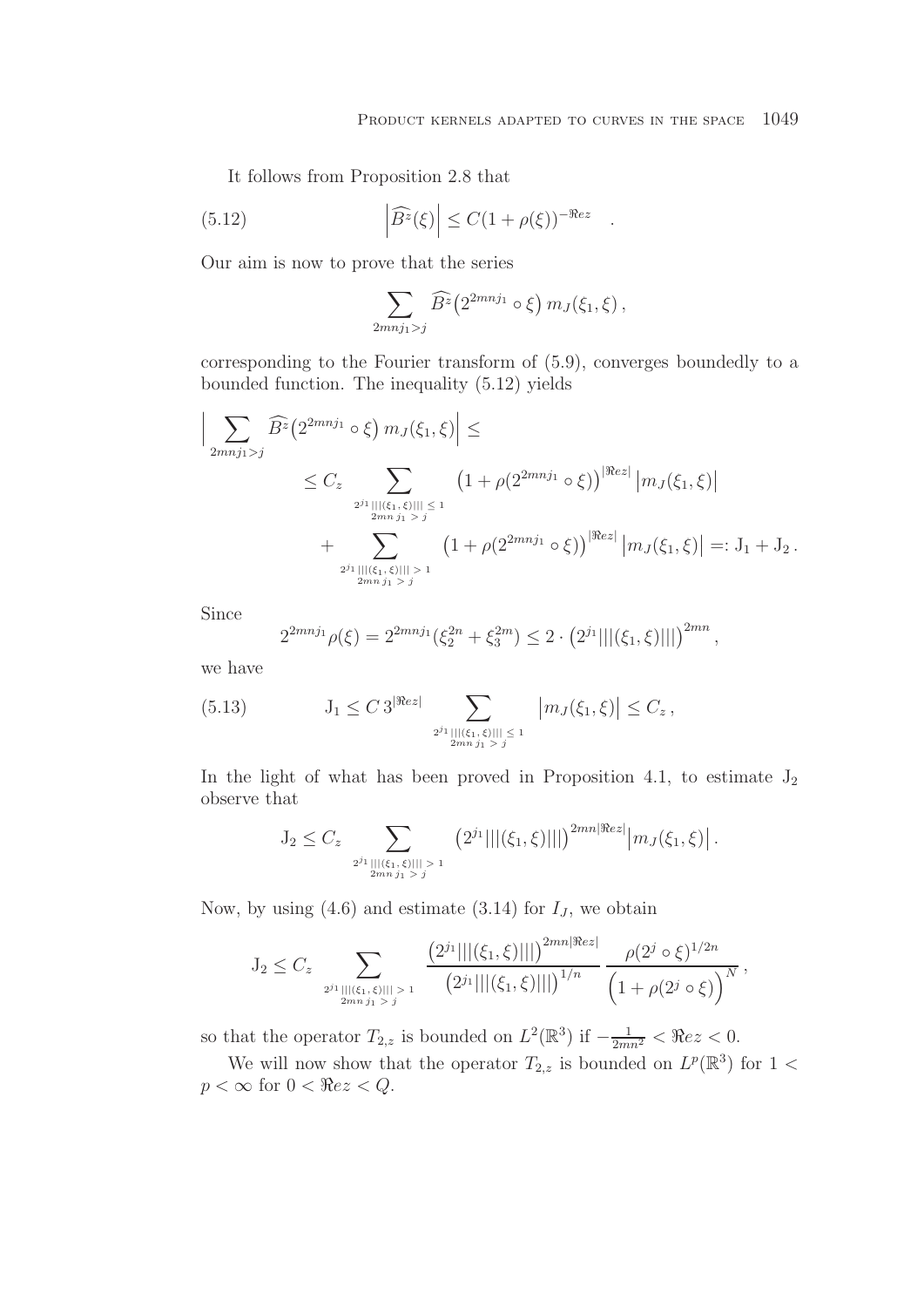By setting  $j - 2mn j_1 = k$  and using (3.10), (5.9) may be written as

$$
K_{2,z}(x_1,x) = \sum_{j_1 \in \mathbb{Z}} 2^{-(m+n+1)j_1} \sum_{k=-\infty}^{0} \lambda_{(j_1,k+2mnj_1)}(2^{-j_1} \bullet (x_1,x))
$$

where

$$
\lambda_{(j_1,k+2mn\,j_1)}(x_1,x) =
$$
\n
$$
(5.14) \qquad = 2^{-Qk} \int \varphi_{(j_1,k+2mn\,j_1)}(x_1, 2^{-k} \circ (x - u - \gamma(x_1))) B^z(u) \, du.
$$

We shall now prove that the functions

$$
\psi_{j_1}(x_1,x) := \sum_{k=-\infty}^{0} \lambda_{(j_1,k+2mnj_1)}(x_1,x)
$$

satisfy the hypotheses of Theorem 5.5 uniformly in  $j_1$ . Since the estimates on the functions  $\psi_{j_1}(x_1, x)$  that we will prove later are independent of  $j_1$ , it suffices to prove that

$$
\psi_0(x_1, x) = \sum_{k=-\infty}^{0} \lambda_{(0,k)}(x_1, x)
$$

satisfies the hypotheses of Theorem 5.5.

We begin proving that  $\psi_0$  belongs to  $L^1(\mathbb{R}^3)$ . As a consequence of (3.5) with  $\beta = 0$  and a change of variable we obtain

$$
\psi_0(x_1,x) = \sum_{k=-\infty}^0 \int \varphi_{(0,k)}(x_1,v) \left( B^z(x - 2^k \circ v - \gamma(x_1)) - B^z(x - \gamma(x_1)) \right) dv,
$$

whence

$$
\int |\psi_0(x_1, x)| dx_1 dx \le
$$
\n
$$
\le \sum_{k=-\infty}^0 \int \left( \int |\varphi_{(0,k)}(x_1, v)| \cdot |B^z(x - 2^k \circ v - \gamma(x_1)) - B^z(x - \gamma(x_1))| dv \right) dx_1 dx
$$
\n
$$
= \sum_{k=-\infty}^0 \int |\varphi_{(0,k)}(x_1, v)| \left( \int |B^z(x - 2^k \circ v) - B^z(x)| dx \right) dx_1 dv
$$
\n
$$
\le C_z \sum_{k=-\infty}^0 \int |\varphi_{(0,k)}(x_1, v)| \rho(2^k \circ v)^{\Re ez} dx_1 dv
$$
\n
$$
= C_z \sum_{k=-\infty}^0 2^{k \Re ez} \int |\varphi_{(0,k)}(x_1, v)| \rho(v)^{\Re ez} dx_1 dv \le C_z,
$$

by Lemma 5.3 and since  $\{\varphi_{(0,k)}\}$  is a bounded set in  $\mathcal{S}(\mathbb{R}^3)$ .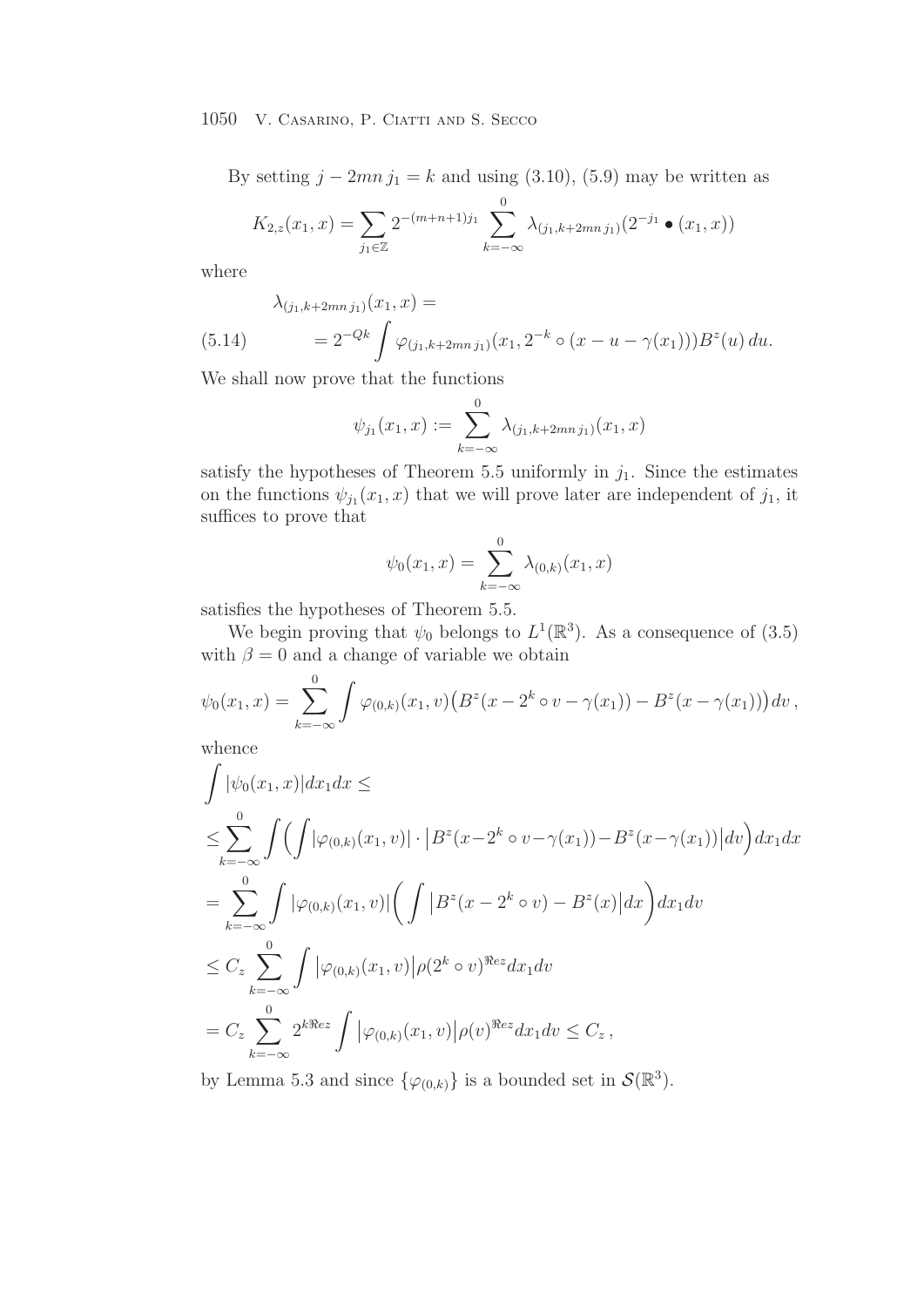Now we shall prove that  $\psi_0$  satisfies the hypothesis *ii*) of Theorem 5.5 with  $\varepsilon = 1$  and

(5.15) 
$$
\widetilde{\rho}(x_1, x) = |x_1| + |x_2|^{\frac{1}{m}} + |x_3|^{\frac{1}{n}}.
$$

We split the integral as

$$
\int |\psi_0(x_1, x)| (1 + \tilde{\rho}(x_1, x)) dx_1 dx
$$
\n
$$
= \left( \int_{\frac{1}{2} \leq |x_1| \leq 4 \atop |x_2| \frac{1}{m} + |x_3| \frac{1}{n} \leq M} + \int_{\frac{1}{2} \leq |x_1| \leq 4 \atop |x_2| \frac{1}{m} + |x_3| \frac{1}{n} > M} \right) |\psi_0(x_1, x)| (1 + \tilde{\rho}(x_1, x)) dx_1 dx
$$
\n
$$
= \Im_1 + \Im_2,
$$

where the costant M will be chosen later.

Now  $\Im_1$  is bounded by some positive costant C, since  $\psi_0(x_1, x)$  belongs to  $L^1(\mathbb{R}^3)$  and  $\tilde{\rho}(x_1, x)$  is bounded on the integration set. To study  $\Im_2$ , observe that

$$
\Im_2 \leq \sum_{k=-\infty}^0 2^{-kQ} \int_{\frac{1}{2} \leq |x_1| \leq 4 \atop |x_2|^{\frac{1}{m}} + |x_3|^{\frac{1}{n}} > M} \int_{\rho(u) \leq \frac{1}{4}} \left| \varphi_{(0,k)}(x_1, 2^{-k} \circ (x - u - \gamma(x_1)) \right| \times \times \left| B^z(u) \right| du \left( 5 + |x_2|^{\frac{1}{m}} + |x_3|^{\frac{1}{n}} \right) dx_1 dx
$$
  
\n
$$
\leq C \sum_{k=-\infty}^0 2^{-kQ} \int_{\frac{1}{2} \leq |x_1| \leq 4 \atop |x_2|^{\frac{1}{m}} + |x_3|^{\frac{1}{n}} > M} \int_{\rho(u) \leq \frac{1}{4}} \frac{\left| |\varphi_{(0,k)}| \right| |(N) |B^z(u)|}{\left( 1 + |2^{-k} \circ (x - u - \gamma(x_1))| \right)^N} du \times \times \left( 5 + |x_2|^{\frac{1}{m}} + |x_3|^{\frac{1}{n}} \right) dx_1 dx
$$
  
\n
$$
\leq C \sum_{k=-\infty}^0 2^{-kQ} \int_{\frac{1}{2} \leq |x_1| \leq 4 \atop |x_2|^{\frac{1}{m}} + |x_3|^{\frac{1}{n}} > M} \left( 5 + |x_2|^{\frac{1}{m}} + |x_3|^{\frac{1}{n}} \right) \times \int_{\rho(u) \leq \frac{1}{4}} \frac{\left| |\varphi_{(0,k)}| \right| |(N) |B^z(u)|}{\left( 1 + |2^{-k} \circ x| \right)^N} du \, dx_1 dx,
$$

where the last inequality follows from the fact that for some constant  $C > 0$ we have

$$
1 + |2^{-k} \circ (x - u - \gamma(x_1))| \ge C(1 + |2^{-k} \circ x|)
$$

if  $|x_2|^{\frac{1}{m}} + |x_3|^{\frac{1}{n}} > M$ , if M is sufficiently large,  $\rho(u) \leq \frac{1}{4}$ ,  $\frac{1}{2} \leq |x_1| \leq 4$ . Next (2.2) yields

(5.16) 
$$
|2^{-k} \circ x| \ge A(\rho(2^{-k} \circ x))^{\frac{1}{2n}}
$$

for some  $A > 0$ , if  $k \leq 0$  and  $|x_2|^{\frac{1}{m}} + |x_3|^{\frac{1}{n}} > M$ .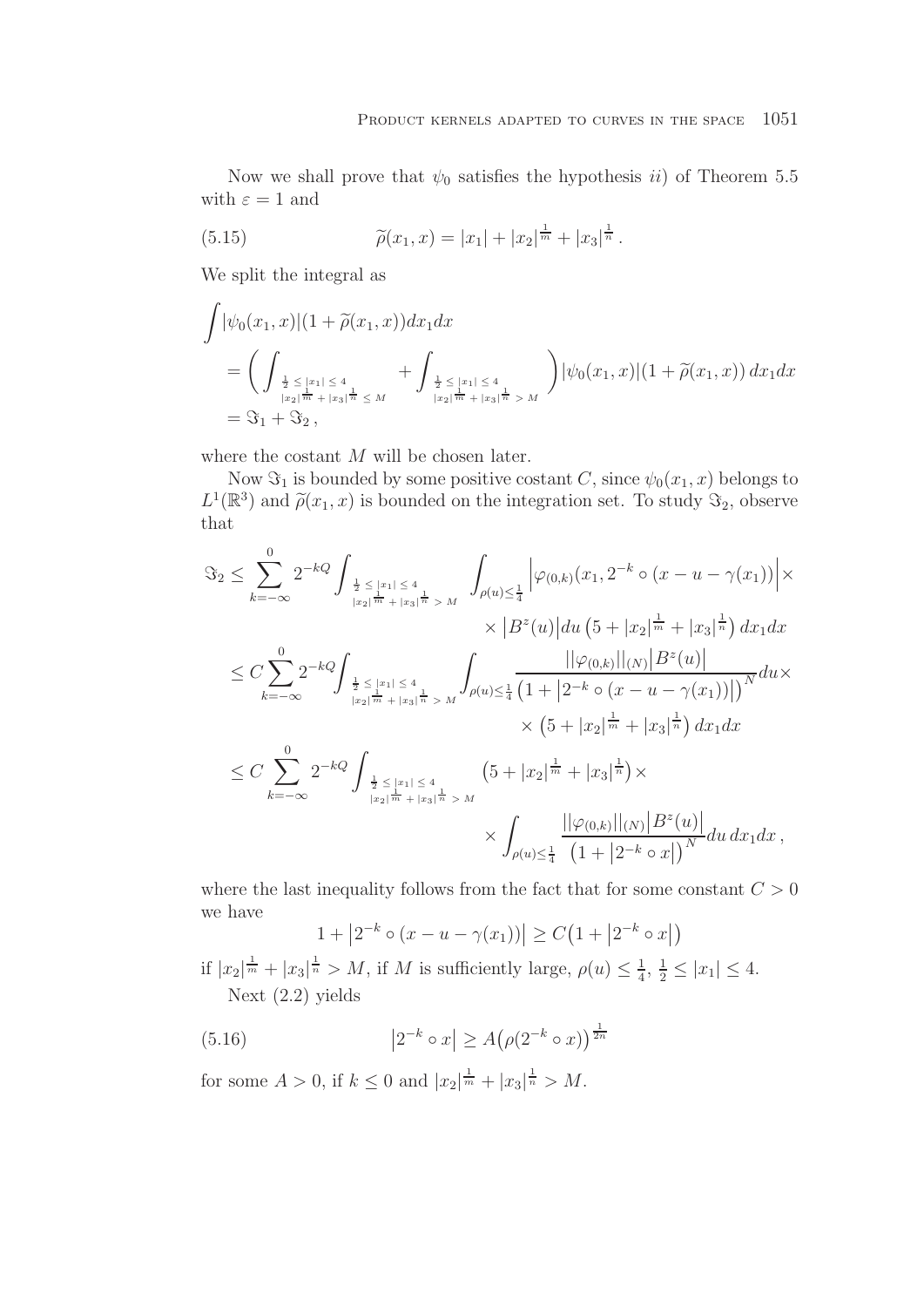Now  $(5.16)$  and the local integrability of  $B^z$  give

$$
\Im_2 \leq C \sum_{k=-\infty}^0 2^{-kQ} \int_{|x_2|^{\frac{1}{m}} + |x_3|^{\frac{1}{n}} > M} (5 + |x_2|^{\frac{1}{m}} + |x_3|^{\frac{1}{n}}) \frac{1}{\left(1 + \rho(2^{-k} \circ x)\right)^{\frac{N}{2n}}} dx
$$
  
\n
$$
\leq C \sum_{k=-\infty}^0 2^{-kQ} \int_{|x_2|^{\frac{1}{m}} + |x_3|^{\frac{1}{n}} > M} (5 + |x_2|^{\frac{1}{m}} + |x_3|^{\frac{1}{n}}) \frac{1}{\left(1 + 2^{-k} \rho(x)\right)^{\frac{N}{2n}}} dx
$$
  
\n
$$
\leq C \sum_{k=-\infty}^0 2^{-kQ} 2^{\frac{kN}{2n}} \int_{|x_2|^{\frac{1}{m}} + |x_3|^{\frac{1}{n}} > M} (5 + |x_2|^{\frac{1}{m}} + |x_3|^{\frac{1}{n}}) \frac{1}{\rho(x)^{\frac{N}{2n}}} dx \leq C,
$$

yielding *ii*).

Property  $iii)$  is an immediate consequence of  $(3.5)$ .

Finally we shall prove that  $\psi_0$  satisfies property iv) in Theorem 5.5. We start proving that

(5.17) 
$$
\int \left| \psi_0(x_1, x + h) - \psi_0(x_1, x) \right| dx_1 dx \leq C'_z \rho(h)^{\frac{\Re ez}{4mn}}, \quad h \in \mathbb{R}^2.
$$

Indeed we have

$$
\int |\psi_0(x_1, x + h) - \psi_0(x_1, x)| dx_1 dx \le
$$
\n
$$
\le \sum_{k=-\infty}^0 \int \left( \int |\varphi_{(0,k)}(x_1, v) (B^z(x + h - 2^k \circ v - \gamma(x_1)) - B^z(x + h - \gamma(x_1))) - \varphi_{(0,k)}(x_1, v) (B^z(x - 2^k \circ v - \gamma(x_1)) - B^z(x - \gamma(x_1))) \Big| dx dx_1 \right) dv
$$
\n
$$
=: \sum_{k=-\infty}^0 \int J_k(v) dv.
$$

Now observe that

$$
J_k(v) \le 2 \int \left| \varphi_{(0,k)}(x_1, v) \left( B^z(x - 2^k \circ v - \gamma(x_1)) - B^z(x - \gamma(x_1)) \right) \right| dx dx_1
$$
  
= 2 \int \left| \varphi\_{(0,k)}(x\_1, v) \right| \left( \int \left| B^z(y - 2^k \circ v) - B^z(y) \right| dy \right) dx\_1  
(5.18)

$$
\leq C_{z,N} \frac{\rho(2^k \circ v)^{\Re ez}}{(1+|v|)^N} = C_{z,N} 2^{k\Re ez} \frac{\rho(v)^{\Re ez}}{(1+|v|)^N}, \quad N \in \mathbb{N},
$$

where we used both the Lemma 5.3 and the fact that the functions  $\varphi_{(0,k)}$ are a bounded set in  $\mathcal{S}(\mathbb{R}^3)$ .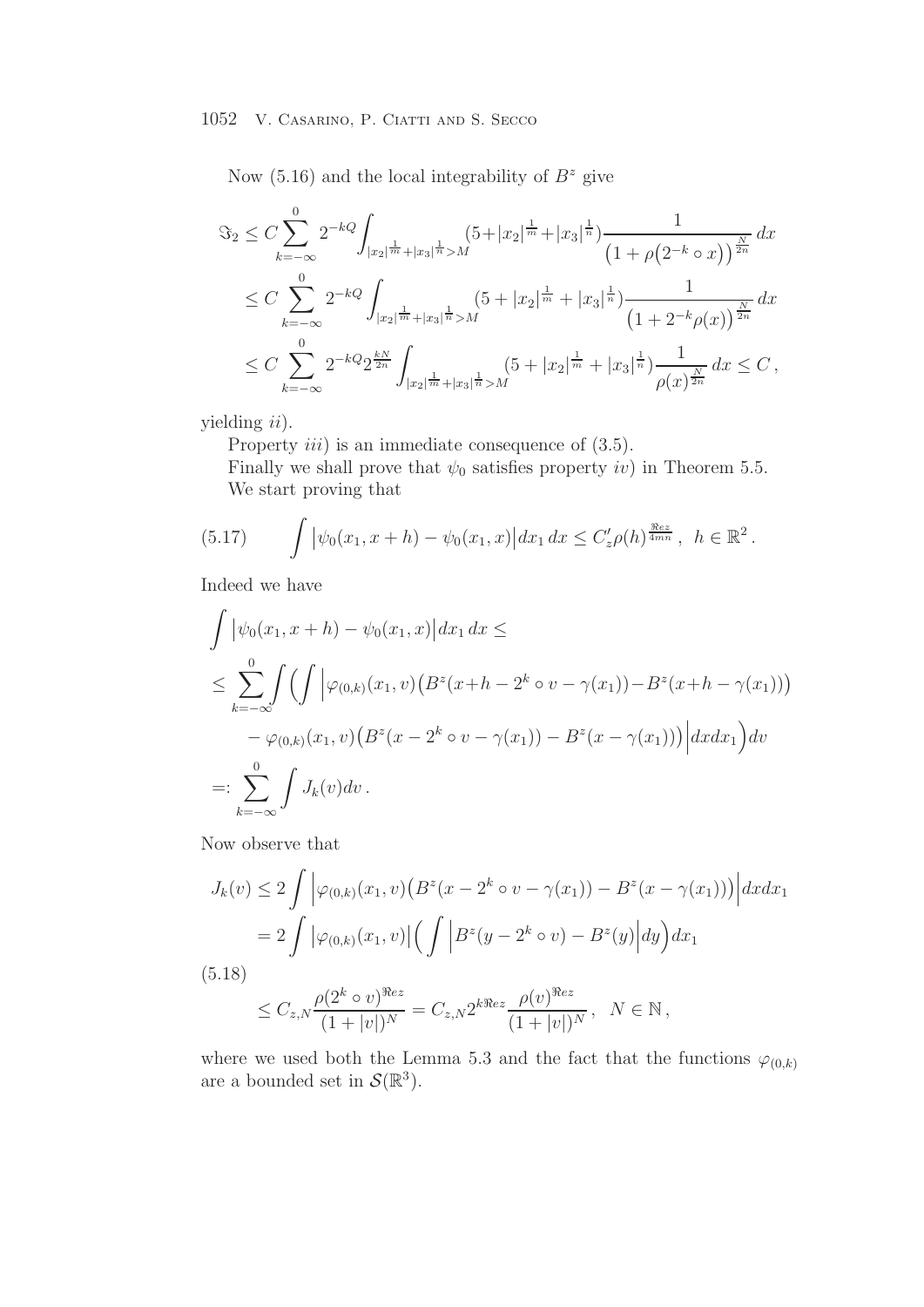On the other hand, as a consequence of Lemma 5.3

$$
J_k(v) \le 2 \int \left| \varphi_{(0,k)}(x_1, v) B^z(y+h - \gamma(x_1)) - \varphi_{(0,k)}(x_1, v) B^z(y-\gamma(x_1)) \right| dy dx_1
$$
  
(5.19) 
$$
\le C_{z,N} \frac{\rho(h)^{\Re ez}}{(1+|v|)^N}, \quad N \in \mathbb{N}, h \in \mathbb{R}^2.
$$

By taking a suitable mean between estimates (5.18) and (5.19) we obtain

$$
(5.20) \quad J_k(v) = J_k(v)^{\frac{4mn-1}{4mn}} \cdot J_k(v)^{\frac{1}{4mn}} \leq C_{z,N} 2^{\frac{4mn-1}{4mn}k\Re ez} \rho(h)^{\frac{\Re ez}{4mn}} \frac{\rho(v)^{\frac{4mn-1}{4mn}\Re ez}}{(1+|v|)^N},
$$

for  $N \in \mathbb{N}$ ,  $h \in \mathbb{R}$ , so that

$$
\int |\psi_0(x_1, x + h) - \psi_0(x_1, x)| dx_1 dx \leq \sum_{k=-\infty}^0 \int J_k(v) dv
$$
  

$$
\leq C_{z,N} \sum_{k=-\infty}^0 2^{\frac{4mn-1}{4mn}k\Re ez} \rho(h)^{\frac{\Re ez}{4mn}} \int \frac{\rho(v)^{\frac{4mn-1}{4mn}\Re ez}}{(1+|v|)^N} dv \leq C_{z,N} \rho(h)^{\frac{\Re ez}{4mn}},
$$

proving (5.17).

In an analogous way we can prove the inequality

(5.21) 
$$
\int \left| \psi_0(x_1 + h_1, x) - \psi_0(x_1, x) \right| dx_1 dx \leq C'_z |h_1|^{\frac{\Re ez}{2}}.
$$

Finally we have

$$
\int \left| \psi_0 (x_1 + h_1, x + h) - \psi_0(x_1, x) \right| dx_1 dx \le
$$
  
\n
$$
\leq \int \left| \psi_0 (x_1 + h_1, x + h) - \psi_0 (x_1 + h_1, x) \right| dx_1 dx
$$
  
\n
$$
+ \int \left| \psi_0 (x_1 + h_1, x) - \psi_0 (x_1, x) \right| dx_1 dx
$$
  
\n
$$
\leq C_z \left( \left| h_1 \right|^{\frac{\Re ez}{2}} + \rho(h)^{\frac{\Re ez}{4mn}} \right)
$$

Since

$$
|h_1|^{\frac{\Re ez}{2}} + \rho(h)^{\frac{\Re ez}{4mn}} \le C(|h_1| + \rho(h)^{\frac{1}{2mn}})^{\frac{\Re ez}{2}}
$$

and, by a standard inequality,

$$
\left(h_2^{2n}+h_3^{2m}\right)^{\frac{1}{2mn}} \leq |h_2|^{\frac{1}{m}}+|h_3|^{\frac{1}{n}},
$$

we finally get

$$
|h_1|^{\frac{\Re ez}{2}} + \rho(h)^{\frac{\Re ez}{4mn}} \leq C\tilde{\rho}(h_1, h)^{\frac{\Re ez}{2}},
$$

proving  $(iv)$  with  $\alpha = \Re ez/2$ . As a consequence of Theorem 5.5 the operator  $T_{2,z}$  is bounded on  $L^p(\mathbb{R}^3)$ ,  $1 < p < \infty$ , for  $0 < \Re e z < Q$ .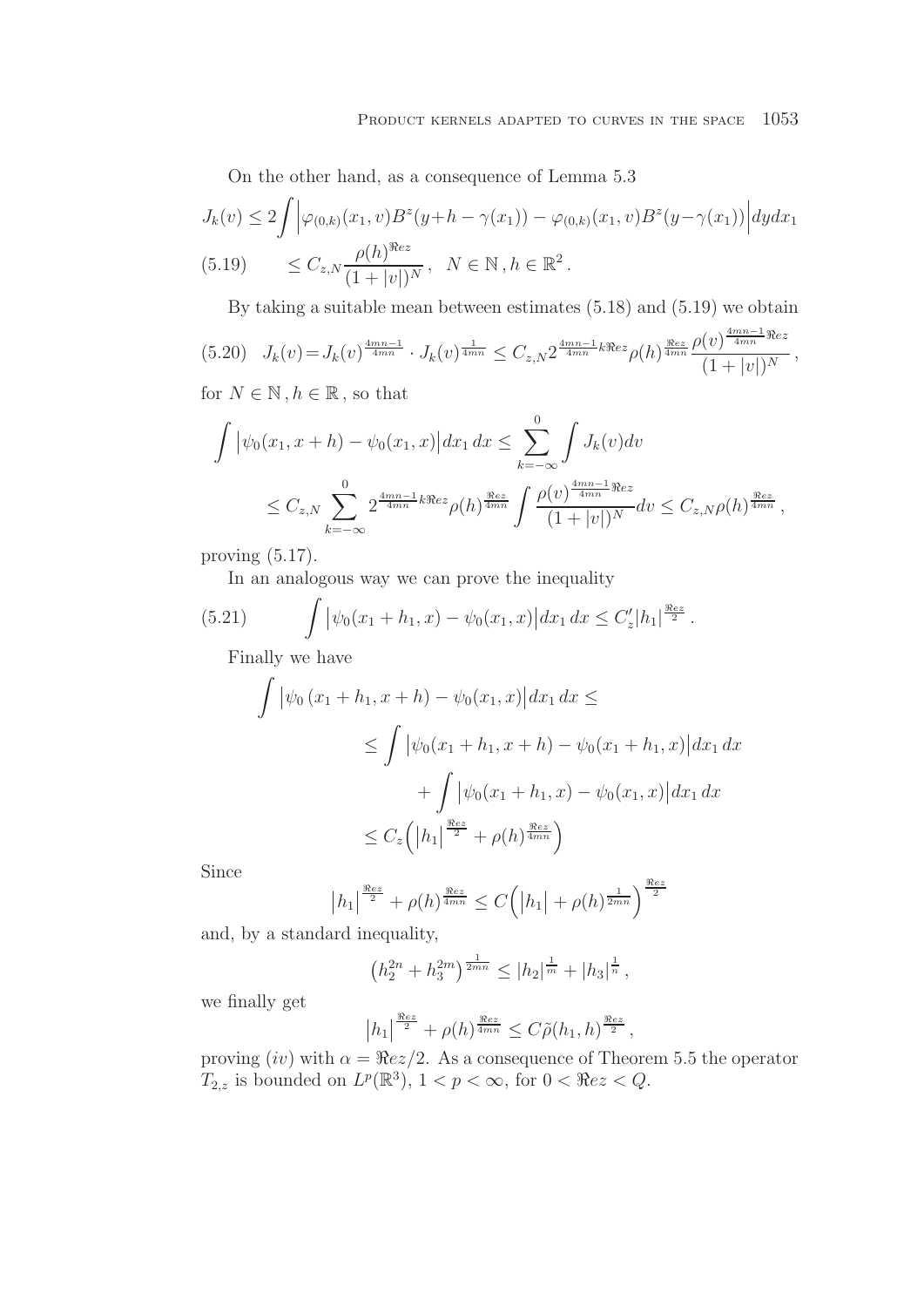Finally choose  $p_0 \in (1,2)$  and fix  $q_0 \in (1,p_0)$  such that

$$
\frac{1}{p_0} = \frac{b}{2(b-a)} - \frac{a}{q_0(b-a)}.
$$

Then the operator  $T_{2,0} = T_2$  is bounded on  $L^{p_0}(\mathbb{R}^3)$ . By the arbitrariness of  $p_0$  and by duality we conclude that  $T_{2,0} = T_2$  is bounded on  $L^p(\mathbb{R}^3)$  for all  $1 < p < \infty$ .

# **6. Final remarks**

#### **Remark 1**

We observe that our results also hold in the more general situation in which the curve  $\gamma(x_1) = (x_1^m, x_1^n)$  is perturbed to  $\hat{\gamma}(x_1) = (x_1^m + \lambda_2(x_1), x_1^n + \lambda_3(x_1))$ with  $\lambda_2$  and  $\lambda_3$  smooth and satisfying  $\lambda_2(x_1) = o(x_1^m)$  and  $\lambda_3(x_1) = o(x_1^n)$ . In fact, given a product kernel  $K_0$  on  $\mathbb{R}^3$ , we define the distribution K by

$$
\int K(x_1, x) f(x_1, x) dx_1 dx := \int K_0(x_1, x) f(x_1, x + \hat{\gamma}(x_1)) dx_1 dx
$$

for all Schwartz functions f on  $\mathbb{R}^3$ . Then we break the integral on the right-hand side as

$$
\bigg(\int_{\mathbb{R}}\int_{-1}^1+\int_{\mathbb{R}}\int_{|x_1|>1}\bigg)K_0(x_1,x)f(x_1,x+\hat{\gamma}(x_1))\,dx_1dx.
$$

The first term, by means of a Taylor expansion, may be reduced to the polynomial case, while the latter one is of Calderon-Zygmund type.

#### **Remark 2**

Our results still hold for convolution operators on  $\mathbb{R}^d = \mathbb{R} \times \mathbb{R}^{d-1}$  with kernels adapted to curves of the form  $\gamma(x_1) = (x_1^{m_1}, x_1^{m_2}, \ldots, x_1^{m_{d-1}}), 1 \leq m_1$  $m_2 < \cdots < m_{d-1}, m_j \in \mathbb{N}, j = 1, \ldots, d-1$ , with values in  $\mathbb{R}^{d-1}$ . Since notation in the higher dimensional case is more cumbersome, we gave full details of the proof only for the space  $\mathbb{R}^3$ .

On  $\mathbb{R}^{d-1}$  we introduce the dilations given by

(6.1) 
$$
\delta \circ x = (\delta^{1/2m_{d-1}} x_2, \delta^{1/2m_{d-2}} x_3, \dots, \delta^{1/2m_1}),
$$

where  $\delta > 0$  and  $x = (x_2, \ldots, x_{d-1})$ . Moreover we equip  $\mathbb{R}^{d-1}$  with the smooth homogeneous norm

$$
\rho(x) = x_2^{2m_{d-1}} + x_3^{2m_{d-2}} + \dots + x_d^{2m_1}
$$

on  $\mathbb{R}^{d-1}$ . From this point on, the proof follows the same pattern as in  $\mathbb{R}^3$ .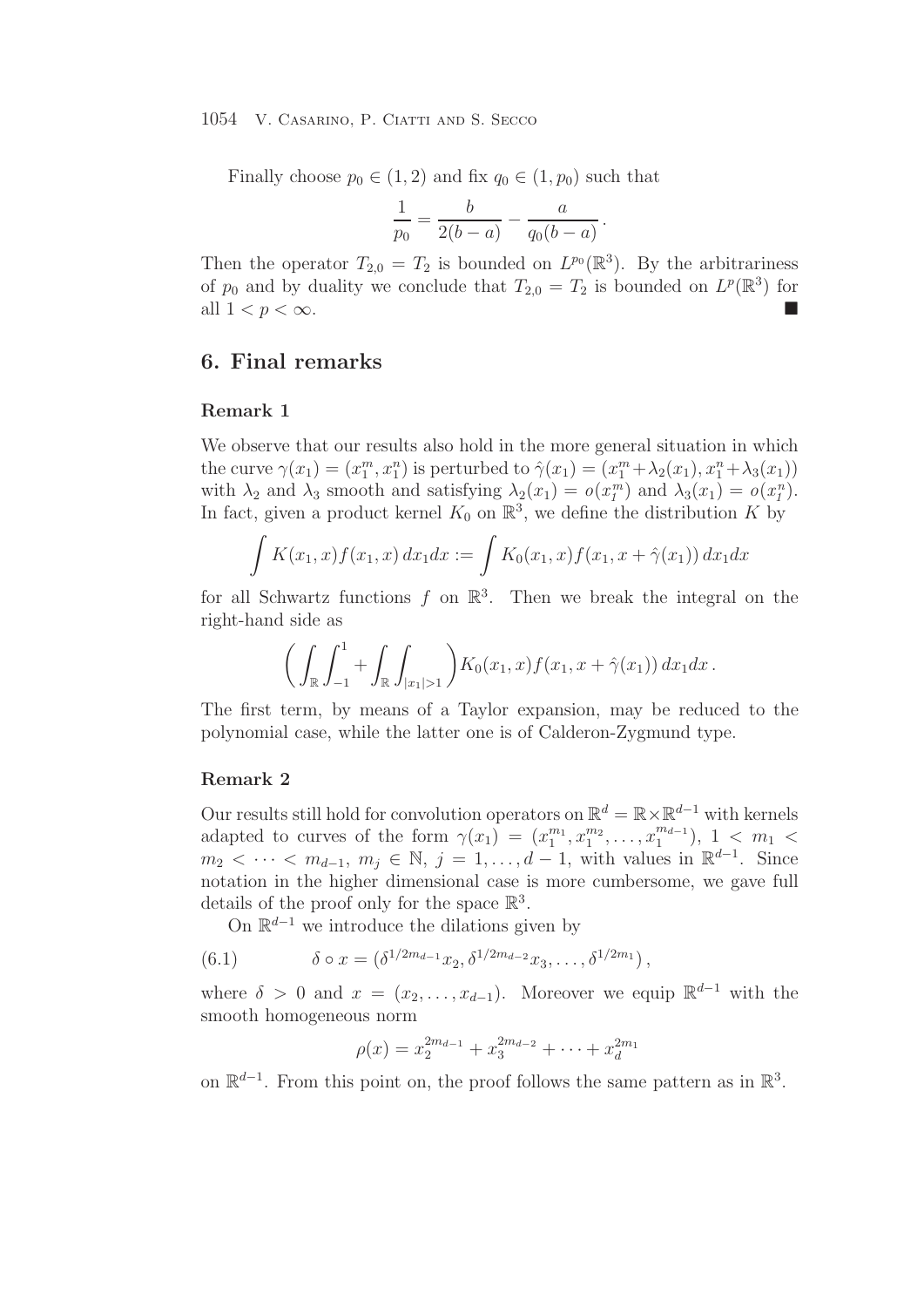In particular, the strategy of using Bernstein-Sato polynomials to build the meromorphic continuation of the non isotropic Riesz potentials  $\rho(x)^{z-Q}$ (here  $\tilde{Q} = \frac{1}{2m_{d-1}} + \frac{1}{2m_{d-2}} + \ldots + \frac{1}{2m_1}$ ) works in the multidimensional case as well, with some additional computational difficulties in finding the zeros of the Bernstein-Sato polynomials [1].

# **Remark 3**

As an example of the class of operators studied in this paper we exhibit the following operator, arising in the study of the  $L^p - L^q$  boundedness of a double analytic family of fractional integrals along curves in the space (see [3] for the planar case).

Let  $\psi$  be a smooth function on  $\mathbb{R}^2$ , such that  $\psi(u_1, -u_2) = \psi(u_1, u_2)$  for every  $(u_1, u_2) \in \mathbb{R}^2$ ,  $\psi \equiv 1$  on  $B_{\frac{1}{2}}$  and  $\psi \equiv 0$  outside  $B_1$ , with  $0 \leq \psi \leq 1$ on  $\mathbb{R}^2$  (here  $B_r$ ,  $r > 0$ , denotes the non-isotropic ball in  $\mathbb{R}^2$  defined by (5.6)).

Define an analytic family of distributions  $K_z^{\gamma}$ , for  $\gamma$  and  $z$  in  $\mathbb{C}$ ,  $\Re e \gamma \geq 0$ , in the following way

(6.2) 
$$
\langle K_z^{\gamma}, f \rangle := \int \langle D_z(u_1, u_2), f(t, u_1 t^m, u_2 t^n) \rangle |t|^{\gamma} \frac{dt}{t},
$$

where  $D_z$ ,  $\Re e \, z > 0$ , denotes the family of analytic distributions given by

$$
\langle D_z, h \rangle := \langle \psi(\cdot, \cdot) I^z(\cdot, \cdot), h(\cdot + 1, \cdot + 1) \rangle
$$
  
=  $C_z \int_{\mathbb{R}^2} \rho(u_1 - 1, u_2 - 1)^{z - Q} \psi(u_1 - 1, u_2 - 1) h(u_1, u_2) du_1, du_2,$ 

with  $C_z := \frac{G(0)}{2\sigma(S)\Gamma(z)G(z)}$  and  $h \in C_c^{\infty}(\mathbb{R}^2)$ . It is straightforward to check that  $D_z$  may be extended to all  $z \in \mathbb{C}$ .

As a consequence of Proposition 2.6 we have

$$
(6.3) \t < D_0, h > = h(1, 1).
$$

We remark that, if  $\Re e \gamma = 0$ , then

$$
\langle K_z^{\gamma}, f \rangle := \lim_{\varepsilon \to 0} \int \langle D_z(u_1, u_2), f(t, u_1 t^m, u_2 t^n) \rangle |t|^{i\rho + \varepsilon} \frac{dt}{t},
$$

where  $\Im m\gamma = \rho$ , for every  $f \in C_c^{\infty}(\mathbb{R}^2)$ . Observe moreover that  $K_{\chi}^{\gamma}$  depends analytically on both  $\gamma$  and z.

At this point we may introduce the family of convolution operators with kernel  $K_2^{\gamma}$  defined by (6.2), that is

$$
(S_z^{\gamma} f) (x_1, x_2, x_3) := (K_z^{\gamma} * f) (x_1, x_2, x_3)
$$
  
=  $\int \langle D_z(u_1, u_2), f(x_1 - t, x_2 - u_1 t^m, x_3 - u_2 t^n) \rangle |t|^{\gamma} \frac{dt}{t}.$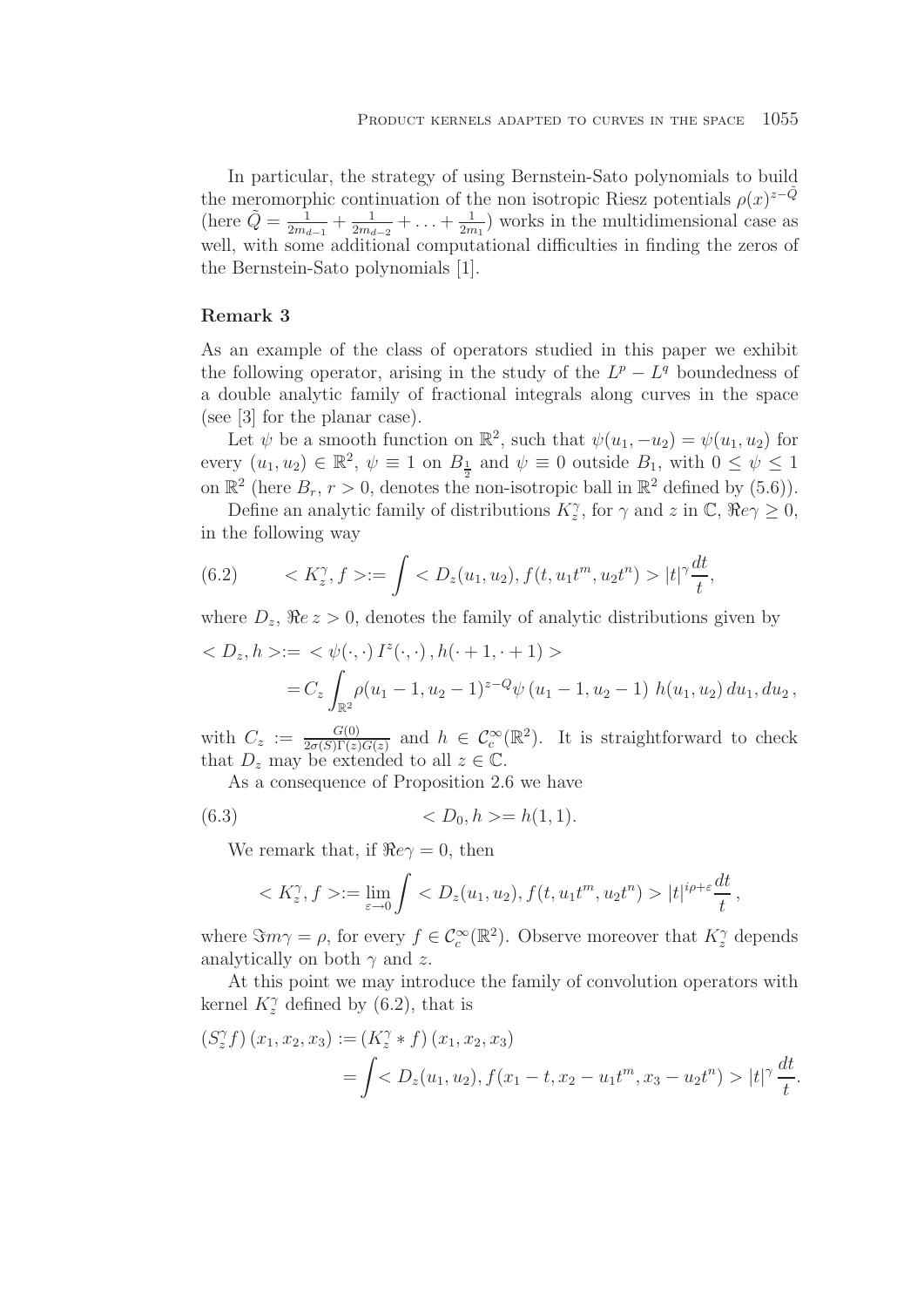We observe that, in the light of (6.3), we have

$$
(S_0^{\gamma} f) (x_1, x_2, x_3) := C_0 \int_{\mathbb{R}^3} f(x_1 - t, x_2 - t^m, x_3 - t^n) > |t|^{\gamma} \frac{dt}{t},
$$

that is, at the height  $z = 0$  we recover the fractional integration operator along the curve  $t \mapsto (t, t^m, t^n)$  in the space.

In a forthcoming paper [2] we shall give a complete picture of the characteristic set of the operator  $S_2^{\gamma}$ . A key step in the proof of that result is the fact that at the height  $\tilde{\Re}ez = 0$  and for  $\Re e\gamma = 0$  the kernel  $K_z^{\gamma}$  is a product kernel adapted to the curve  $x_1 \mapsto (x_1^m, x_2^n)$ . Thus Theorem 1.2 yields  $L^p$ -boundedness for the operator  $S_z^{\gamma}$  for  $\Re ez = 0$  and  $\Re e \gamma = 0$  for all  $p\in(1,\infty).$ 

# **References**

- [1] BUDUR, N., MUSTATĂ, M. AND SAITO, M.: Combinatorial description of the roots of the Bernstein-Sato polynomials for monomial ideals. *Comm. Algebra* **34** (2006), no. 11, 4103–4117.
- [2] Casarino, V., Ciatti, P. and Secco, S.: Product structures and fractional integration along curves in the space. Submitted, 2010.
- [3] CASARINO, V. AND SECCO, S.:  $L^p L^q$  boundedness of analytic families of fractional integrals. *Studia Math.* **184** (2008), no. 2, 153–174.
- [4] FEFFERMAN, R. AND STEIN, E. M.: Singular integrals on product spaces. *Adv. in Math.* **45** (1982), no. 2, 117–143.
- [5] Folland, G. B. and Stein, E. M.: *Hardy Spaces on Homogeneous Groups.* Mathematical Notes **28**. Princeton University Press, Princeton, NJ, 1982.
- [6] JOURNÉ, J. L.: Calderón-Zygmund operators on product spaces. Rev. Mat. *Iberoamericana* **1** (1985), no. 3, 55–92.
- [7] Kashiwara, M.: B-functions and holonomic systems. *Invent. Math.* **38**  $(1976/77)$ , no. 1, 33–53.
- [8] MALGRANGE, B.: Sur les polynômes de I. N. Bernstein. In *Séminaire Goulauic-Schwartz 1973–1974:* Equations aux dérivées partielles et anal*yse fonctionnelle*, Exp. No. 20, 10 pp. Centre de Math., Ecole Polytech., ´ Paris, 1974.
- [9] MÜLLER, D., RICCI, F. AND STEIN, E. M.: Marcinkiewicz multipliers and multi-parameter structure on Heisenberg (-type) groups. I. *Invent. Math.* **119** (1995), no. 2, 119–233.
- [10] Nagel, A. and Stein, E. M.: On the product theory of singular integrals. *Rev. Mat. Iberoamericana* **20** (2004), no. 2, 531–561.